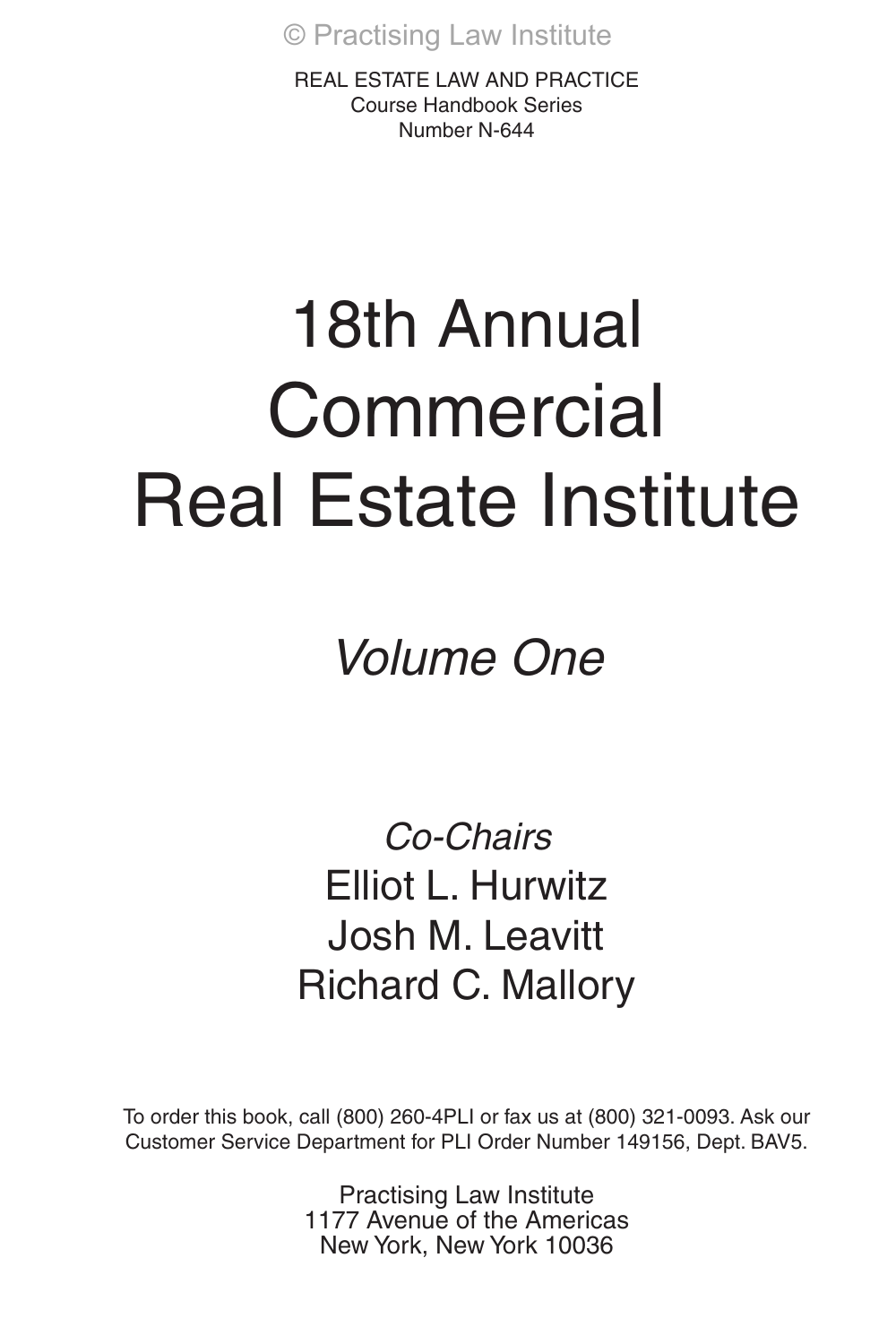8

Commercial Leases Overview

Richard C. Mallory Allen Matkins Leck Gamble Mallory & Natsis LLP

Mark S. Hennigh Greene Radovsky Maloney Share & Hennigh LLP Attachment 6: @2001. All Rights Reserved. Attachment 7: ©1998. All Rights Reserved.

If you find this article helpful, you can learn more about the subject by going to www.pli.edu to view the on demand program or segment for which it was written.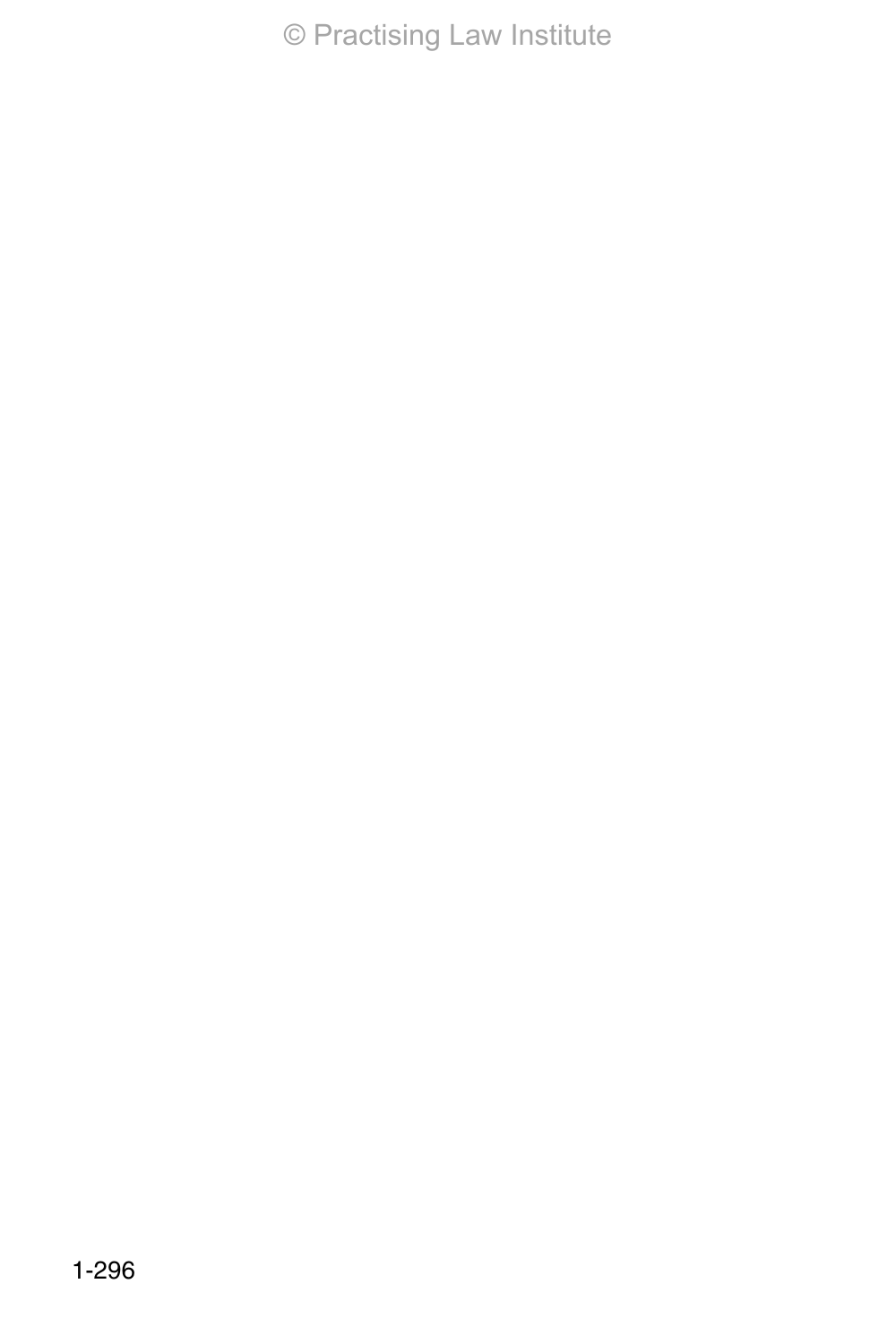#### **Top Ten Most Important Things to Consider When Reviewing a Commercial Lease For a Professional Services Firm**

# **\* Summary Page \***

- **I. The Work Letter and the Commencement Date**: who builds; allowances; payment schedule; takeover rights for non-performance; how to measure commencement date; interrelationship with substantial completion definition.
- **II. Exit Strategies**: assignment and subletting rights; addressing growth and shrinkage; lease buyout negotiations.
- **III. Expansion Rights**: options; RFRs; RFOs; must-take.
- **IV. Operating Expenses**: base year; inclusions and exclusions; audit rights.
- **V. Insurance**: dealing with terrorism and earthquake insurance requirements; relationship to indemnity and damage-and-destruction provisions; liability versus property coverage; business interruption and loss of earnings; self-insurance.
- **VI. Services and Utilities**: protection of Tenant *vis-à-vis* other tenants of Building; focus on sufficient power and meeting Tenant's special utility requirements.
- **VII. Tenant Repairs**: protect right of self-help where Landlord is or may be "offshore" or otherwise not able to respond immediately with local representation.
- **VIII. Premises**: focus on issues of measurement, relocation, visibility, access, signage and other personal rights.
- **IX. Security Deposit**: negotiate to minimize amount of funds tied up as security; understand and negotiate issues of guaranties and letters of credit.
- **X. Surrender of Premises; Removal of Property**: coordination with alterations provision; holdover issues and rates; eliminate surprises.
- Special issues relating to retail tenants: use; radius restrictions; cotenancy; operating covenants; go-dark rights; parking; exclusive parking spaces; preferred areas; sightlines; modifications; reciprocal easements.
- Special issue for Tenant's attorney: subordination, non-disturbance and attornment agreement from lenders and other entities with priority over Tenant's Lease.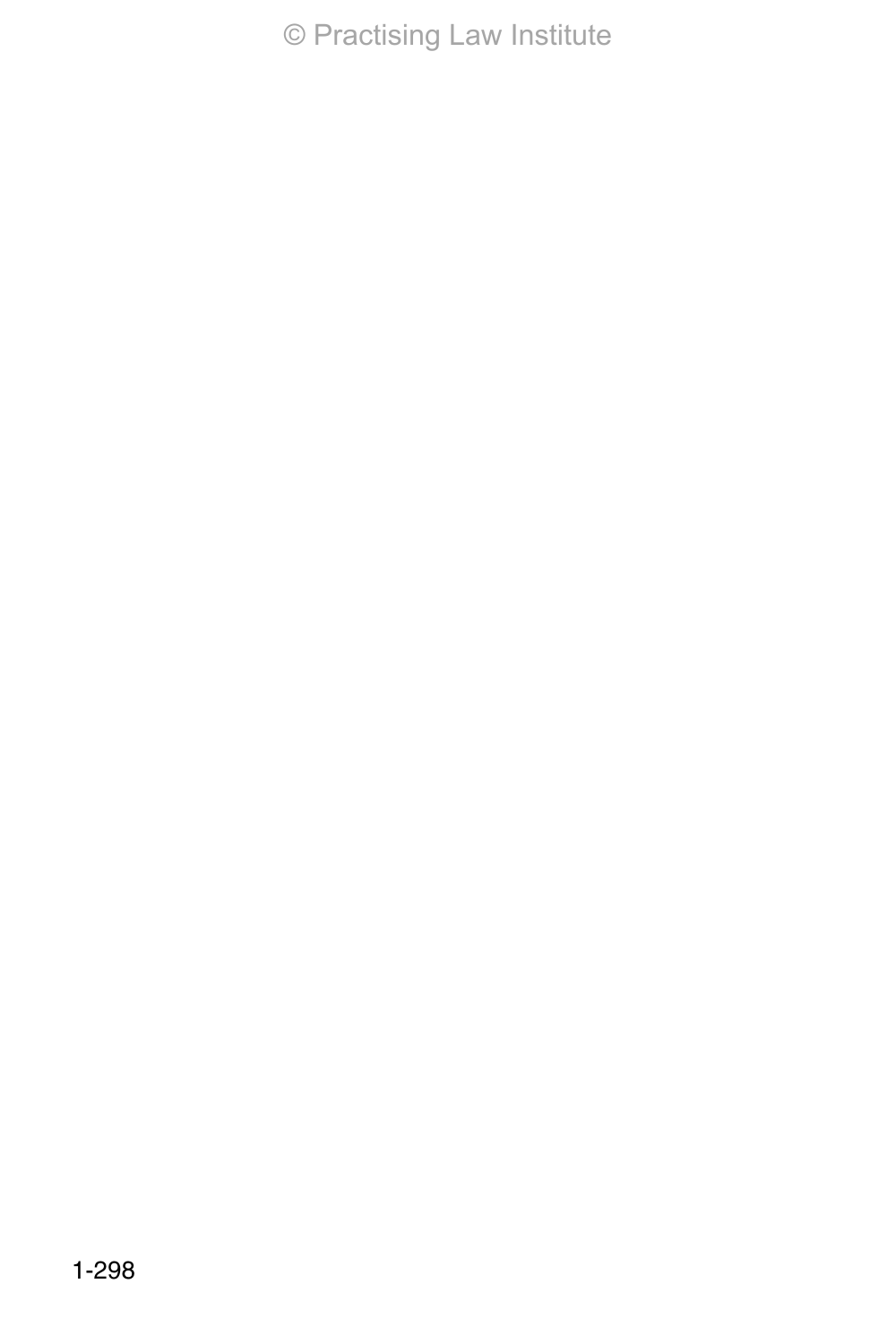# **I. THE WORK LETTER AND THE COMMENCEMENT DATE**

- A. Base building description—landlord's cost and expense
	- 1. Critical to determining sufficiency of allowance
	- 2. Apples to apples when comparing alternatives
- B. Landlord-build
	- 1. Tenant improvement allowance vs. turnkey
	- 2. Substantial completion/ready for occupancy
	- 3. Tenant delay concept
- C. Tenant-build
	- 1. Fixed start date
	- 2. Landlord delay/force majeure delay concept
	- 3. Impact on time and money
	- 4. Sophistication of tenant or tenant's consultants
- D. Working drawings
	- 1. Schedule of approvals
	- 2. Selection of architect
	- 3. Required use of landlord's engineers
- E. Cost estimates
	- 1. Over-allowance negotiations
	- 2. Change orders
- F. Fine-tuning
	- 1. Utility costs
	- 2. Use of hoists
	- 3. Parking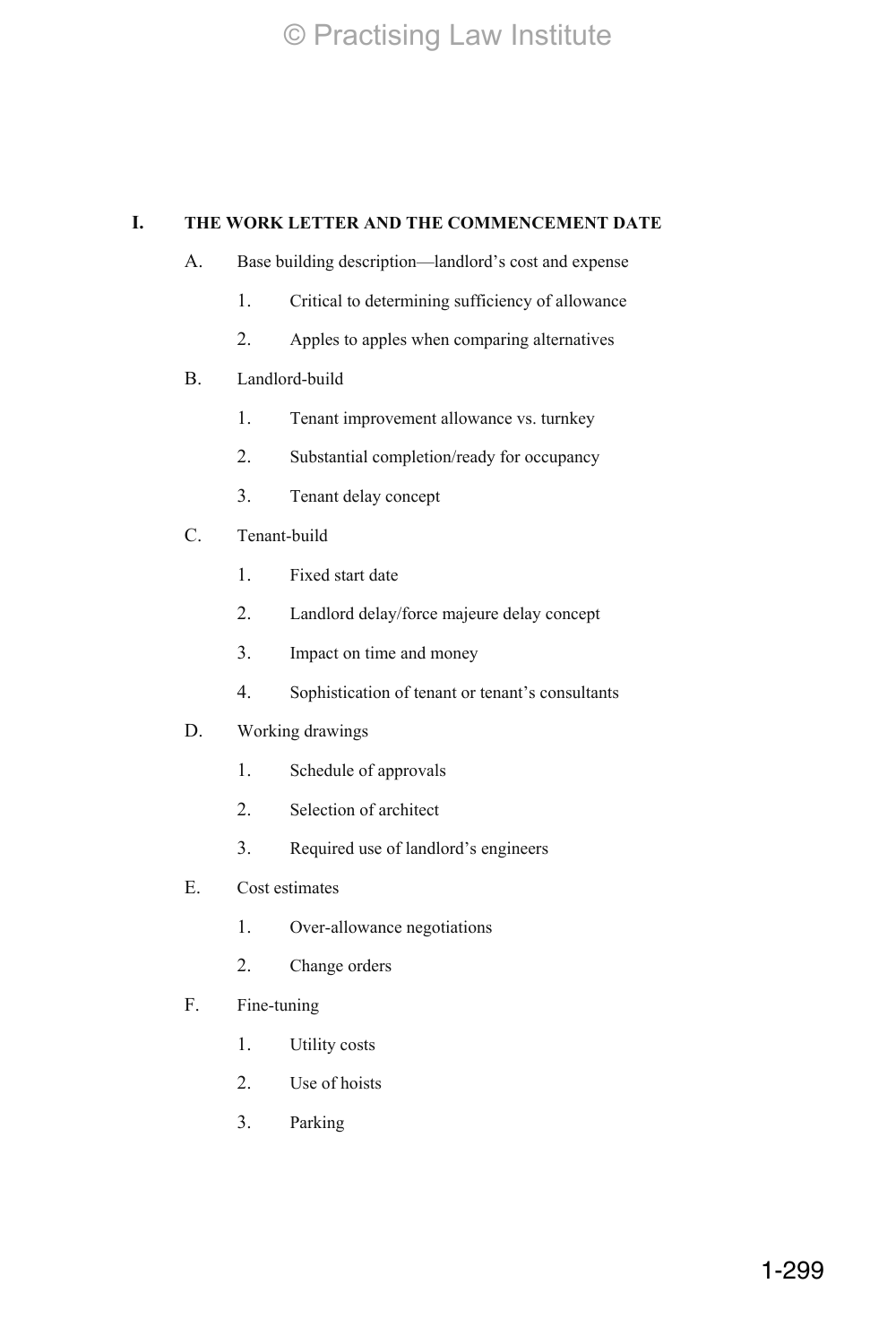# **II. EXIT STRATEGIES**

- A. Assignment and subletting
	- 1. Continuing liability
	- 2. Distinction between assignment and sublease
	- 3. Landlord consent
		- (a) Reasonableness standards
		- (b) Remedies; potential limitations based on consent standards
	- 4. Recapture
		- (a) Impact on tenant's sublease marketing abilities
		- (b) Consider landlord right of first offer
	- 5. Profit sharing
	- 6. Transfers of shares/interests in tenant—sale of tenant's business
	- 7. Tenant affiliates
	- 8. Restrictions on transfer of personal rights
	- 9. Nondisturbance of assignee or subtenant
	- 10. Release of tenant/assignor
- B. Kick-out rights
	- 1. Minimum term
	- 2. Termination payment
	- 3. Shopping center and retail leases
- C. Negotiated termination of lease
	- 1. Elements of consideration
	- 2. Impact on subtenants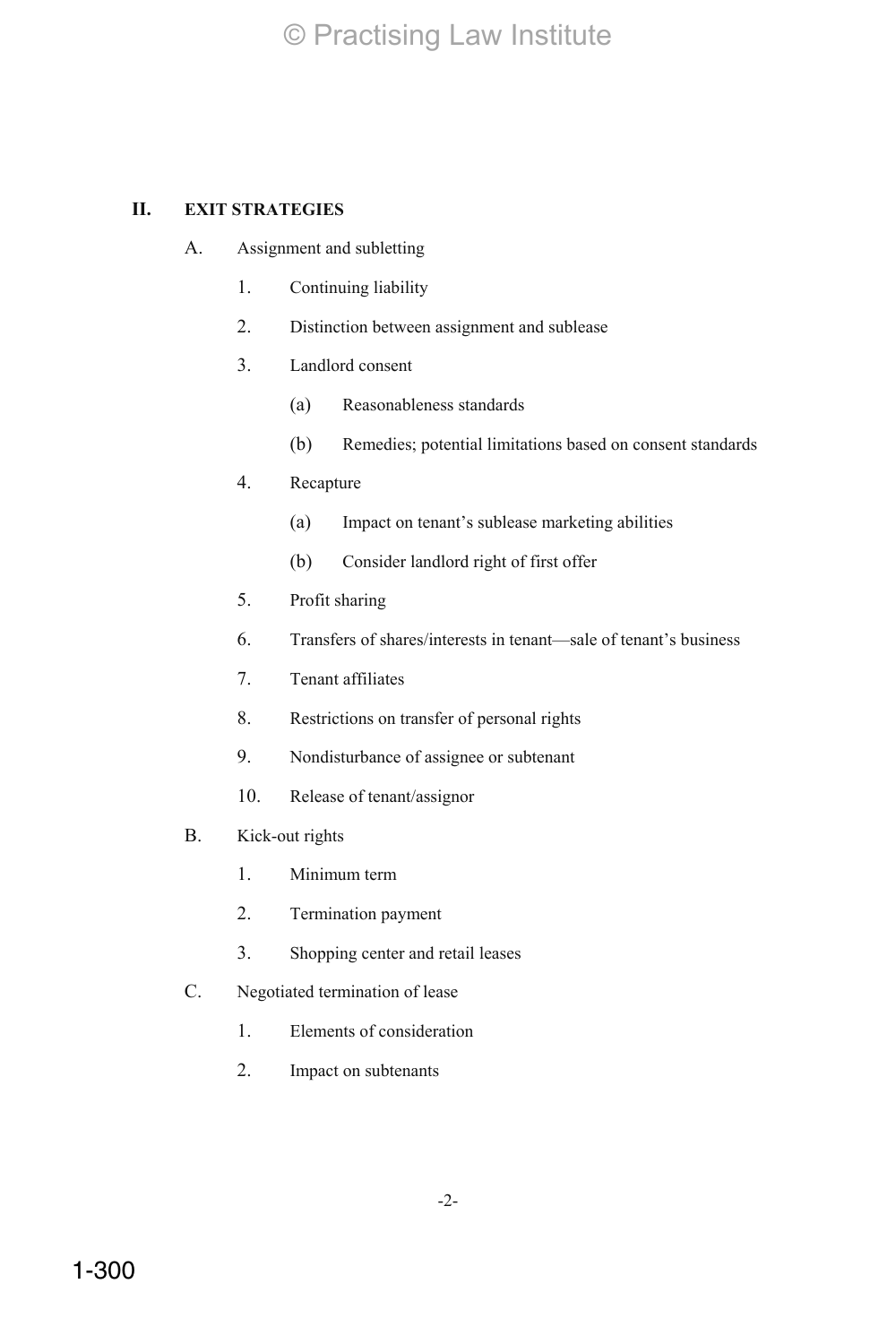# **III. EXPANSION RIGHTS**

- A. Option to expand
- B. Right of first refusal
- C. Right of first offer
- D. Must-take space

## **IV. OPERATING EXPENSES**

- A. Landlord's goals
- B. Tenant's goals
- C. Specific provisions
	- 1. Tenant's pro rata share
	- 2. Gross-up
	- 3. Base year/expense stop/triple net
	- 4. Review of inclusions
		- (a) Energy- or other cost-saving capital expenditures
		- (b) Unforeseen governmental requirements
	- 5. Negotiation of exclusions
		- (a) Capital repairs and replacements
		- (b) Compliance with law expenses (*Brown v. Green*)
		- (c) Removal of asbestos/toxics

(d) Costs of casualty and condemnation repairs/relationship to capital repairs and replacements

(e) Controllable operating expenses

# D. Audit rights

- 1. Alternative: right to an accounting
- 2. Use of commission-based auditors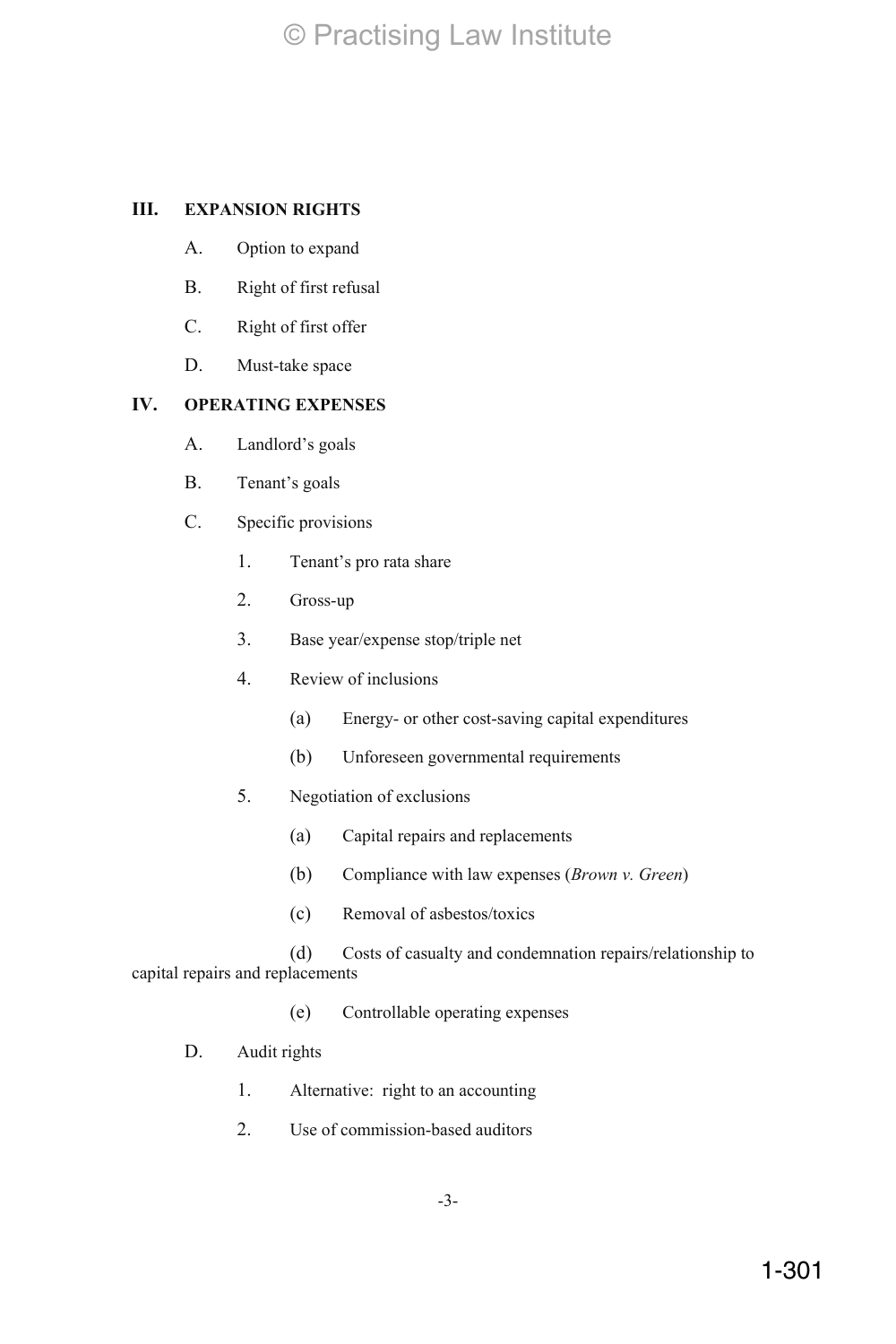# **V. INSURANCE**

- A. Liability insurance
	- 1. Occurrence basis
	- 2. Commercial general liability policy
- B. Property Insurance

1. Terrorism coverage—if added after Base Year, reach back to increase Base Year line item for insurance premiums (see materials at pages C-1 to C-11)

2. Earthquake coverage—if added after Base Year, reach back to increase Base Year line item for insurance premiums

- C. Boiler and machinery breakdown coverage
- D. Builder's risk
- E. Completed operations coverage
- F. Commercial general liability policy (contractors)
- G. Business interruption insurance
- H. Rental loss insurance
- I. Special coverage for unique uses
- J. General requirements
	- 1. Landlord approval
	- 2. Lender approval
	- 3. Primary coverage
	- 4. Rating/financial strength
	- 5. Additional insureds
	- 6. Certificates of insurance/delivery of policy
	- 7. Contractual liability
	- 8. Deductible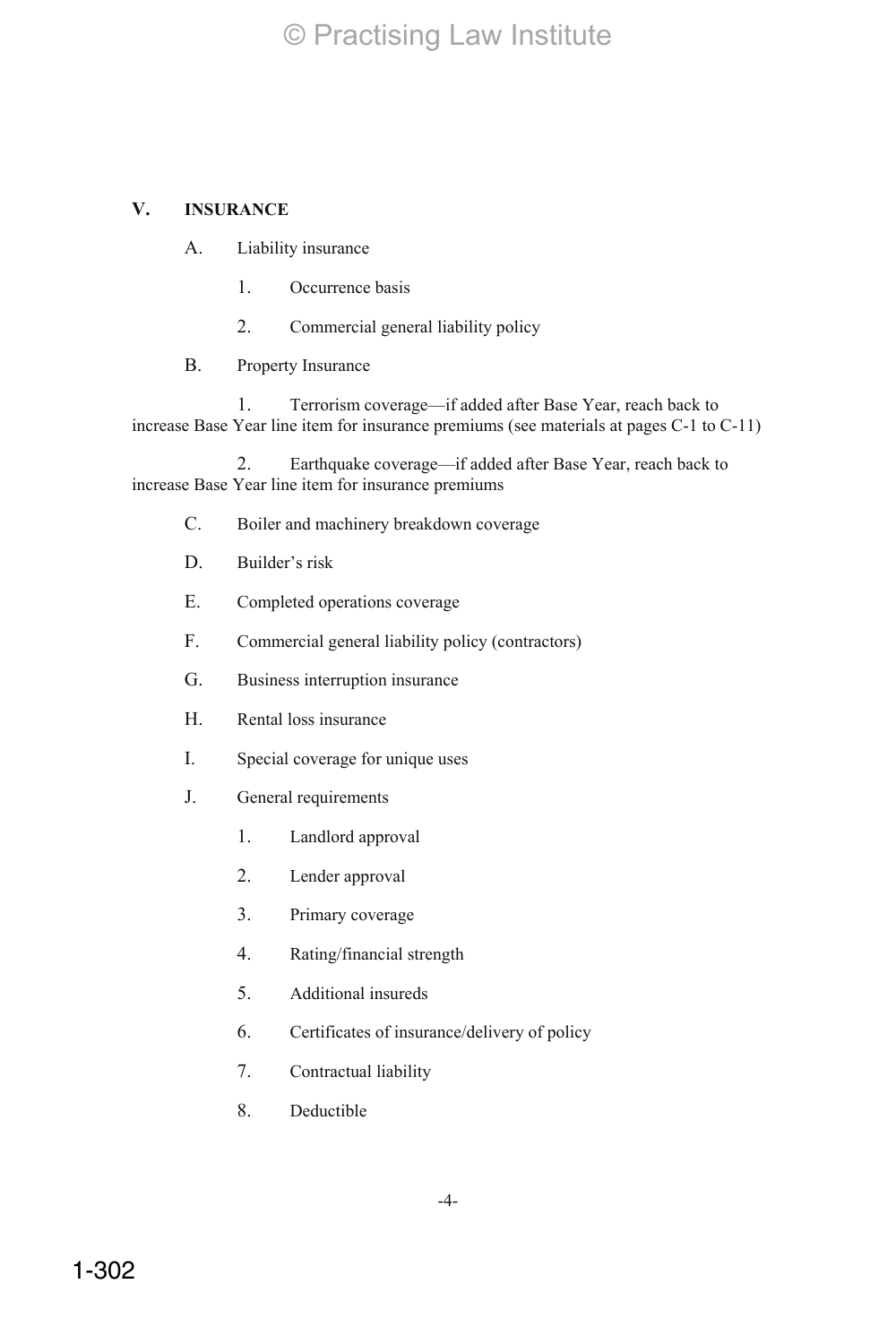9. Increased insurance

K. Self-insurance

L. Waiver of subrogation

# **VI. SERVICES AND UTILITIES**

A. Assure that Landlord is not deviating standard hours of operation for any other single tenant without appropriate adjustments in favor of Tenant.

B. Assure that holiday hours and Saturday hours are consistent with operational requirements of Tenant to the extent possible; outside of Building hours the Tenant will pay for services and utilities as an extra.

C. Be sure that the wattage per rentable square foot granted to tenants generally within the Building is sufficient to meet Tenant's requirements without having to add special equipment or pay for "overtime" rates.

D. Include HVAC specs in lease if possible; otherwise require the Lease to deliver a comfort standard similar to "comparable buildings" (*i.e.*, buildings of comparable age, construction specifications, size and location).

E. Negotiate for rental abatement rights after minimum interruption of use (*e.g.* three days).

## **VII. TENANT REPAIRS**

A. Attempt to negotiate Tenant right of repair for and offset if Tenant has leverage and in all cases where the Landlord is not locally based or under contract with Class A local management.

B. Agree to use Landlord's list of vendors if Landlord provides such a list and it is pre-approved by Tenant.

C. Require offset rights, but be prepared to grant a right to arbitrate if Landlord provides written objections followed by an offset right if judgment or award not paid in 30 days.

#### **VIII. PREMISES**

A. Be clear as to measurement of Premises; tie to customary use of BOMA as interpreted by the owners of the Comparable Buildings.

B. Restrict Landlord's relocation rights, and where leverage does not allow for deletion of the relocation provision assure that all direct and indirect costs are covered, and relocation occurs over a weekend.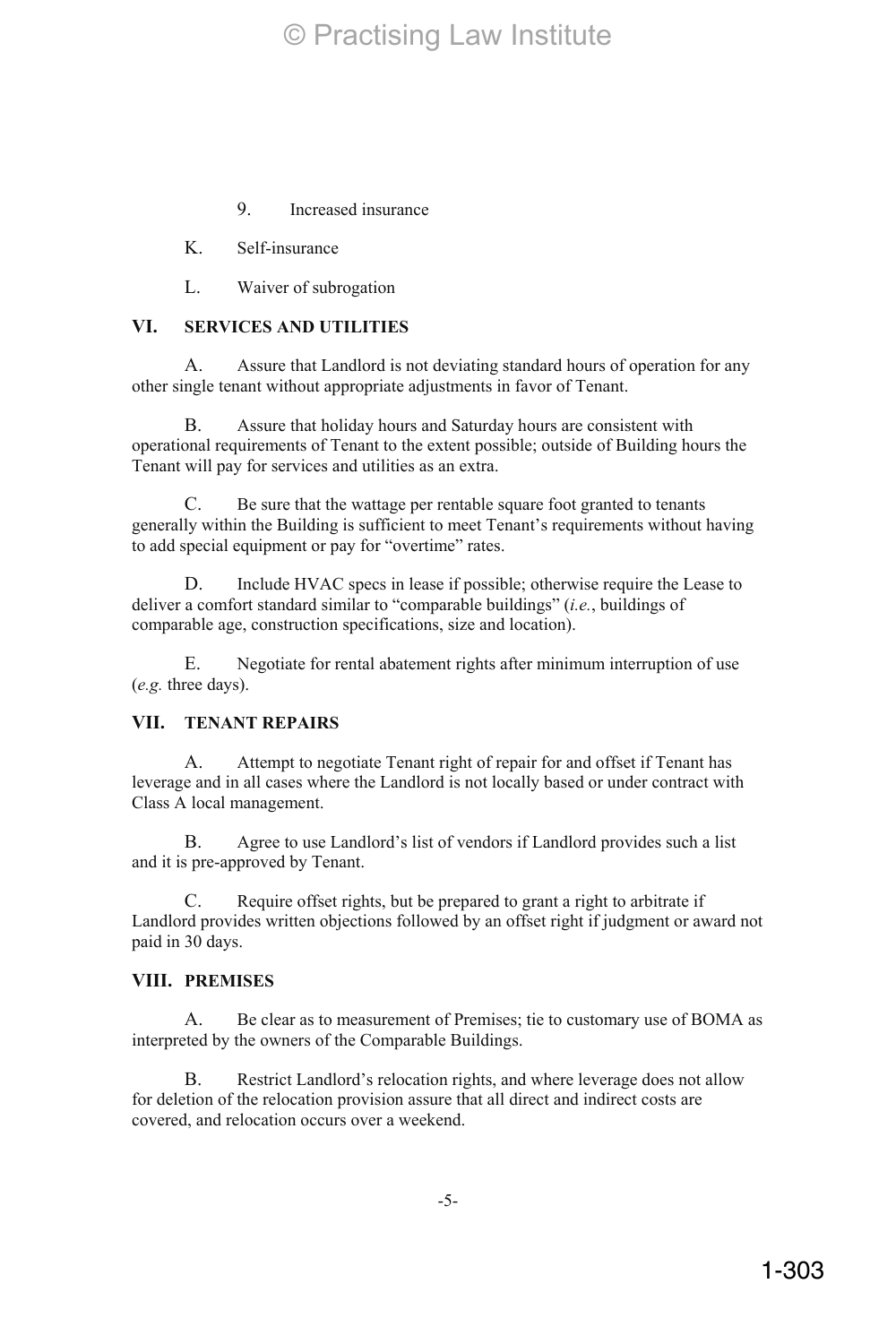C. Confirm visibility and access where those issues are critical to Tenant; negotiate for signage and other special personal perks such as special parking.

# **IX. SECURITY DEPOSIT**

A. Be clear that the Tenant has approved any increase in the security deposit based on "stepped rent."

B. Attempt to negotiate an interest credit, but be realistic relative to space which is less than 15,000 rentable square feet; take into account the fact that security deposits are typically used to pay brokerage commissions and TIs and, to such extent, doesn't actually earn interest.

C. Be prepared to address requests for personal guaranties and letters of credit; if a personal guaranty is required, it should be limited to specific levels of rental defaults and should "burn down" as soon as reasonably possible after demonstration of consistent performance. Be sure Tenant has sufficient collateral before agreeing to deliver a letter of credit.

# **X. SURRENDER OF PREMISES; REMOVAL OF PROPERTY**

A. Be as specific as possible regarding Tenant's duties, as this is a hotbed for litigation.

B. Items that Tenant would expect to leave in the Premises at the end of the term, such as cabling and built-ins, should be specified.

C. This provision and the alterations provision need to be synchronized so that when approval of an alteration is requested, the Landlord commits up front as to whether or not Tenant must remove such item on surrender.

D. Negotiate a reasonable breathing period for holdover at the existing or slightly increased rental before agreeing to 150% or 200% rental increases. This situation will likely be out of the control of Tenant, as its new space may not be timely available.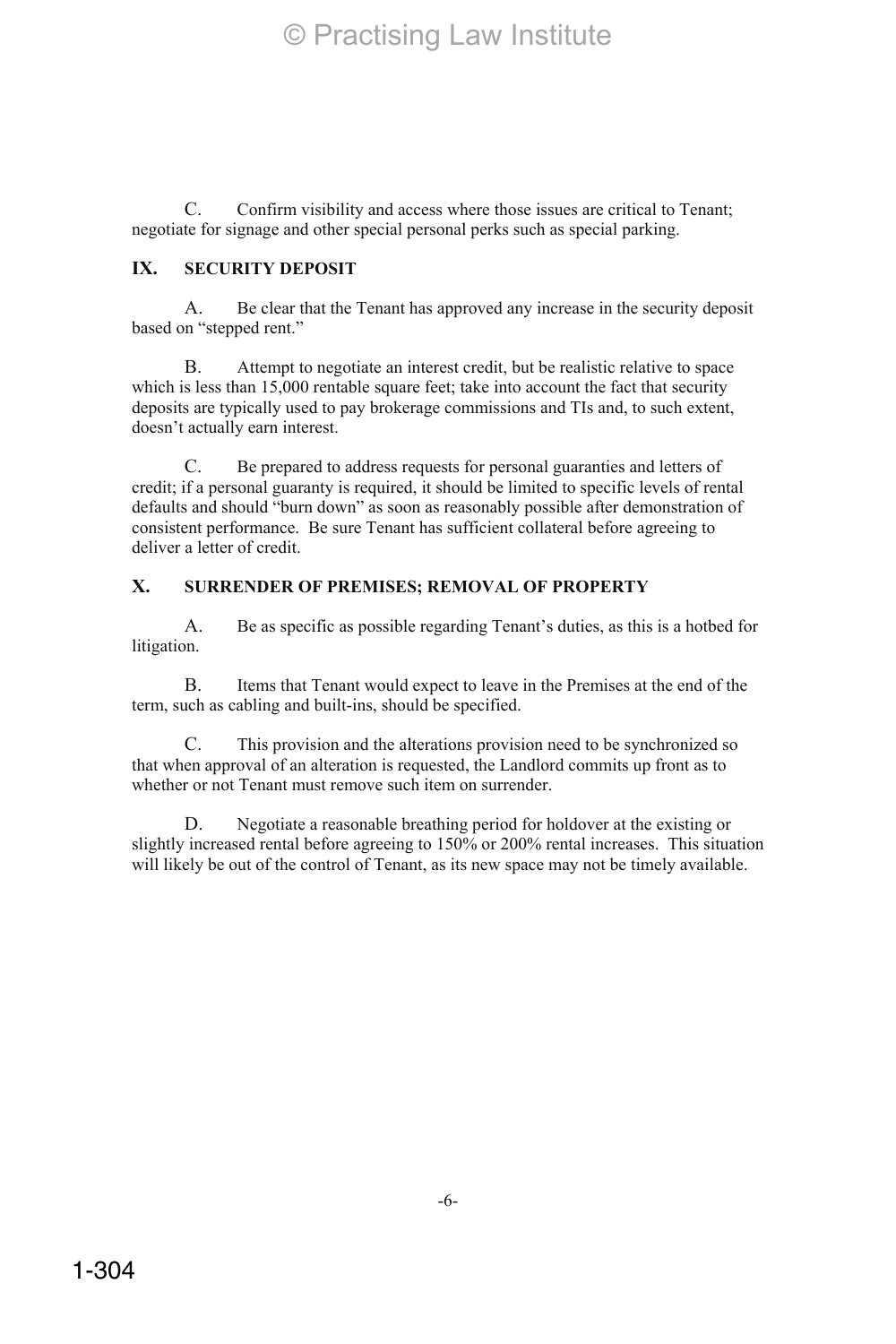#### **Sample Tenant Representative Negotiation Guideline**

The attached guideline utilized by a multi-location office credit tenant identifies lease issues and categorizes them as being mandatory or desirable at the letter-of-intent stage, and, from that tenant's perspective as being mandatory or desirable at the leasedocumentation stage. The checklist should be valuable in the preparation of the negotiation agenda for both the letter of intent and the lease.

- A. Tenant
	- 1. Mandatory in LOI

The Tenant shall be defined as

- B. Landlord
	- 1. Mandatory in LOI

The Landlord shall be clearly defined. Landlord shall provide financial statements to Tenant for Tenant's review within 14 days from execution of the Letter of Intent.

- C. Lender
	- 1. Mandatory in LOI

The Lender(s) shall be clearly defined. The Lender(s) shall provide a fully executed Non-Disturbance Agreement acceptable to Tenant as part of the executed Lease Agreement.

D. Space (Use of Other Local Measurements Standards)

1. Mandatory in LOI

Tenant shall have the right to have its architect certify the usable and rentable square feet of the premises prior to Lease execution. Method of space measurement must be well defined.

2. Desirable in LOI

The leased premises shall be defined in strict accordance with BOMA standards.

3. Mandatory in Lease

The Building's RSF and Tenant's proportionate share of Building for purposes of operating expenses and taxes must be well defined.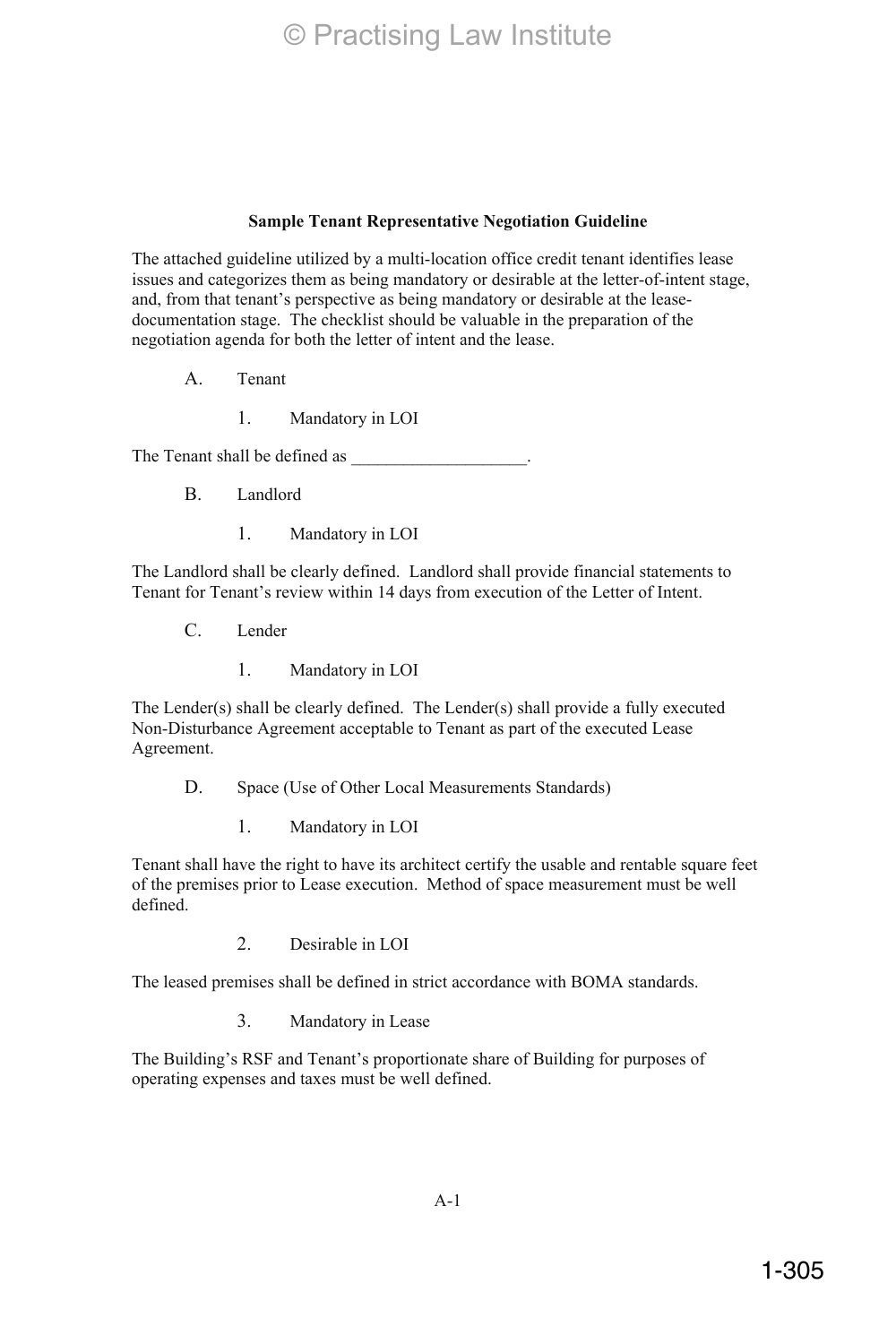# 4. Desirable in Lease

The actual rentable square footage of the premises and Tenant's proportionate share shall be adjusted to conform with BOMA standards based on certification by Tenant architect.

- E. Use
	- 1. Mandatory in Lease

The broadest definition of use should be incorporated in the Lease to facilitate subleasing. Tenant's use of the premises shall be defined in an office lease, for example, as "general office purposes."

- F. Rent
	- 1. Mandatory in LOI

Rent shall be clearly defined as either net rent or gross rent.

2. Desirable in LOI

In the case of gross rent, the base year shall be established as the first full year following Lease commencement.

3. Mandatory in Lease

Rent shall be defined as due and payable on the first day of each month, and Tenant shall not be considered to be "in default" until 10 days following written notice from Landlord.

- G. Operating Expenses
	- 1. Mandatory in Lease

Operating expenses shall be defined to include operating expenses incurred in connection with the management, operation, repair and maintenance of the property by the Landlord and determined in accordance with generally accepted accounting principles fairly and consistently applied. This definition would include management fees. It is important to place a market-based cap on management fees. It is important to maximize the exclusions from operating expenses. The following serves as a representative list of exclusions:

(a) The cost of any addition to the building or alterations or refurbishment of space leased to other tenants in the building.

(b) Real estate commissions or brokerage fees.

(c) Legal fees and all other costs in connection with tenant leases and enforcing tenant obligations.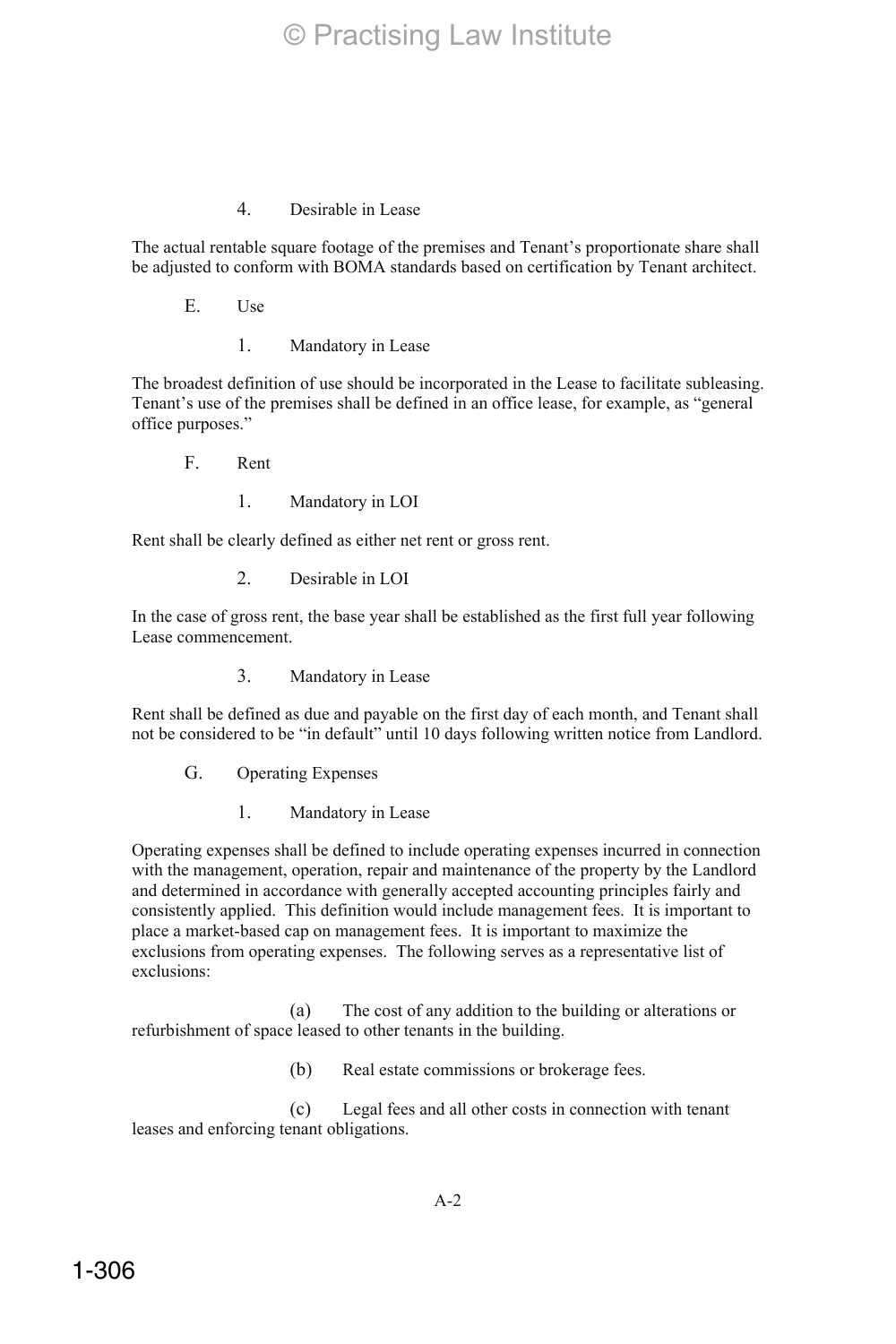(d) Marketing and advertising expenses incurred with the leasing of the building.

insurance.

- (e) Costs incurred by the Landlord which are reimbursed by
- (f) Financing transactions.
- (g) Interest or amortization.

(h) Variable expenses in a less than fully occupied building shall be calculated assuming 95% occupancy. Tenant's proportionate share shall be specifically defined.

penalties.

(i) Refinancing fees and any interest payments or late

(j) The amortization of any capital expenditures including capital expenditures incurred to comply with existing laws and other governmental rules and regulations. (The amortization of capital expenditures which reduce annual operating expenses by an amount in excess of the annual amortization of the capital expenditure shall be allowed.)

(k) Depreciation and amortization of any building and equipment. (See above exception.)

- (l) Costs to comply with all government regulations.
- (m) Operating expenses of any associated garage.
- (n) Special services performed by landlord for the benefit of

individual tenants.

- (o) Charitable contributions.
- (p) Expense for artwork.
- (q) Off-site management and overhead.

(r) Wages and salaries of supervisory and executive personnel over and above the on-site property manager.

(s) All amounts paid to subsidiaries or affiliates of the Landlord for services on or to the building which are in excess of competitive costs for such services.

(t) Landlord's general partnership overhead.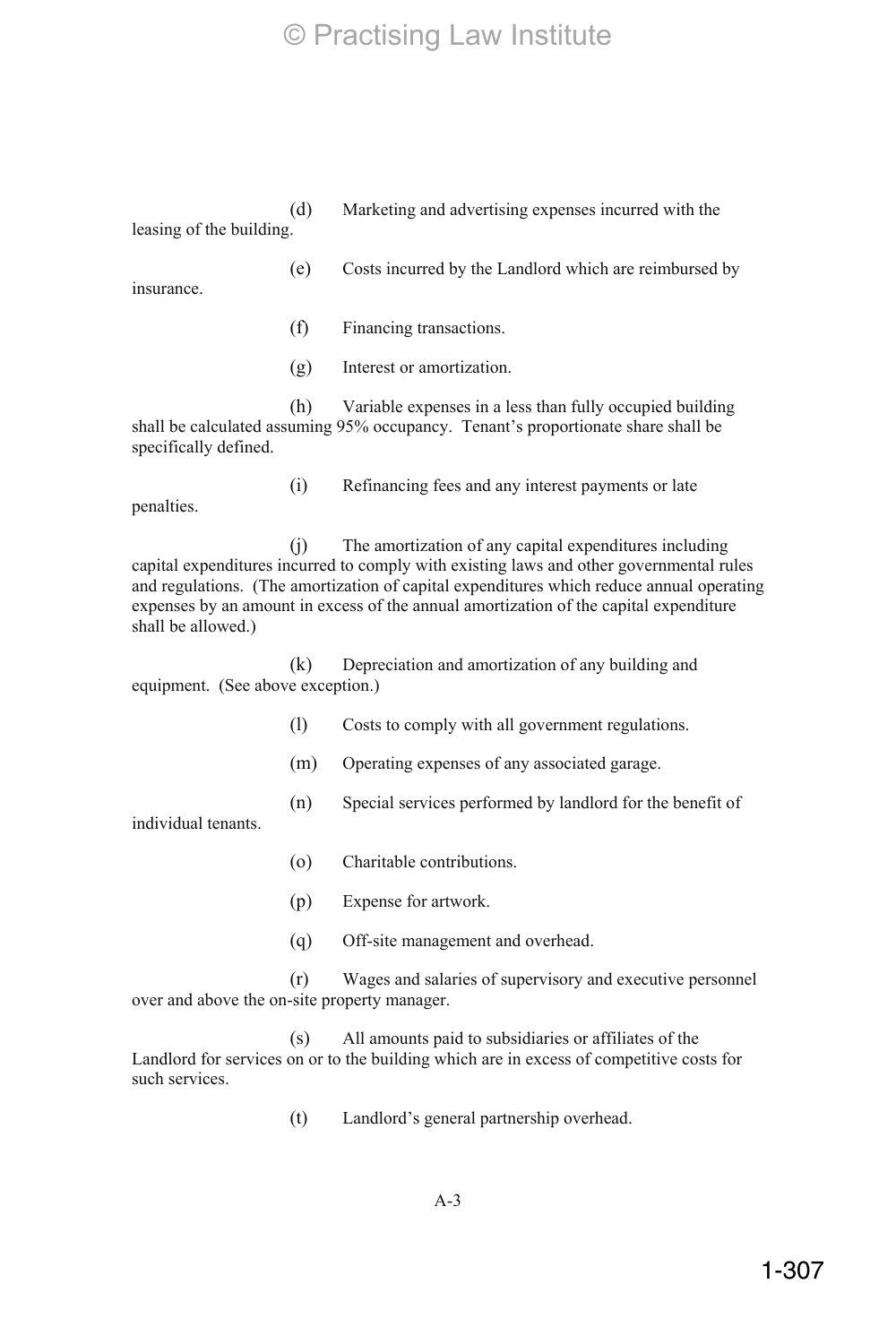(u) If Landlord increases the building's rentable square feet, then Tenant's proportionate share shall be reduced using the formula set forth in Section of the Basic Lease Provision.

(v) Any payments under a ground lease or master lease relating to the Project (while this is already addressed in interest and financing, we think it merits its own category).

2. Desirable in Lease

(a) Electric power or other utility costs for which any tenant directly contracts with the local public service company.

(b) Costs, penalties, fines, or awards and interest incurred as a result of Landlord's negligence in Landlord's operation of the Project, violations of law, negligence or inability or unwillingness to make payments and/or to file any income tax, or other tax or informational returns when due.

(c) Costs which are covered by and reimbursable under any contractor, manufacturer or supplier warranty or service contract.

(d) Costs arising from the negligent or intentional acts of Landlord or its agents, or any other tenant, or any vendors, contractor, subcontractors or providers of materials or services selected, hired or engaged by Landlord or its agents to the extent Landlord receives reimbursement therefrom.

(e) Costs arising from any type of insurance maintained by Landlord which is not required or allowed to be maintained by Landlord pursuant to this Lease.

(f) The cost of installing, operating and maintaining any specialty service, observatory, broadcasting facilities, luncheon club, museum, athletic or recreational club, or child care facility operated or supplied by a third party under an agreement between a third party and landlord

by Landlord.

(g) The cost arising from any commercial concession operated

(h) The cost of any parties, ceremonies or other events for tenants or third parties which are not tenants of the Building, whether conducted in the Building, Project or in any other location.

(i) Reserves of any kind, including, but not limited to, replacement reserves, and reserves for bad debts or lost rent or any similar charge not involving the payment of money to third parties.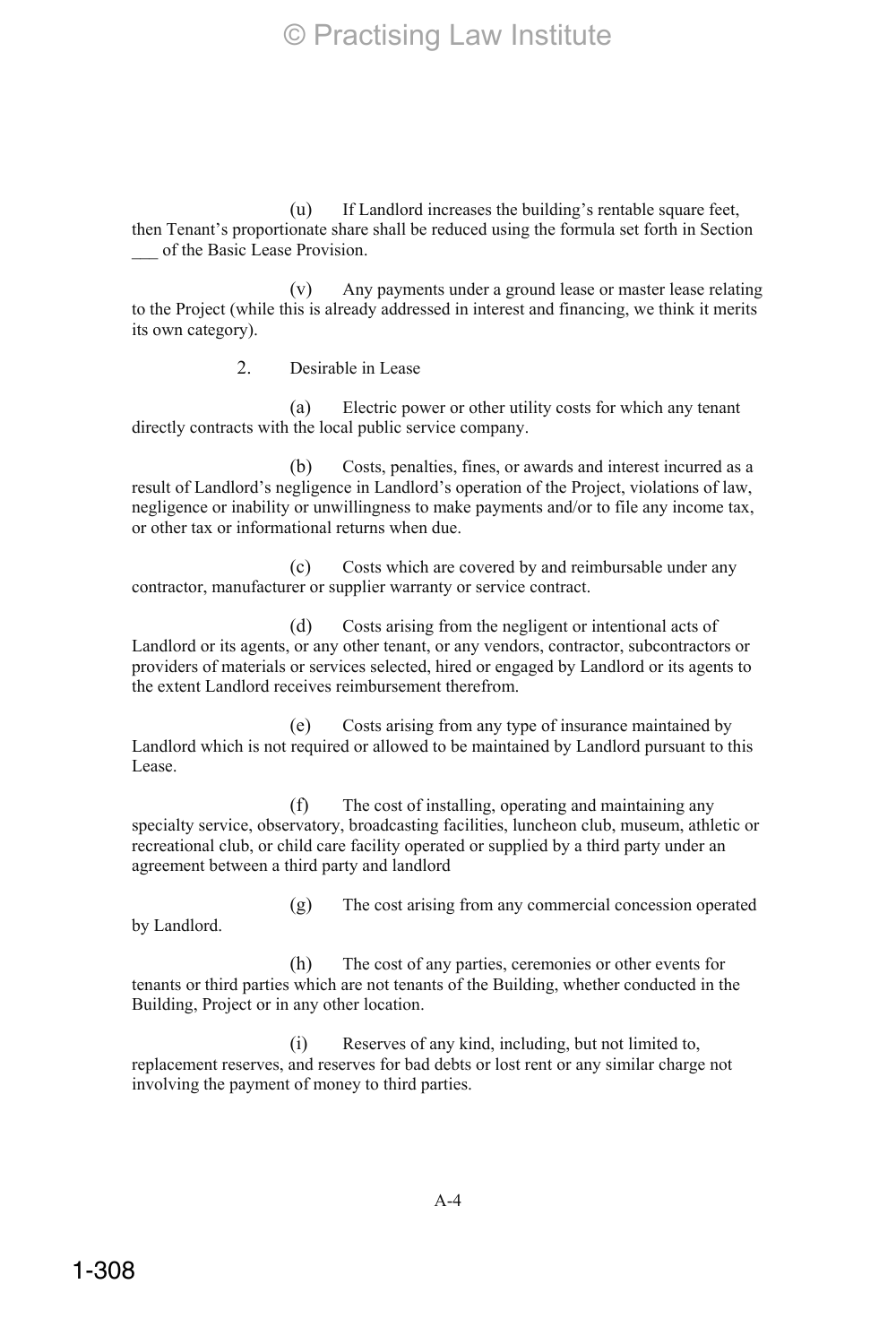(j) Costs incurred by Landlord in connection with rooftop communications equipment of Landlord or other persons, tenants, or occupants of the Building or the Project if such communications equipment is not generally available to all tenants or occupants of the Building or Project.

(k) Costs relating to any management office for the Building including rent, or for any other management office in the Project. (Fallback in a high-rise office building to allow Operating Expenses to include rent for up to 2,000 rentable square feet of a Building management office at rates then being generally charged for the middle floors of the Building.

(l) "Takeover" expenses, including but not limited to expenses of any kind or nature incurred by Landlord with respect to space located in another building.

(m) Any costs and fees, dues contributions or similar expenses for industry associations or organizations in which officers or employees of Landlord are members.

(n) Entertainment expenses and travel expense of Landlord, its employees, agents, partners and affiliates.

(o) Any other expenses which, in accordance with generally accepted accounting principles, consistently applied, would not normally be treated as Operating Costs by landlords of comparable buildings.

(p) Any costs for which Landlord has been reimbursed or receives a credit, refund or discount.

It is important to minimize management fees and either provide a cap on the amount of the management fees and/or a cap on the growth of the management fees. Three percent (3%) of the gross rent is an achievable cap on management fees.

H. Right to Audit Expenses

1. Mandatory in Lease

Tenant or its agent shall have the right to audit operating expenses. This right shall continue for at least 90 to 180 days following the date that the Landlord provides Tenant with the previous year's audited operating expenses.

2. Desirable in Lease

Tenant has the right to audit previous years if a discrepancy in excess of 3% is determined.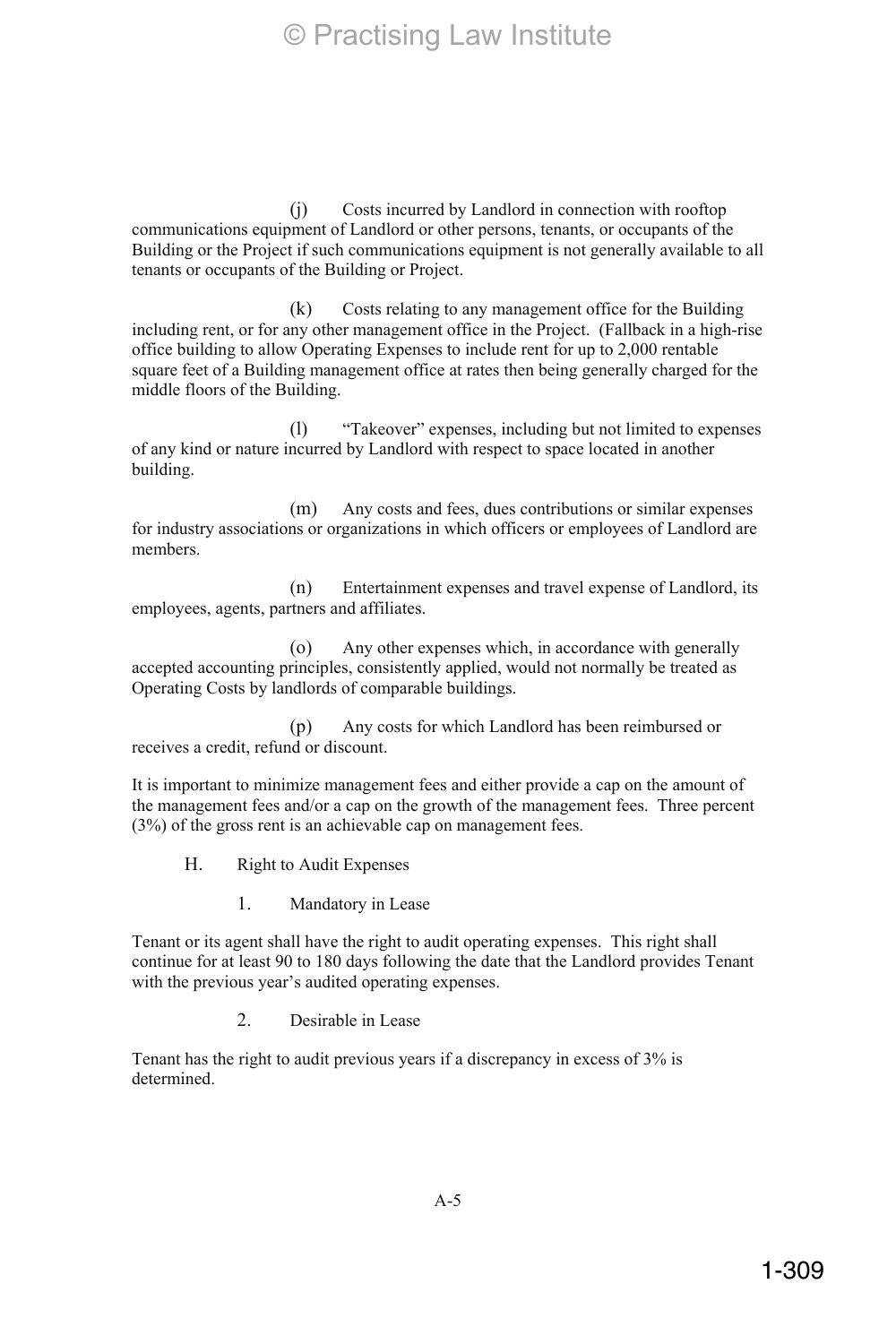Landlord will reimburse Tenant for the cost of the audit if a discrepancy of at least 5% is found.

- I. Occupancy & Delivery of Space For Tenant-Build Work Letters
	- 1. Mandatory in LOI

Tenant shall have the ability to take occupancy of the premises at least [90 to 120] days in advance of the commencement date for construction. The premises shall be turned over to Tenant in base building condition. Tenant shall not be charged for electricity or other services during the pre-commencement period.

2. Desirable in LOI

Tenant shall have the right to occupy the premises on a full or partial basis up to 60 days prior to commencement date with no rental charge or expense charge for this precommencement occupancy period.

Longer periods than 90 days for Tenant to construct its improvements prior to rent commencement is highly desirable.

- J. Base Building
	- 1. Mandatory in LOI

Base building shall be defined to include all structural elements of the building, elevator system, washrooms, fire exit stairways, electrical risers, telephone risers, plumbing risers, sprinkler systems, air distribution system and air handling loop, including VAV boxes, janitorial closets, telephone closets, and electrical closets. Specific language should include:

(a) The primary and secondary electrical, mechanical, fire protection, and life safety systems distribution shall be in accordance with the Base Building Design and shall comply with the Local Building Code and other requirements of governmental agencies including ADA having jurisdiction over the Building, collectively, the "Building Regulations," for unoccupied office space in shell condition and shall be in good working order.

(b) The area intended for Tenant's Leasehold improvements shall be clean and free from any debris.

(c) Concrete floor slabs shall be level to within  $\frac{1}{4}$ " cumulative deviation with ten (10) feet between any two points in the premises and two (2) inches cumulative between any two corners of the Building.

(d) Perimeter walls and core walls shall be fully finished, ready for paint, and all exterior columns shall be furred out, enclosed, taped, spackled, sanded,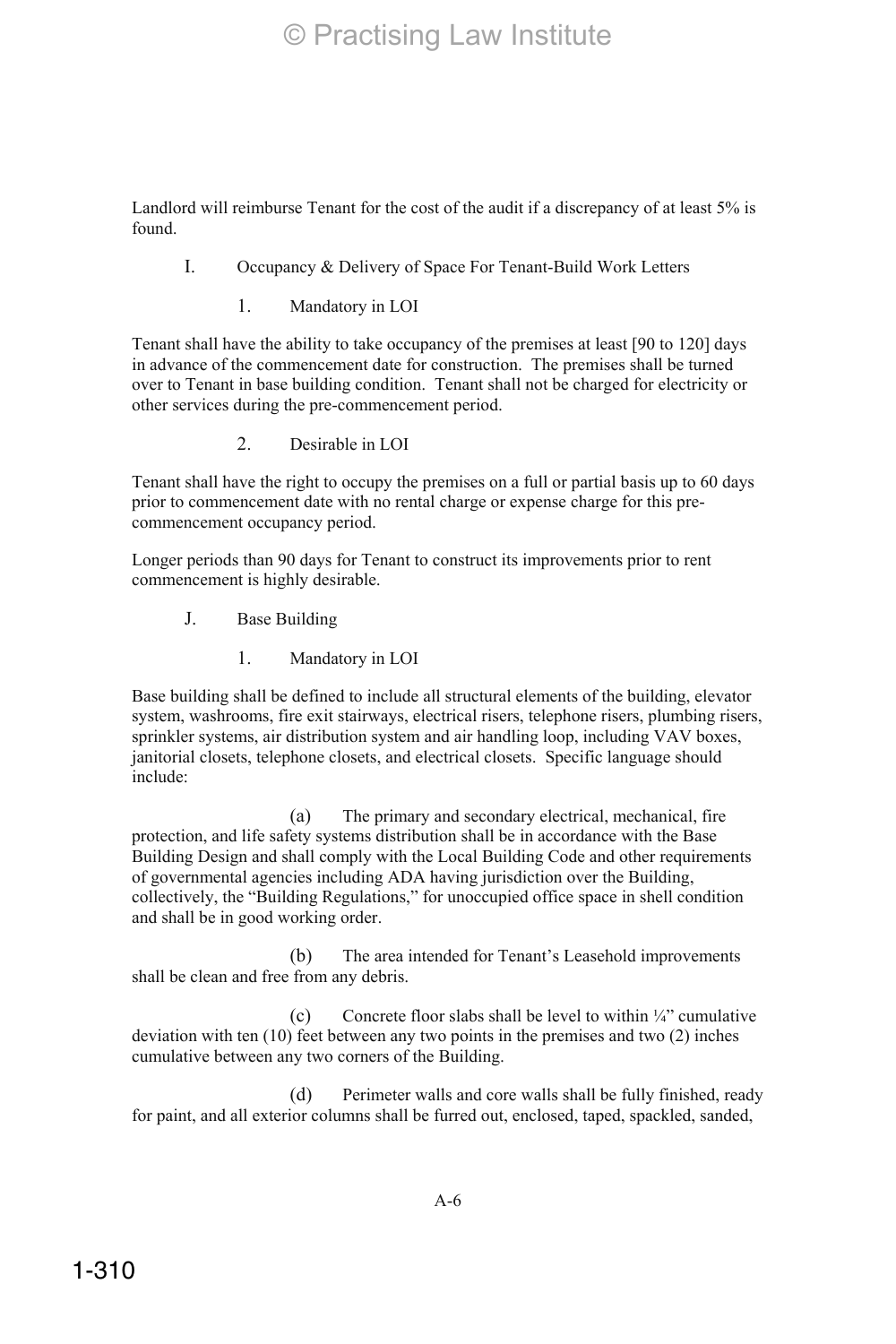and primed, ready for paint. All such work shall comply with all applicable building codes.

(e) Restroom facilities in compliance with ADA for men and women and two drinking fountains shall be located on each floor of the premises.

(f) All peripheral windows will have thin slat horizontal blinds in standard color installed after completion of Tenant's Work in the Initial premises.

(g) A fully operational life safety system with smoke detectors, fire alarm speakers, fire extinguishers and cabinets in common areas, exit lights, and emergency circuitry in full compliance with Building Regulations for Base Building Design and ADA.

(h) The Base Building heating and air conditioning system (HVAC) shall comply with the state and local building codes, the standards established by the American Society of Heating, Refrigeration, and Air Conditioning Engineers (ASHRAE) for high-rise office buildings, or such other standards customarily adopted for Class A high-rise office buildings in the local area.

(i) Where the premises are located on a multi-tenant floor(s) of the Building, the Landlord shall be responsible for providing all construction requirements pertaining to public areas such as elevator lobbies and corridors at Landlord's sole expense.

hour cooling.

(j) Landlord shall provide chilled water for supplemental 24-

(k) Landlord shall eliminate any non-tenant-caused Base Building and common area electromagnetic field (EMF) issues.

2. Desirable in LOI

The ASHRAE 1% design day should be used in establishing performance specifications.

K. Allowances

1. Mandatory in LOI

A tenant improvement allowance of \$\_\_\_\_\_\_\_\_\_\_ per RSF shall be provided. Landlord pays contractors directly upon invoice approval by Tenant. Tenant shall have the right either to credit any unutilized allowances against base rent next due or to apply the unutilized allowance to supplement any other allowance category.

2. Desirable in LOI

A repainting and recarpeting allowance of \$5.00 per RSF shall be included in the sixth and eleventh lease years.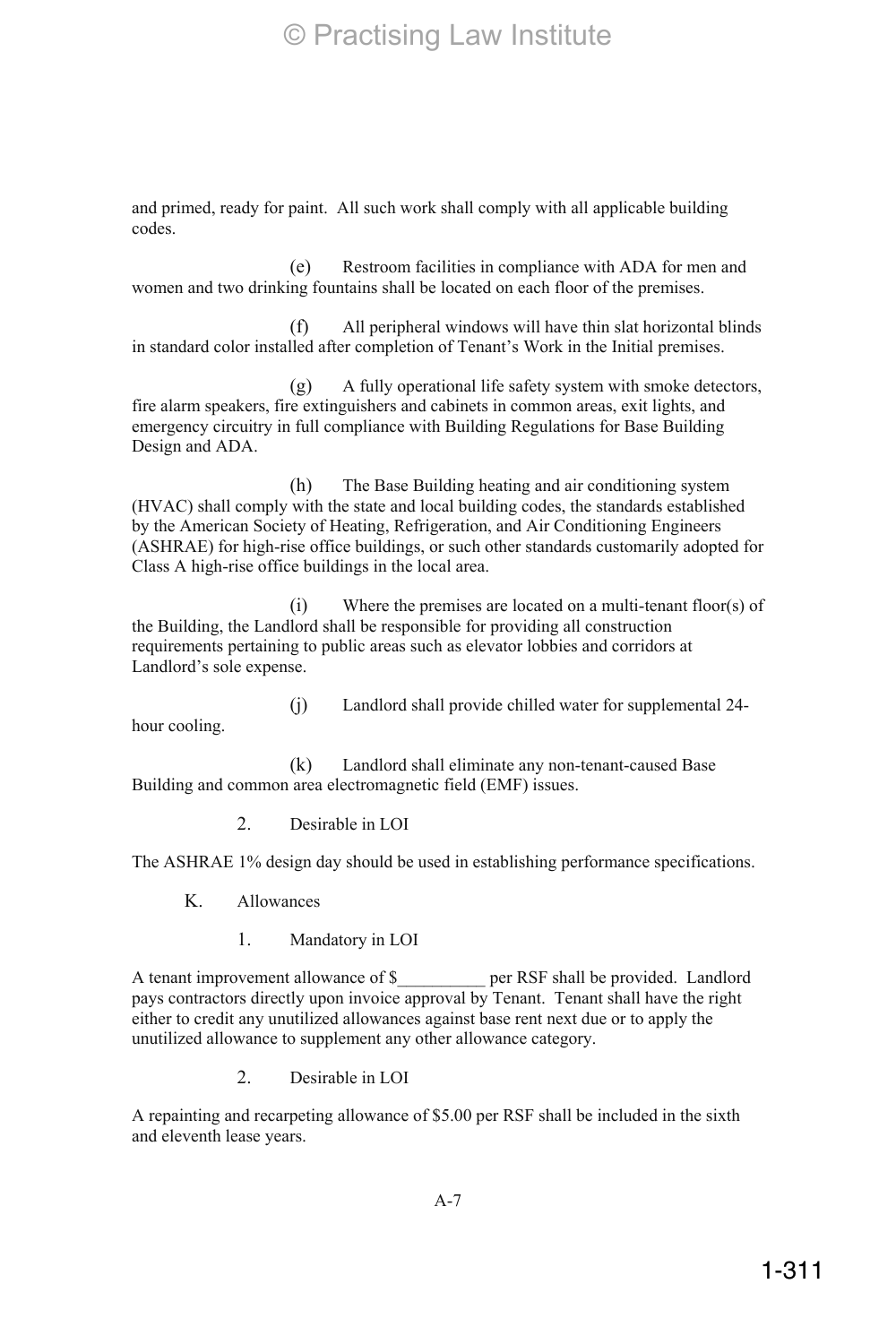A design allowance of \$3.00 per RSF and a moving allowance of \$2.00 per RSF shall be provided. In addition to tenant construction, allowances may be used for cabling, consultant fees, permits and permanently attached furniture.

- L. Allowances, Right to Offset
	- 1. Mandatory in LOI

Tenant shall have the right to offset against rental payments any shortfalls in payments of allowances. The amount of offset shall be equal to the shortfall in the allowance payment, plus an interest factor.

- M. Structural Modifications
	- 1. Desirable in LOI

Landlord shall provide Tenant with a reinforced floor area to accommodate high-density storage file areas (at no cost to Tenant).

- N. Internal Stairways
	- 1. Desirable in LOI

Tenant shall have the right to utilize fire stairs or install an internal staircase within the premises and shall not be required to remove the stairs at the end of the Lease term.

- O. Right to Hire Contractor
	- 1. Mandatory in LOI

If Tenant is required to utilize Landlord's contractors, Tenant must maintain schedule and cost controls. Landlord's supervisory fees will be minimized and capped.

2. Desirable in LOI

Tenant shall have the right to hire the general contractor and the project manager of its choice for the tenant improvement work without any obligation to hire or use the Landlord's contractor.

- P. Tenant Construction
	- 1. Mandatory in LOI

Tenant shall not be charged for any hoisting charges, electrical services, water or the use of freight elevators during the construction period.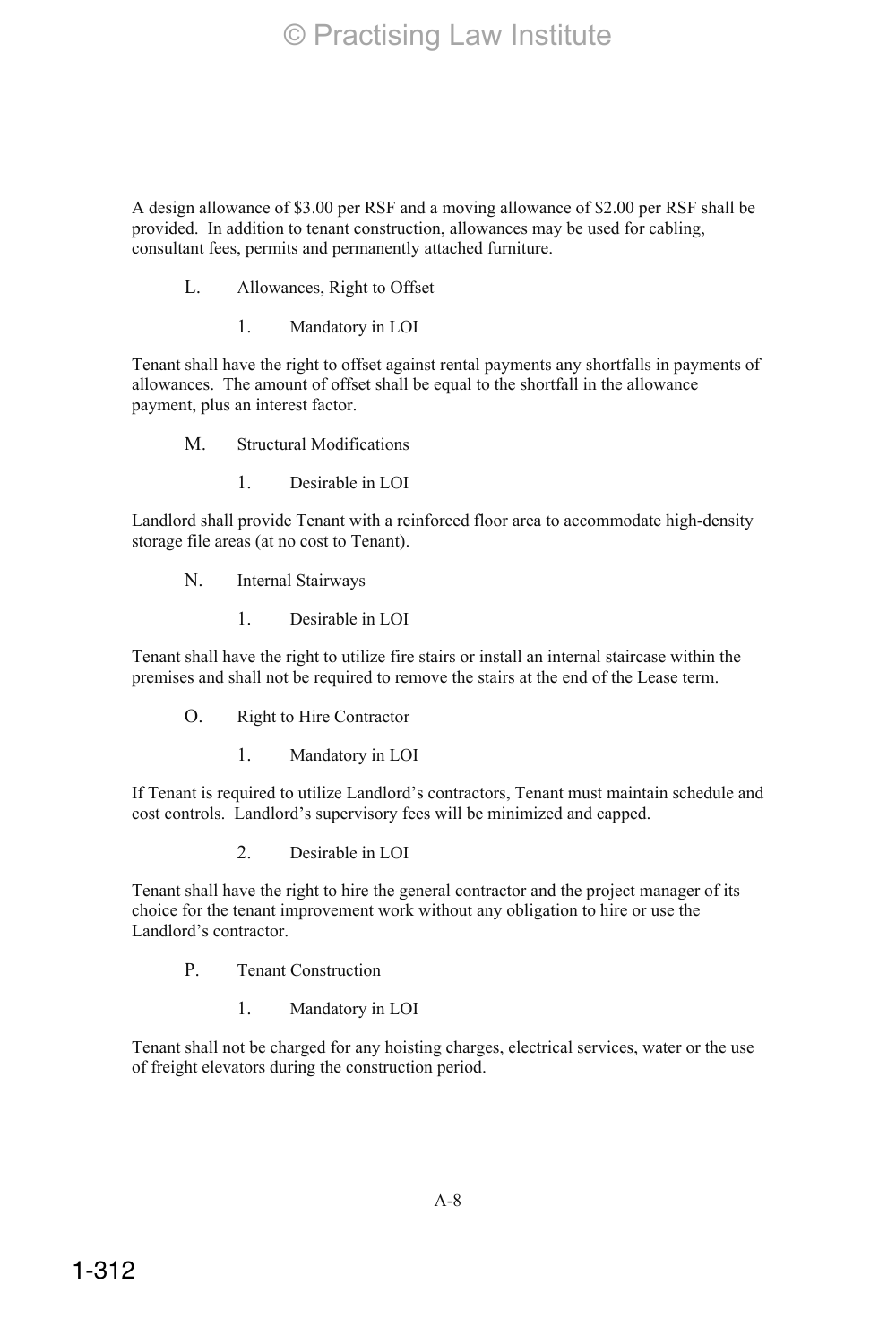Landlord shall not charge any oversight fees or supervisory fees during the construction period.

- Q. Alterations
	- 1. Desirable in LOI

Tenant shall have the right to make minor alterations to the premises, which are not structural in nature, including painting and carpeting without the prior consent of the Landlord.

2. Mandatory in Lease

For alterations other than "minor," Landlord shall approve or disapprove Tenant's alteration request within 10 days of receipt of written request which includes applicable plans and specifications. If Landlord disapproves such request, Landlord shall explain in writing its reasons for disapproving.

- R. Restoration Obligation
	- 1. Mandatory in LOI

Leasehold improvements paid for by Landlord are property of Landlord. Tenant shall not be obligated to restore the premises at the end of the lease term, except for items not typically found in offices and substantially add to Landlord's demolition costs (vaults, internal stairs, etc.)

- S. Pre-Occupancy Contraction/Expansion
	- 1. Desirable in LOI

Tenant shall have the right to expand the rentable square feet under the Lease by up to 10% prior to occupancy under the same terms and conditions of Lease. Tenant shall also have the right to contract the rentable square feet under the Lease by up to 10% prior to occupancy.

- T. Expansion Options
	- 1. Mandatory in LOI

Tenant shall have expansion options through their term. The amount of expansion space should be determined by growth projections provided by the practice office and modeled by the Real Estate and Office Planning Department. Rent for expansion space will be at prevailing market rental rates as described in the "Extension Option" section.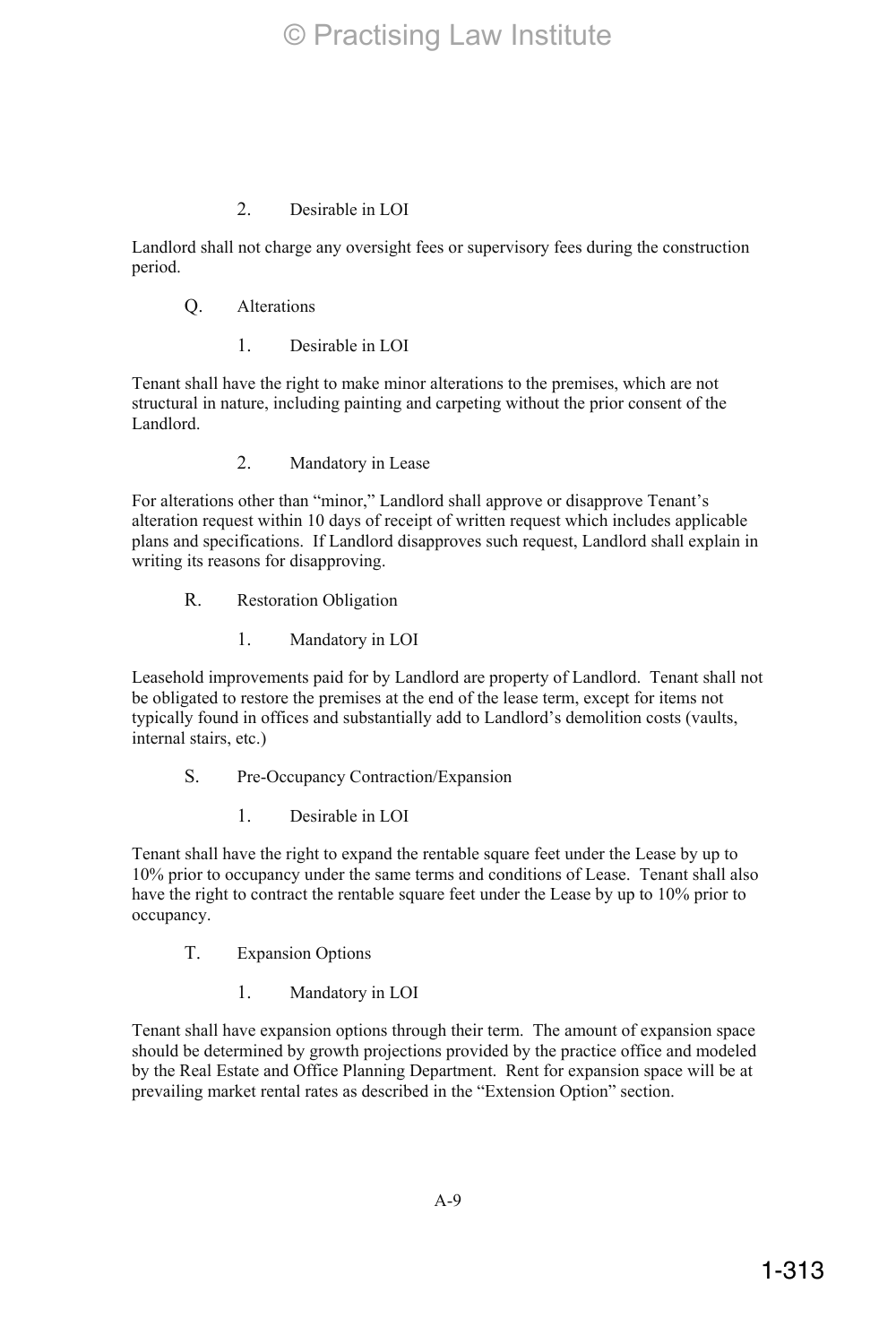Rent for expansion options shall be at the then current Lease rates, including a pro rata share of concessions and tenant improvement allowances initially provided.

- U. Continuing Right of First Notice
	- 1. Mandatory in LOI

Tenant shall have a continuing Right of First Offer for a specified block of space.

Rent for expansion space will be at prevailing market rental rates as described in the "Extension Option" section.

2. Desirable in LOI

Tenant shall have a continuous Right of First Offer and Right of First Refusal with respect to space in the building that is contiguous to Tenant's premises or in the same elevator bank or for the entire building depending on projected growth ranges for the practice office.

Any space acquired under the Right of First Offer will be added to Tenant's Lease at the then escalated rate with prorated allowances.

- V. Contractual Options
	- 1. Mandatory in LOI

Tenant shall have the right to contract its leased premises periodically through the Lease. (These contraction options should provide for at least a 20% reduction in space.)

Penalty amount and time of payment is specified.

2. Desirable in LOI

Tenant shall pay a penalty prior to the effective date equal to the unamortized tenant improvement allowances, commissions and other concessions.

- W. Cancellation Options
	- 1. Mandatory in LOI

Tenant shall have the right the cancel the Lease at the end of the fifth lease year in a tenyear lease.

penalty amount and time of payment is specified.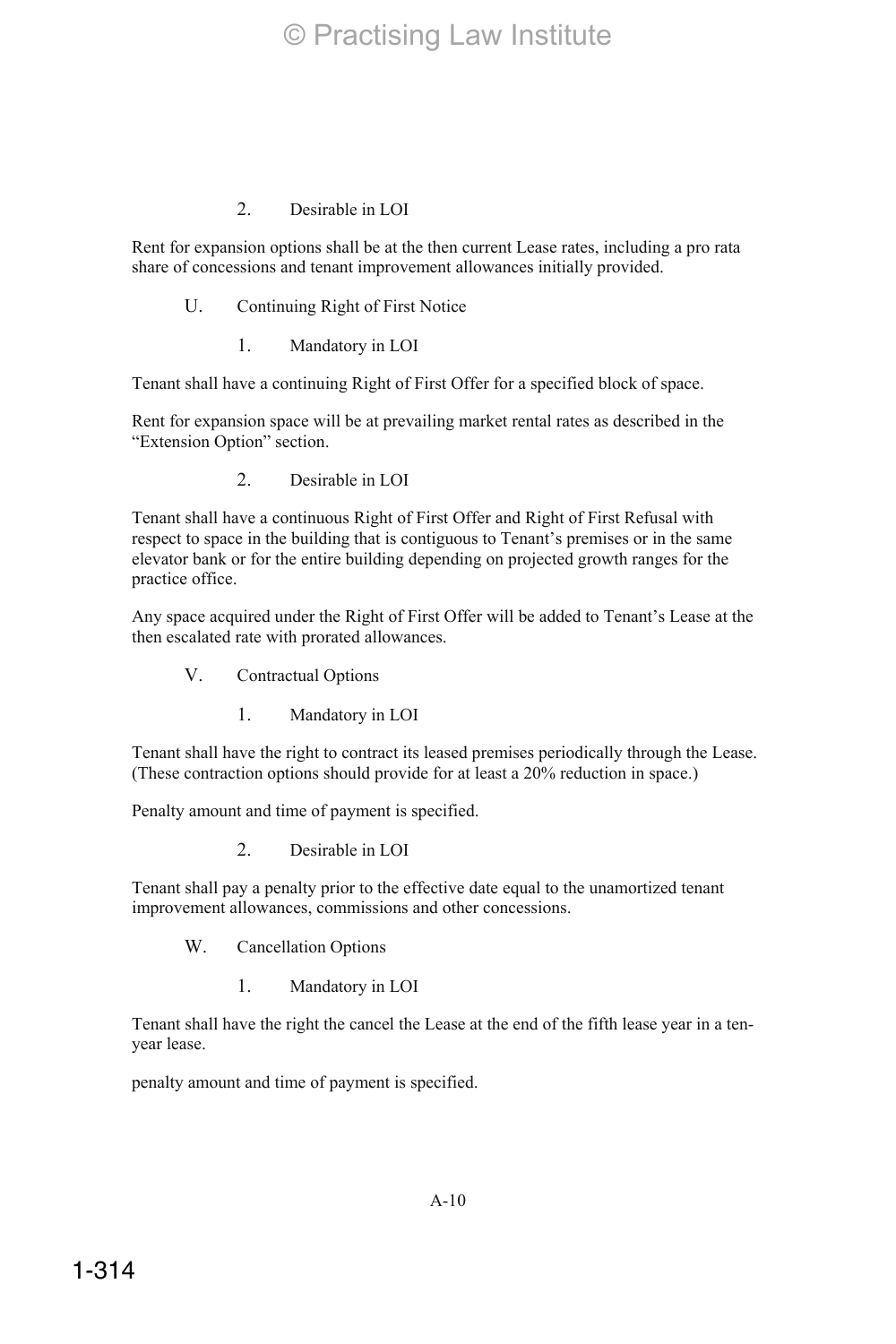If a 15-year lease is considered, Tenant shall have the right to cancel its Lease at the end of 10 years.

Tenant shall pay a penalty prior to the effective date equal to the unamortized tenant improvement allowances, commissions and other concessions.

#### X. Extension Options

1. Mandatory in LOI

Tenant shall have the right to renew the Lease at the prevailing market rental rate for two additional terms of five years each. The prevailing market rental rate shall be defined as the rental rate at the time Tenant provides notice for vacant space in buildings of comparable quality and age for tenants of similar size, credit quality and stature. The prevailing market rental rate shall include all comparable lease provisions including without limitation market provisions for improvement allowances, tenant procurement costs, free rent, other lease concessions, lease term, base years, lease rate escalations and operating expenses and taxes. Any dispute over the prevailing market rate shall be submitted to arbitration.

2. Desirable in LOI

The renewal rate will be at a specified Rent, have a Rent cap, or be at a percentage 80- 95% of the prevailing market rental.

- Y. Operating Hours and Overtime HVAC
	- 1. Mandatory in LOI

Building hours of operation shall be 8:00 a.m. to 6:00 p.m., Monday through Friday, and 8:00 a.m. to 1:00 p.m. on Saturday.

Holidays shall be defined as Thanksgiving, Christmas, New Years Day, Memorial Day, Fourth of July and Labor Day.

2. Desirable in LOI

Building hours of operation shall be 7:00 a.m. to 7:00 p.m., Monday through Friday, and 8:00 a.m. to 2:00 p.m. on Saturday.

Tenant shall be allowed to have the greatest number of hours that can be negotiated of overtime HVAC for use as required at no additional cost to Tenant.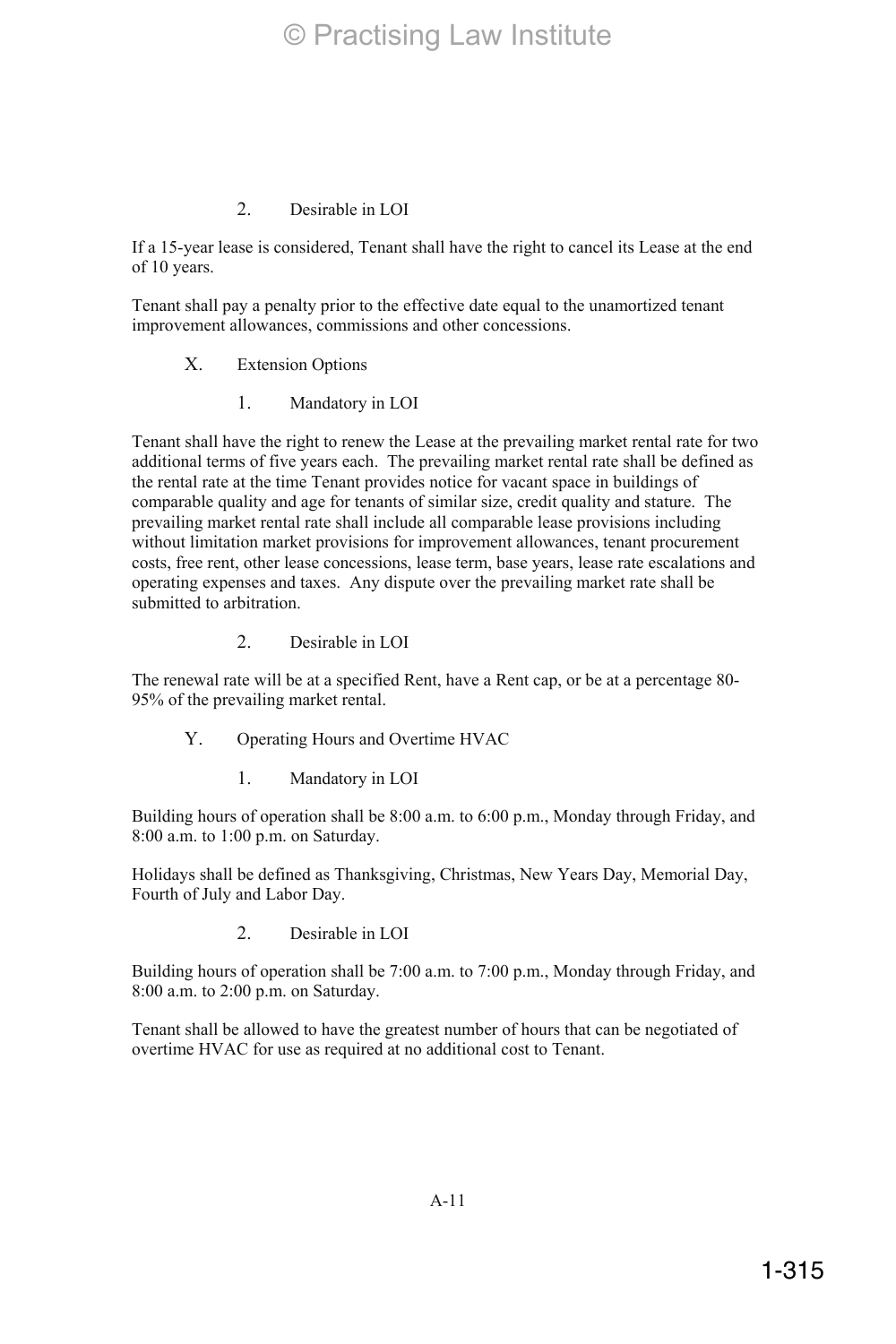# 3. Mandatory in Lease

The cost for overtime HVAC shall be at a stated market-based rate, with a well-defined annual cap on increases.

4. Desirable in Lease

The cost for overtime HVAC shall be billed at the actual costs incurred by the Landlord for providing such service.

- Z. Services
	- 1. Mandatory in LOI

Landlord shall provide all services including HVAC, electric, utilities, telephone access, security, janitorial, etc., consistent with other Class A buildings in the metropolitan area. Fresh air levels shall be maintained in accordance with prevailing Class A standards and ASHRAE-62 - 1989 standards (ventilation for acceptable indoor air quality). The Landlord shall also provide adequate thermal environmental comfort and air velocity limits in accordance with ASHRAE-55.

2. Desirable in LOI

The ASHRAE 1% design day should be used in establishing performance specifications.

AA. Electrical Capacity

1. Mandatory in LOI

Landlord shall provide at least five watts per square foot of electrical capacity to the premises (in most instances six watts will be preferable), above base building lighting (i.e., lobbies, stairwells, restrooms, etc.).

- BB. Cleaning Specifications
	- 1. Mandatory in Lease

Cleaning specifications shall be attached to the Lease document. Tenant may compel a change in janitorial contractors.

Compare cleaning specifications to Tenant standard.

2. Desirable in Lease

Tenant shall have the right to contract for its own janitorial services and have operating expenses adjusted accordingly.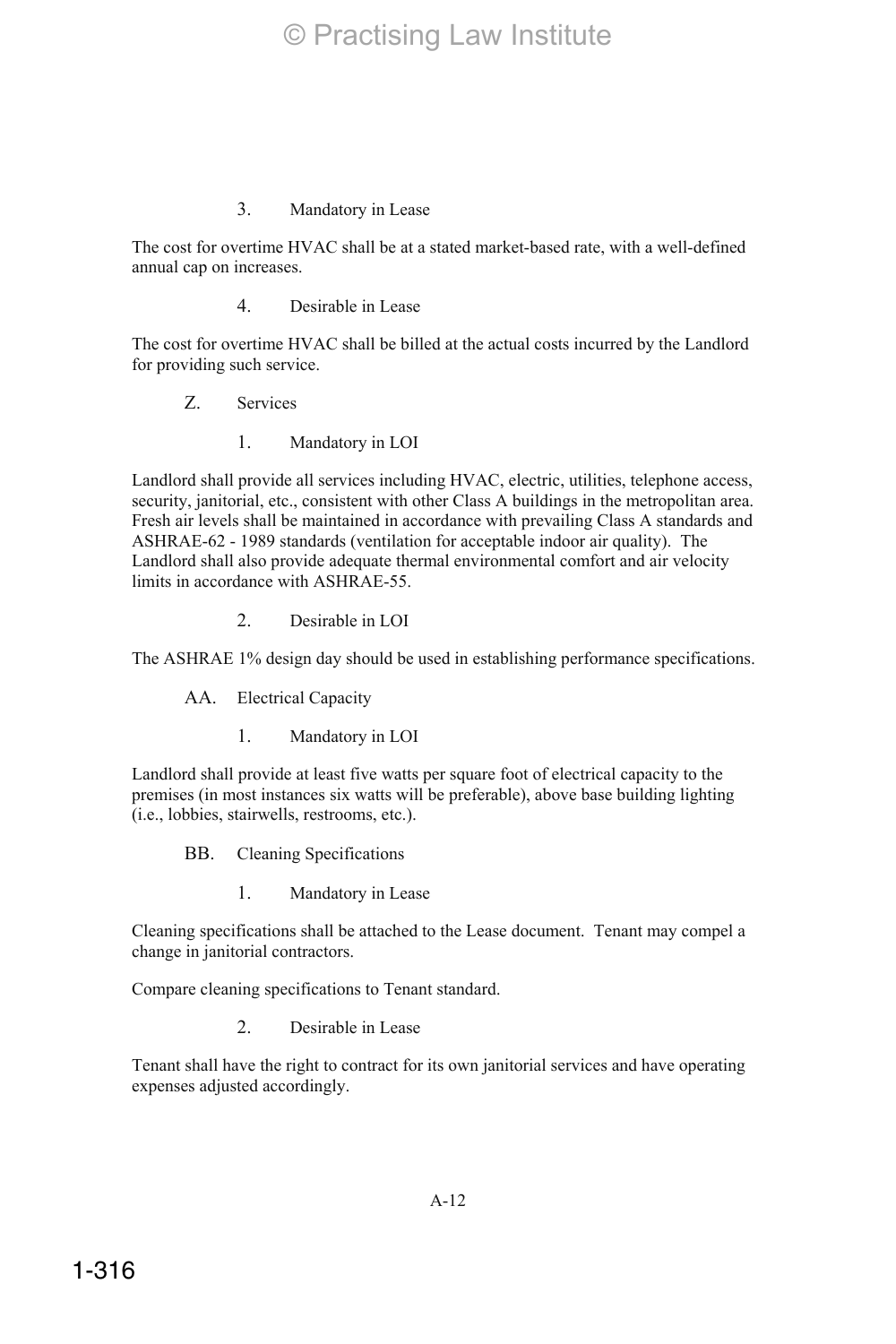CC. Security

1. Mandatory in LOI

Landlord shall provide or Tenant shall have the right to install a controlled access system for the premises.

2. Desirable in LOI

Landlord shall provide adequate security, including 24-hour-a-day guard service.

DD. Interruption of Services

1. Mandatory in LOI

If building services are interrupted for more than three consecutive days, then Tenant shall have the right to cease its base rent and additional rent payments beginning with the day of interruption pro-rated until such service is reinstated.

2. Desirable in LOI

If the interruption shall continue for 60 days, Tenant shall have the sole right to terminate the Lease.

3. Mandatory in Lease

In the event that the premises are untenantable due to a casualty for a period in excess of 180 consecutive days from the date of casualty, Tenant shall have the sole right to cancel the Lease without payment of any termination fee; rent shall be abated from the date of casualty.

EE. Self-Help

1. Mandatory in LOI

In the event that the Landlord has failed to perform any of its service or maintenance within the Premises, then Tenant shall have the right to perform such maintenance or service and charge Landlord.

2. Desirable in LOI

Tenant may offset the associated costs against rent if Landlord does not pay Tenant's invoices.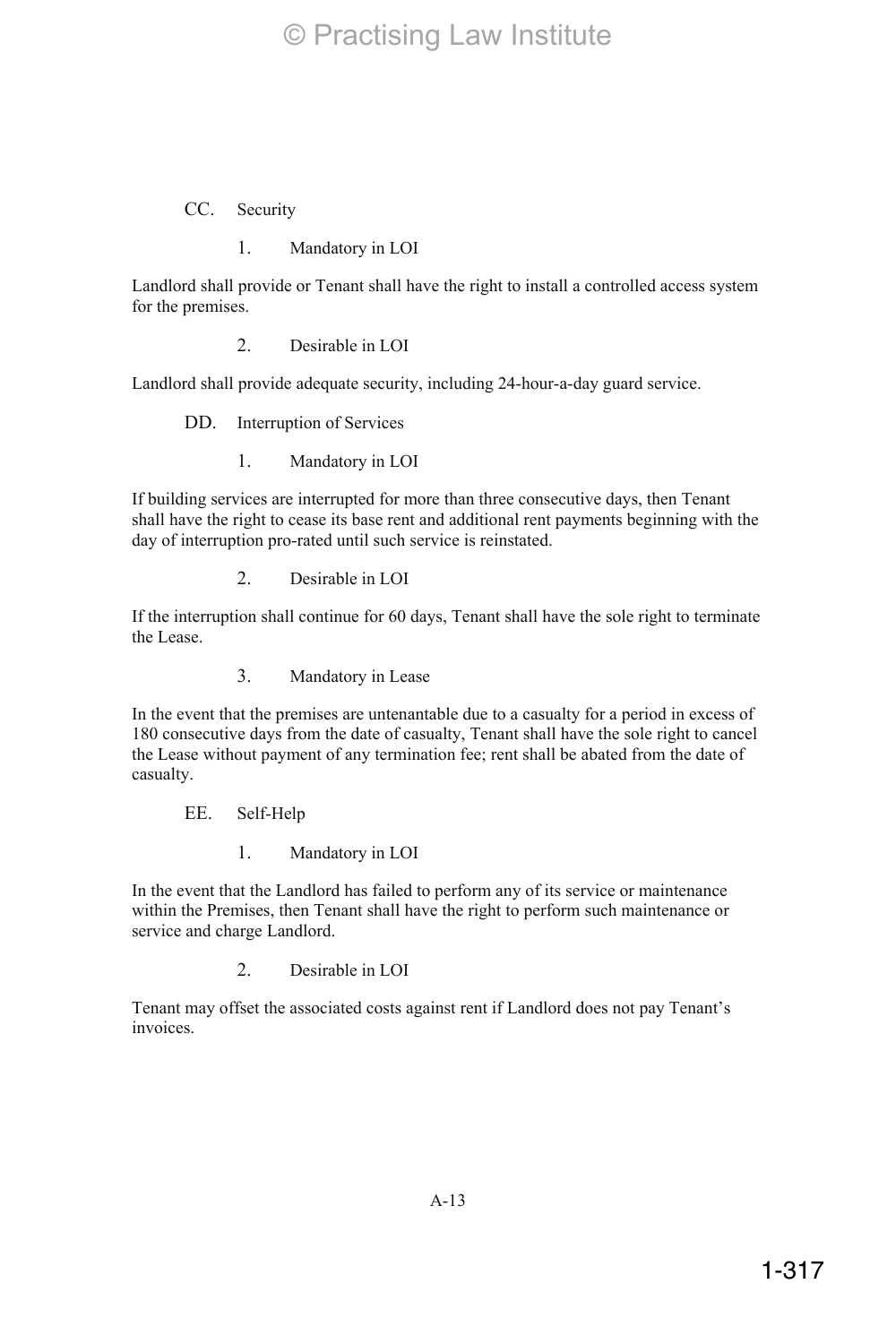- FF. Assignment and Subletting
	- 1. Mandatory in LOI

Tenant shall have the right to sublease all or a portion of the Premises with Landlord's approval, which shall not be unreasonably withheld. Landlord shall not impose any use limitation other than those previously defined in all other tenant leases in the building. Landlord shall not impose any financial requirements on the subtenant as a condition for approval. Landlord shall deliver approval to Tenant within 10 days following Tenant's request to sublease. Tenant shall have the right to assign the Lease or sublet all or a portion of the premises to the following entities without Landlord's approval: (i) to a successor to all of Tenant's businesses if such succession takes place by a merger, consolidation, reorganization, active legislature or otherwise, or (ii) any affiliate of Tenant.

2. Desirable in LOI

Tenant may sublet or assign the Premises to other tenants in the Building.

3. Mandatory in Lease

Tenant shall recover all its costs prior to any profit distribution. Profits shall be calculated by subtracting all subleasing expenses from sublease rental income. In addition to contract gross rent, expenses shall include all incentives, inducements, allowance, demising costs, commissions, legal fees, and landlord fees.

4. Desirable in Lease

Tenant shall retain 100% of sublease profits.

## GG. Environmental Hazardous Materials

1. Mandatory in LOI

Landlord shall represent to Tenant that the building is free from EHM and that the Landlord will promptly remove any EHM found in the future at the Landlord's sole expense.

2. Desirable in Lease

Landlord shall indemnify Tenant for any Landlord non-compliance with governmental regulations.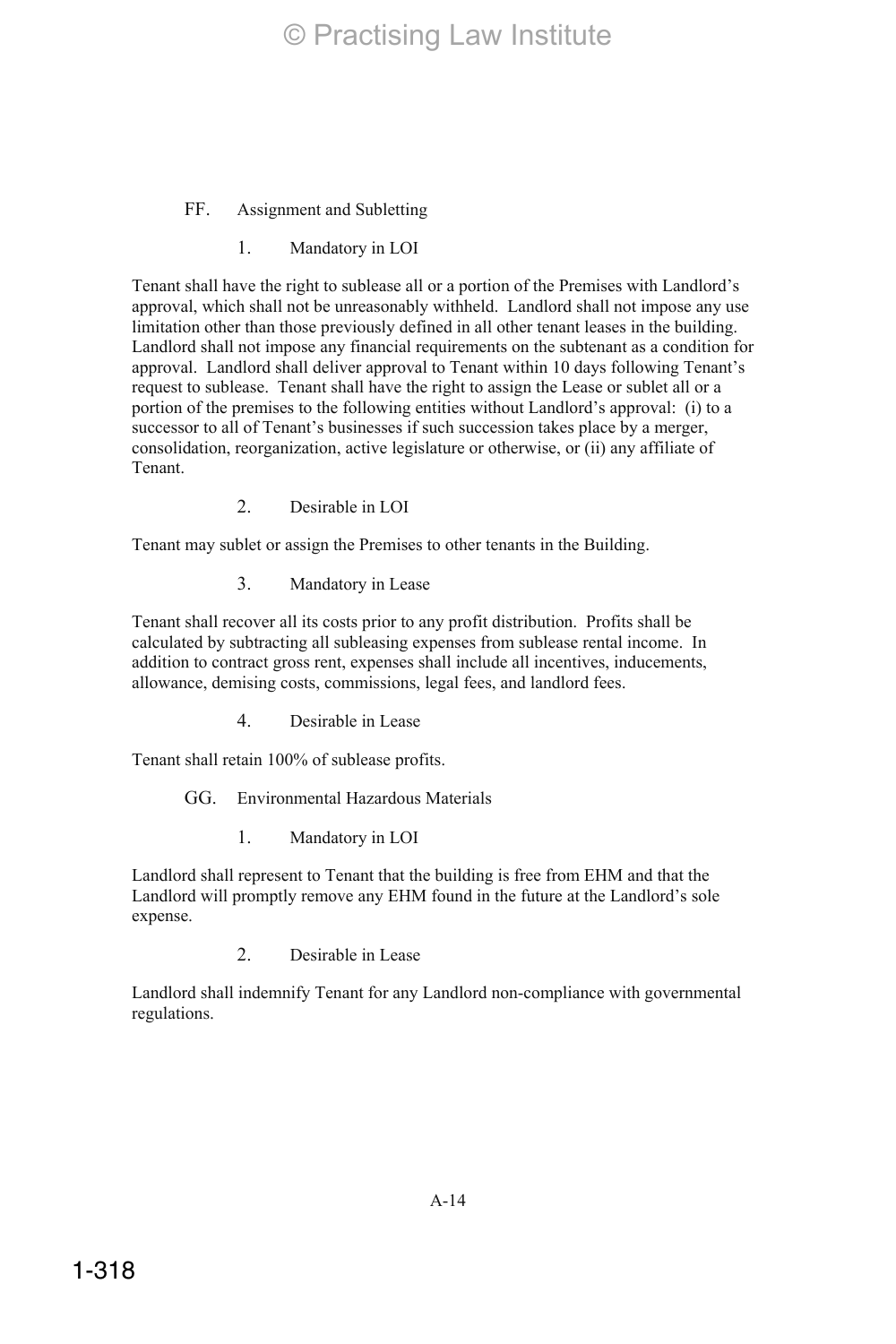#### HH. Americans with Disabilities Act

1. Mandatory in LOI

.Landlord shall comply with all governmental regulations. Landlord shall warrant that the building is currently in compliance with all government regulations. Landlord shall also be responsible to bring building and all common areas (including elevator lobbies, stairwells, rest rooms, etc. on floors fully occupied by Tenant) into compliance during the term of the Lease.

2. Desirable in LOI

Capital costs to comply with future government regulations, including ADA in common areas of the building, including bathrooms, will be borne by the Landlord and not included in operating expenses.

ADA compliance in rest rooms on full Tenant floors is Landlord's responsibility.

3. Desirable in Lease

Landlord shall indemnify Tenant for any Landlord non-compliance with governmental regulations.

- II. Non-Recourse
	- 1. Mandatory in LOI

No partner of Tenant shall have any personal liability for breach of any covenant or obligation of Tenant under the Lease, and no recourse shall be had or be enforceable against the assets of any partner of Tenant for any payment of any sums due to Landlord or for enforcement of any other relief based upon any claim made by Landlord for the breach of any of Tenant's covenants or obligations under the Lease.

- JJ. Non-Disturbance
	- 1. Mandatory in LOI

The Lease is contingent upon the execution of a non-disturbance agreement. The Lease shall contain a Non-Disturbance Agreement executed by the current Lender or lenders, as well as non-disturbance language protecting Tenant in the event of future sale or foreclosure. All terms of the Lease shall be protected by the Non-Disturbance Agreement.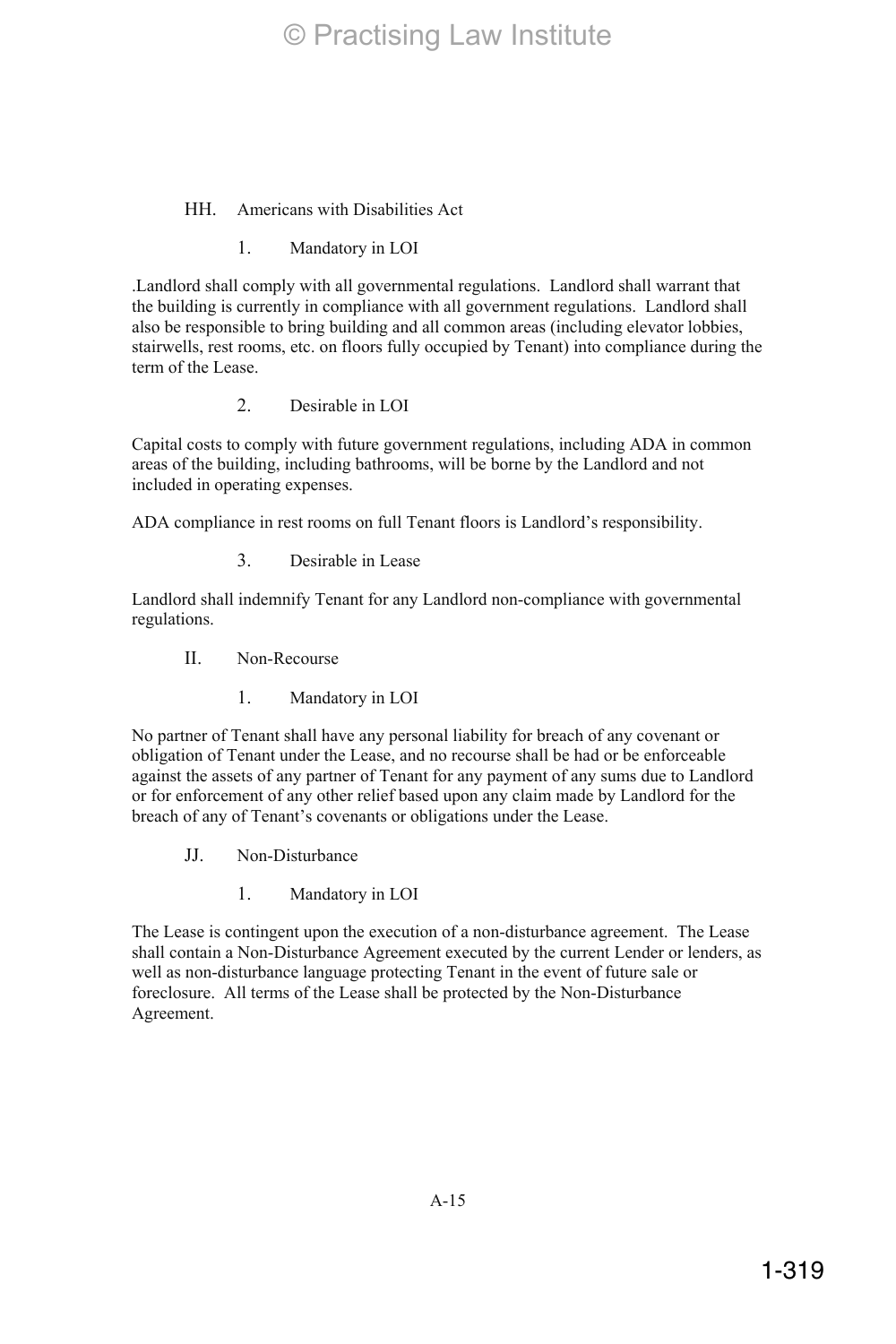#### KK. Holding Over

1. Desirable in LOI

Tenant shall have the right to extend the lease term by six months, subject to written modification to Landlord six months prior to the end of the term, at the then current rental rates.

2. Mandatory in Lease

Tenant shall have the right to holdover for up to one year, with rental rates not to exceed 150% of the Base Rent then being paid during the last year of Tenant's rent. Tenant shall not be liable for consequential damages for the first three months of holdover.

3. Desirable in Lease

Tenant shall have the right to holdover for up to one year at the rental rate in effect during the last year of Tenant's rent. Tenant shall not be liable for consequential damages.

LL. Arbitration

1. Desirable in Lease

Where arbitration provisions apply, arbitration procedures shall be defined in accordance with "baseball arbitration."

MM. Parking

1. Mandatory in LOI

During the term of the Lease, Tenant shall upon days' notice to Landlord be able to increase or decrease the contracted spaces within its allocation.

The number of parking spaces allocated to Tenant and associated parking rates shall be specifically defined. Any parking rate increases shall be defined.

Tenant shall have the ongoing right to contract for allocated spaces, but not the obligation to contract for such spaces.

The methodology for increasing the number of spaces allocated in the event of an expansion shall be defined.

NN. Naming and Signage

1. Mandatory in LOI

The building shall not be named for any Tenant competitors, including "Big 6" competitors or "regional" competitors or their associated consulting subsidiaries.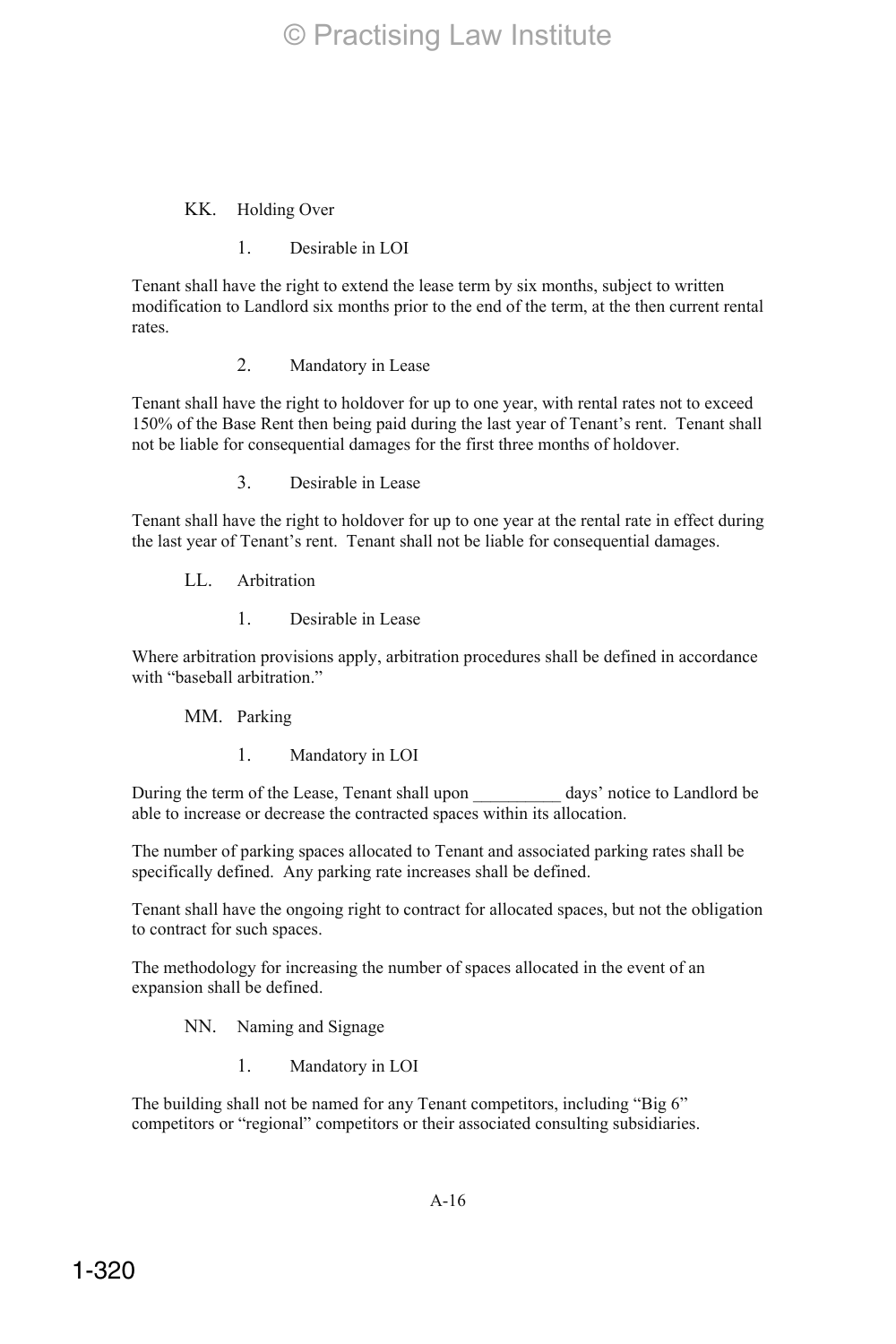Tenant shall have the right to building monument or elevator lobby signage.

## OO. Directory Listings

1. Mandatory in Lease

Tenant shall have a line item in the building directory identifying the firm, as well as line items for each partner in the practice office.

- PP. Agreement
	- 1. Mandatory in LOI

This Agreement does not create any legally binding obligation for either the Landlord or Tenant. Landlord shall remove the proposed premises from the market for a period of 90 days with the execution of this Letter of Intent.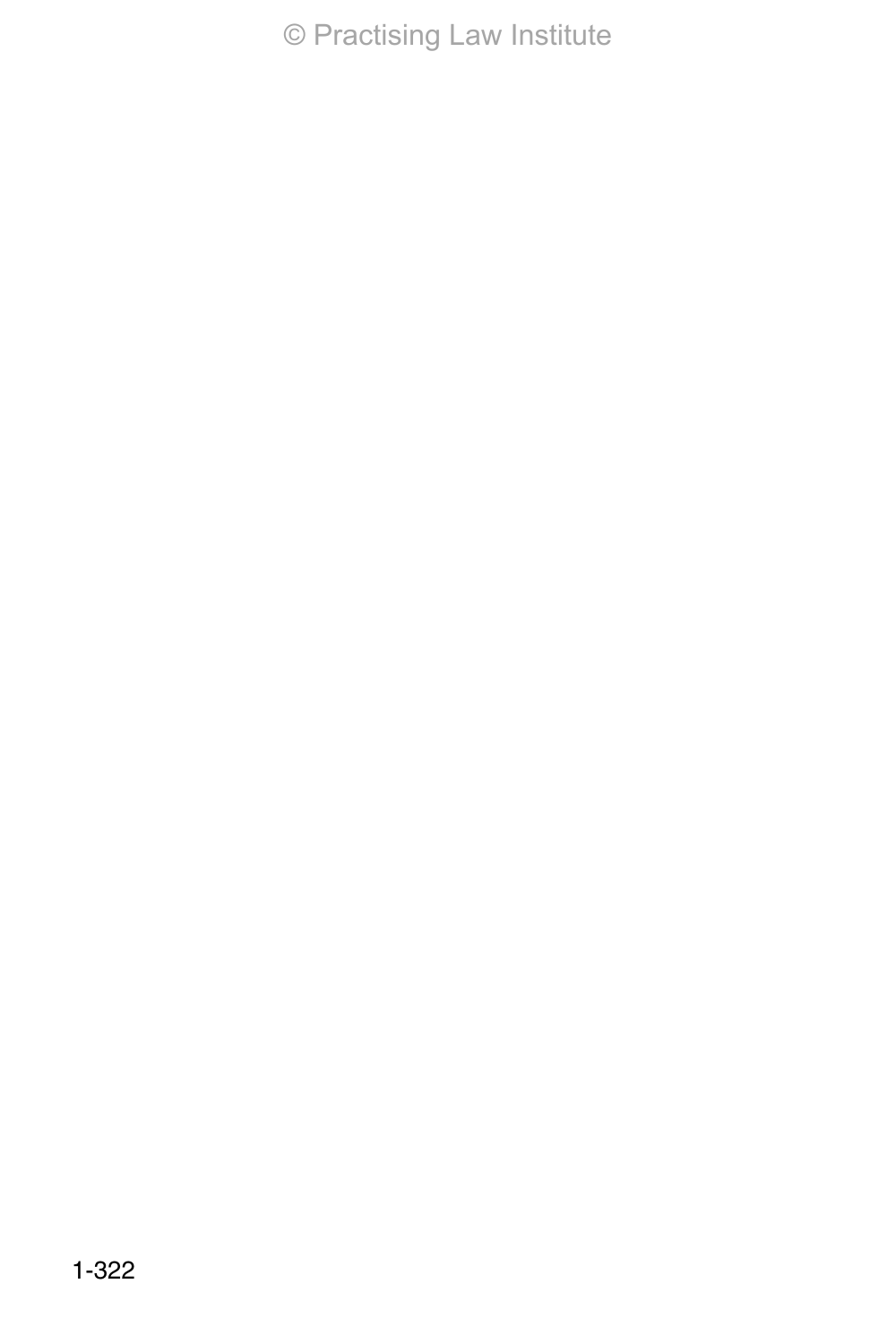# **Building A Reputation For Being A Deal Closer**

- A. Create A Sense of Urgency "Time Kills All Deals"
	- 1. Must Be Set For Principals and Lawyers
	- 2. The Wrong Method
		- (a) Vacation Deadlines
		- (b) Board Meeting/Officers Meeting Announcement
		- (c) Commencement of Critical Event
		- (d) Increased Costs Under Status Quo
		- (e) Competition Will Awake
		- (f) Deal Will Be Killed
	- 3. The Right Method
		- (a) Create a Realistic Step-by-Step Schedule
		- (b) Create Reciprocal Obligations
		- (c) Demonstrate Reciprocal Work Ethic
		- (d) Don't Schedule Around Social/Recreational Events

# B. Create Efficiency

- 1. Respond in Writing
- 2. Trade Computer Disks/E-Mail
- 3. Be Prepared
- 4. Pre-Negotiated Documents
- 5. Control the Selection of Lawyers
- 6. Shorter Meetings
- 7. Multiple Meetings
- 8. Smaller Meetings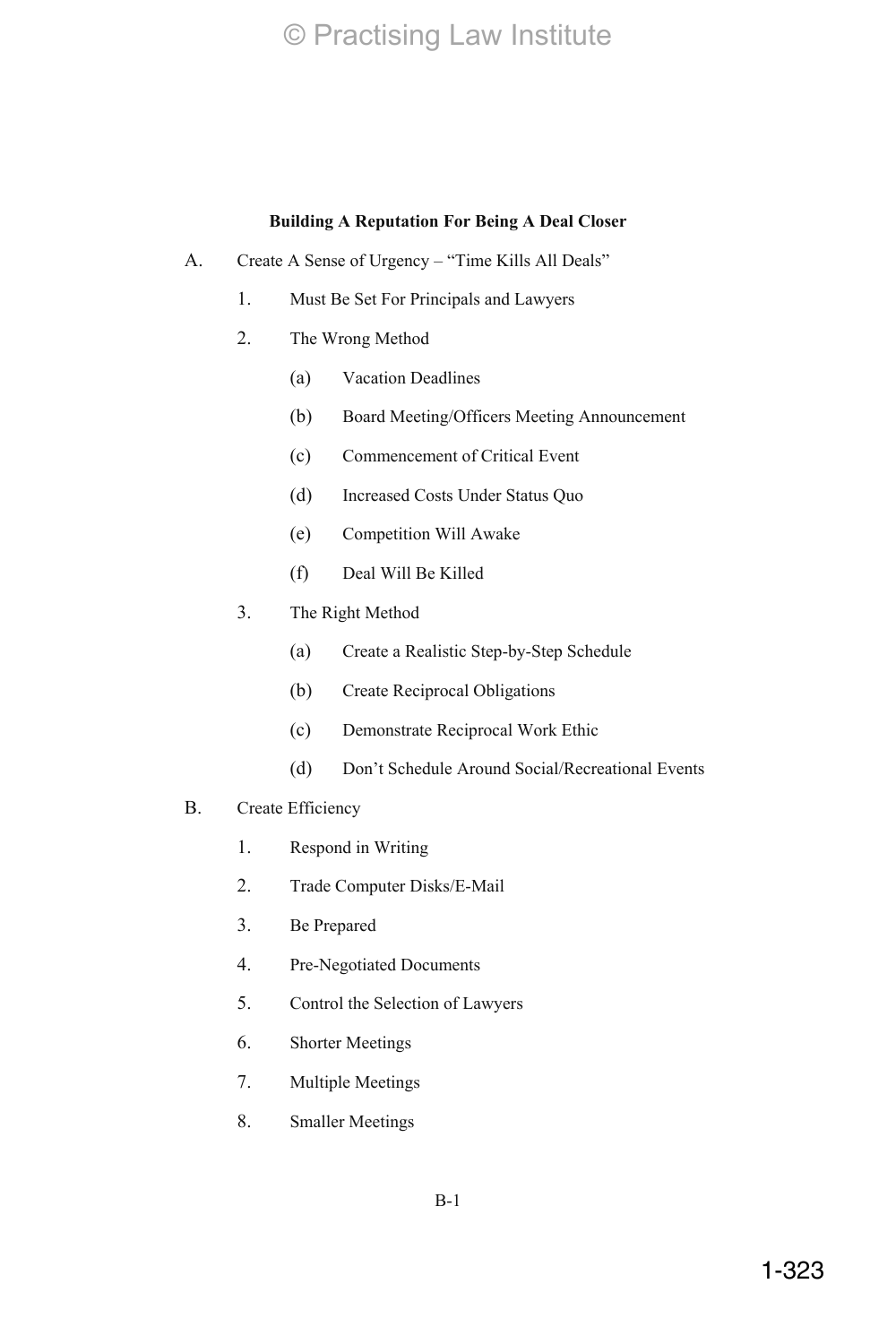- 9. Limit Appearances by Principals
- 10. Table Business Issues
- 11. Dual Drafting/Resolution Tracks
- 12. Designate the Client/Business Conduit/Information Gatherer
- 13. Stroke the Lawyer
- 14. Don't Inefficiently Manipulate Timing

# C. Bad Words

- 1. "Can We Do This Deal in a Week?"
- 2. "The Client Does Not Care What the Documents Look Like"
- 3. "The Deal Is Made What's Taking the Lawyers so Long?"
- 4. "When Can we Get a Redraft?"
- 5. "This is a Below Market Deal"
- 6. "This is an Above Market Deal"
- 7. "We Never do That"
- 8. "We Always Get That"
- 9. "The Lender Won't Approve That"
- D. Good Words
	- 1. "Reasonable/Commercially Reasonable"
	- 2. "Compromise"
	- 3. "Good Faith"
	- 4. "Non-Discriminatory"
	- 5. "Best Commercially Reasonable Efforts"
- E. Procedural Theories
	- 1. The Race to Reasonableness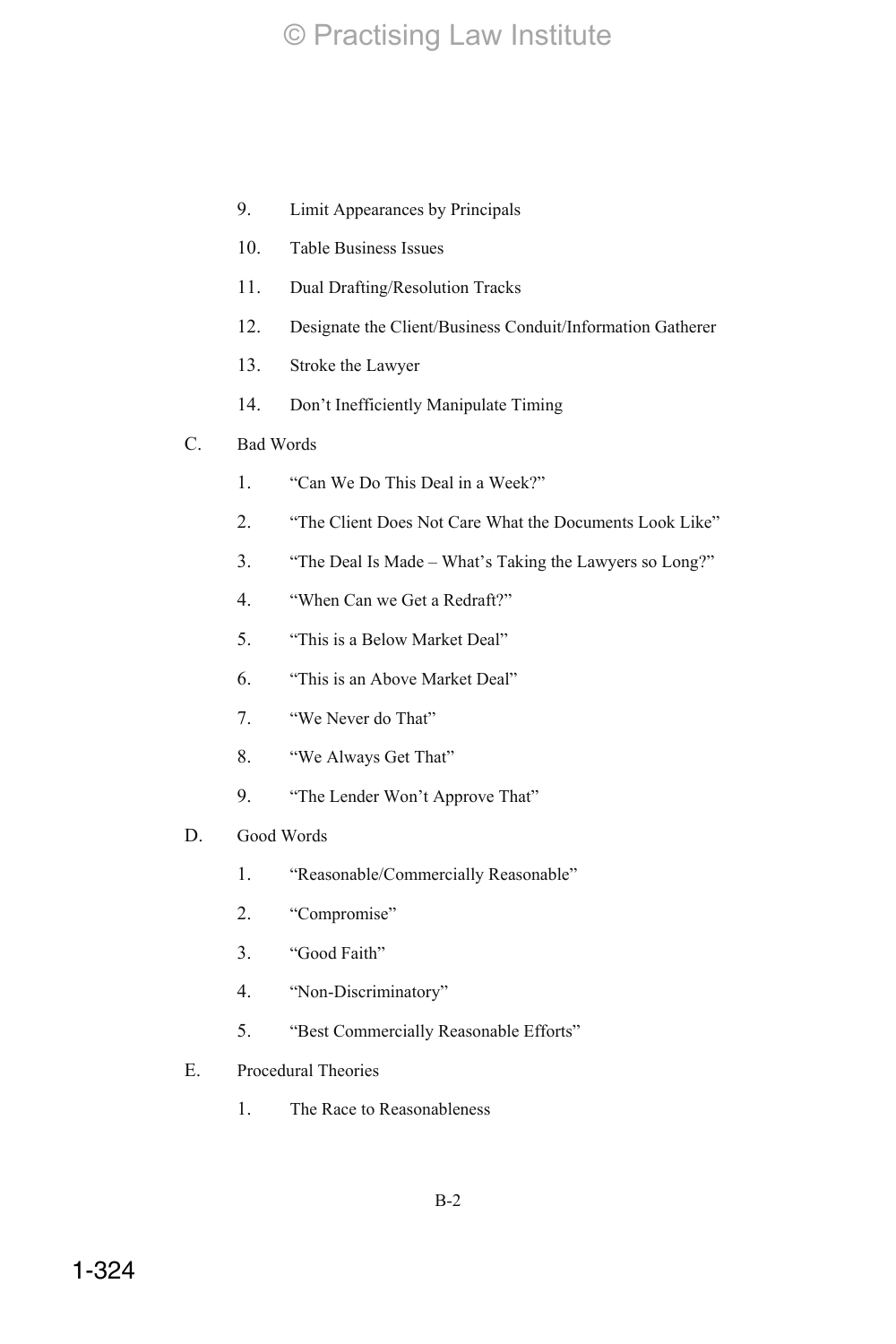- 2. Don't Get Personal
- 3. Quickly List Hot Button Issues and Move On
- 4. Don't Renege or Review Once Completed
- 5. No Acting/No Ego/No Embarrassing
- 6. Solutions Are the Result of Multiple Minor Solutions
- 7. Sense of Equity Over time Can Solve Issues
- 8. Trade Listed Issues and Close Deal
- F. Maximizing the Effectiveness of the Third Party Consultants
	- 1. Learn Everyone's Roles and Parts
	- 2. Take Part in Solving all Issues and Deal Impediments
	- 3. Be Prepared
	- 4. Control Client and Attorney
	- 5. Set Schedule
	- 6. Research Market Outside of Your Deals
	- 7. Keep Attitude Upbeat and Expedient
	- 8. Befriend Adversaries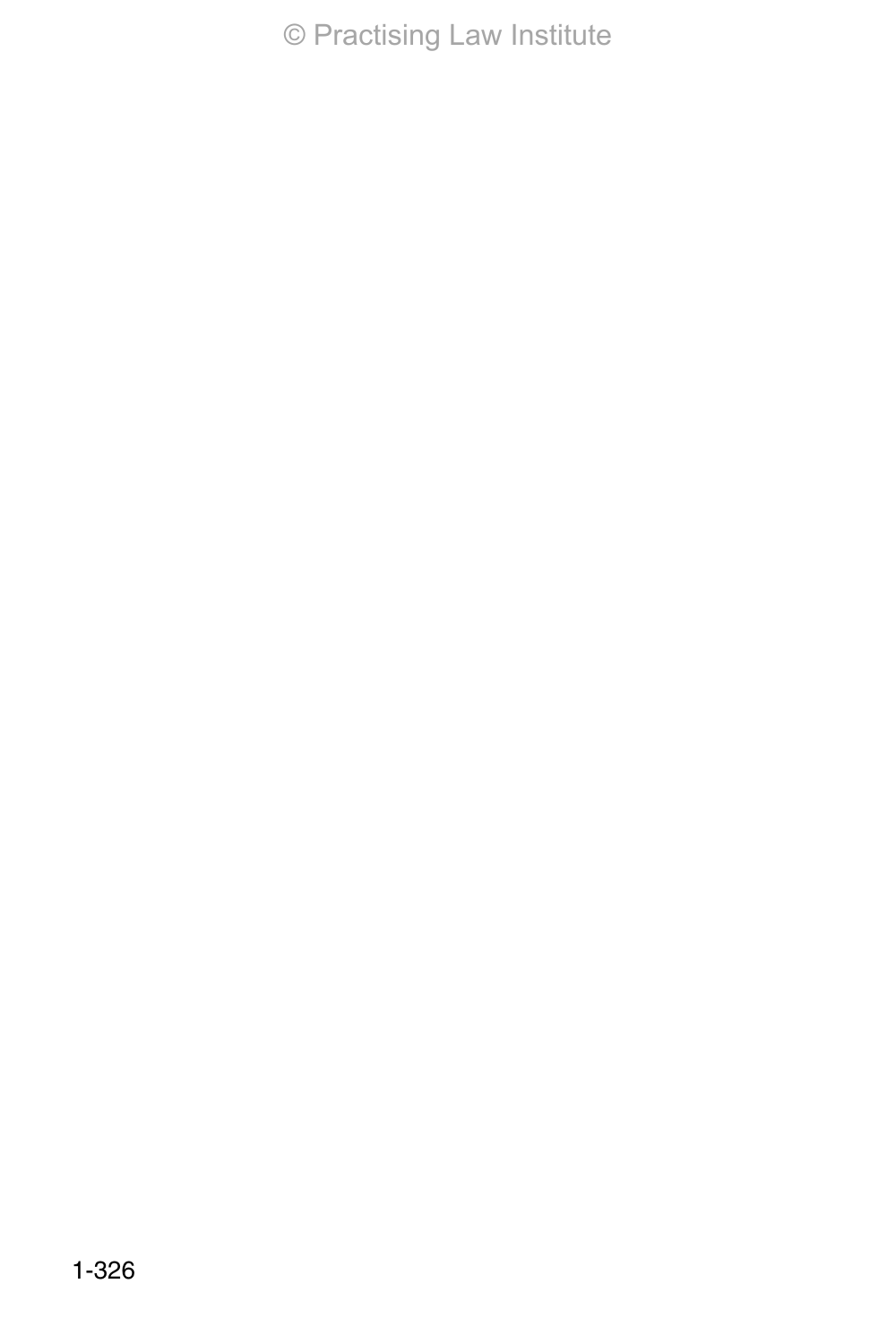#### **[LISTING BROKER COMPANY LETTERHEAD]**

#### **[DATE]**

#### **[BROKER'S NAME AND ADDRESS]**

Re: Proposal for Lease by **[NAME OF TENANT]** in building located at **[ADDRESS]**, which Building is part of the office project known as "**[NAME OF PROJECT]**."

Dear \_\_\_\_\_\_\_\_\_\_\_\_\_:

on behalf of

("**Landlord**"), is pleased to submit a lease proposal for **[NAME OF TENANT]** (**"Tenant**") to lease space in the referenced Building on the terms and conditions set forth as follows. This proposal is submitted in order to permit the parties to engage in open and informed discussions of potential leasing terms, and is not intended as and shall not constitute an offer, an acceptance or a contract.

1. BUILDING. Office building located at \_\_\_\_\_\_\_\_\_\_\_\_\_\_\_\_

 $\mathcal{L}_\text{max}$  and  $\mathcal{L}_\text{max}$  and  $\mathcal{L}_\text{max}$  and  $\mathcal{L}_\text{max}$ 

2. PROJECT DESCRIPTION. **[TO BE COMPLETED]** 

3. PREMISES.

Floor(s)

Approximate Square Feet

**[INSERT APPROPRIATE FIGURES]** 

#### OPTIONAL PROVISIONS RELATING TO THE EXPANSION OF THE PREMISES:

3.1 PRE-MOVE-IN EXPANSION OPTION.

Tenant shall have the right, up until  $\qquad$ , to lease approximately  $\qquad$ rentable square feet on the  $($   $)$  floor of the Building under the same terms and conditions as those set forth herein

552584.02/SF 888888-00107/3-24-04/rcm/ctr

PROJECT NAME [Office Letter of Intent]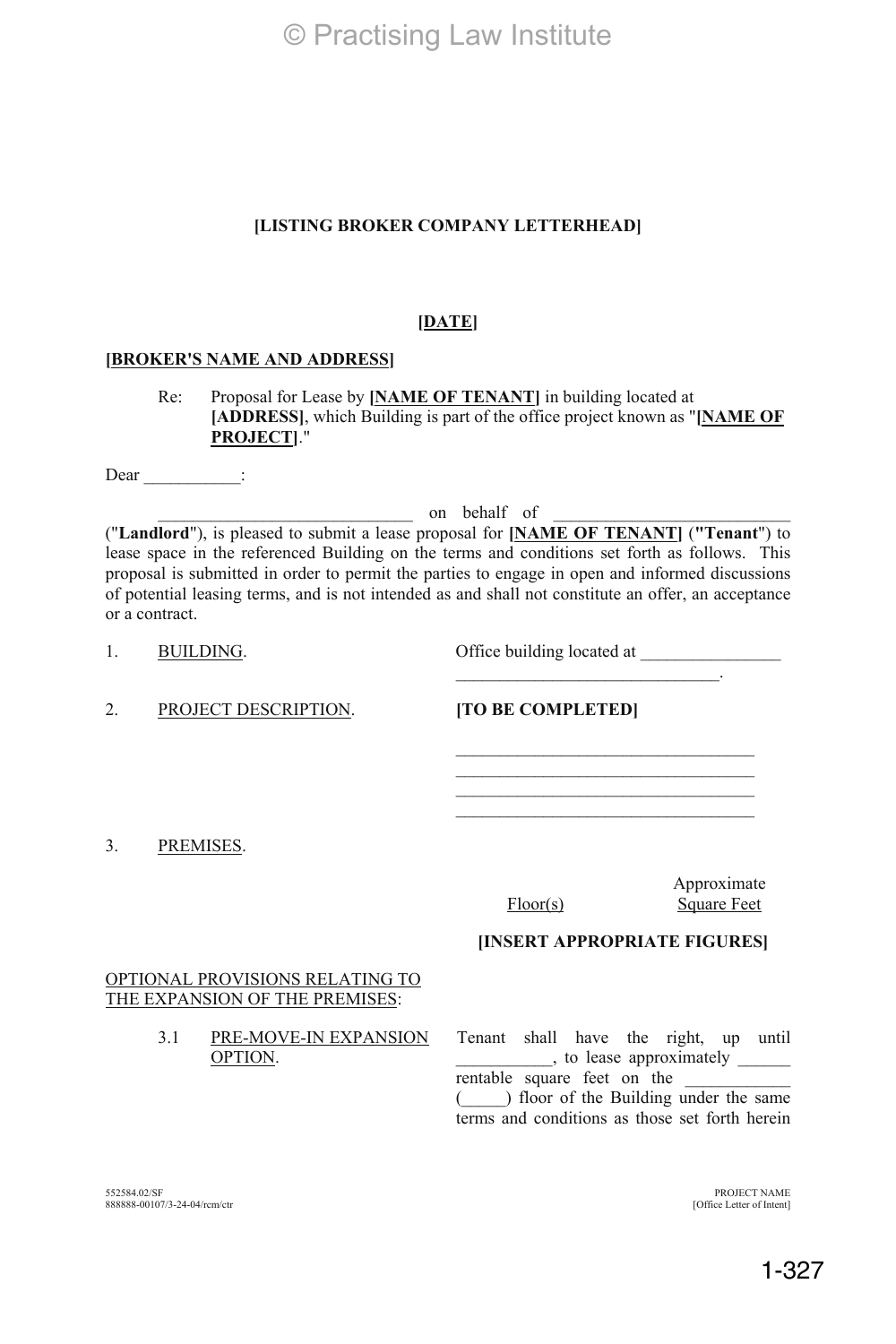# 3.2 MUST-TAKE SPACE. Tenant shall lease \_\_\_\_\_\_ rentable square feet

for the initial Premises, subject only to the determination by Landlord of base rent and revised dates for submission of construction drawings by Tenant relating to such space.

of space on the \_\_\_\_ floor of the Building during \_\_\_\_\_\_\_\_\_\_\_\_\_. The exact amount of and delivery date of such space shall be determined by Landlord in its discretion. The leasing of such space shall be on the same terms and conditions as are then applicable to the initial Premises **[THIS APPROACH COULD BE CHANGED]**; provided that if such space has been previously improved, Tenant shall take such space in its "as is" condition, and if such space has not been previously improved, Tenant shall receive an improvement allowance equal to **[IN ADDITION TO THE FOREGOING HANDLING OF A TENANT IMPROVEMENT ALLOWANCE, A SPECIFIC ALLOWANCE COULD BE AGREED UPON WHICH WOULD BE OFFSET BY THE THIRD-PARTY VALUE** 

#### 3.3 OPTIONS FOR ADDITIONAL SPACE.

Tenant shall have the right to lease additional space ("**Option Space**") in the Building. The location and scheduled delivery dates for each increment of Option Space and the range of square footages for each such increment are as follows:

**OF ANY EXISTING IMPROVEMENTS]** .

Square Footage Floor Delivery Date

# **[INSERT APPROPRIATE FIGURES]**

Tenant shall give Landlord () months' written notice of its intention to exercise each option prior to the scheduled delivery date.

 Landlord shall deliver the Option Space up to  $\Box$  months prior or  $\Box$ months following the scheduled delivery date at Landlord's discretion.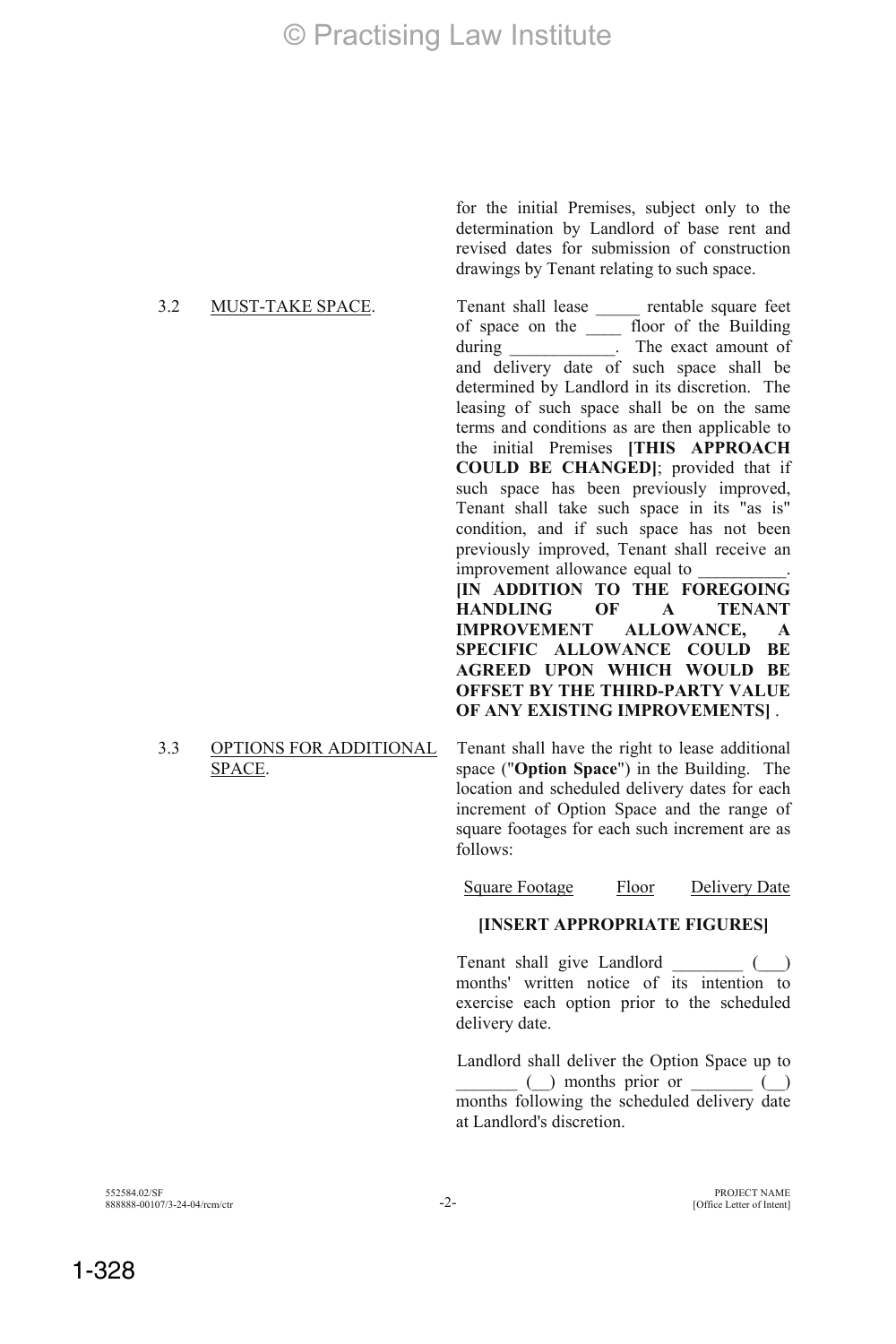Terms and conditions for such Option Space shall be the terms and conditions being quoted by Landlord for comparable space in the Building as of the date of the commencement of the respective option, but in no event shall the annual base rent for the Option Space be less than the then current Annual Base Rent, plus escalations, for the Premises. The rights granted to Tenant hereunder are personal to Tenant and may only be exercised by Tenant when Tenant is in possession of the entire Premises.

#### 3.4 RIGHT OF FIRST OFFER. **[ONE-TIME TENANT TRIGGERING**

**RIGHT]** During the Lease Term, Tenant may give a written notice to Landlord which sets forth that Tenant desires to lease additional space in the Building. During the six (6) month period following Landlord's receipt of such notice, Landlord shall grant to Tenant a one-time right of first offer, following initial leasing, on all remaining space on the  $($  ) floor of the Building. The terms and conditions for the lease of such space shall be those then being quoted by Landlord for the leasing of comparable space in the Building, but in no event shall the annual base rent for such space be less than the then current Annual Base Rent, plus escalations, for the Premises. Tenant must elect to lease such space within five (5) business days of Landlord's offer to lease such space. If Tenant does not timely elect to lease such space, Landlord may lease such space to anyone whom Landlord desires upon terms acceptable to Landlord. The rights granted to Tenant hereunder are personal to Tenant and may only be exercised by Tenant when Tenant is in possession of the entire Premises.

#### **OR**

**[STACKING TENANT TRIGGERED RIGHT]** Tenant may, once during any calendar year during the Lease Term, deliver to Landlord a written notice requesting whether

[Office Letter of Intent]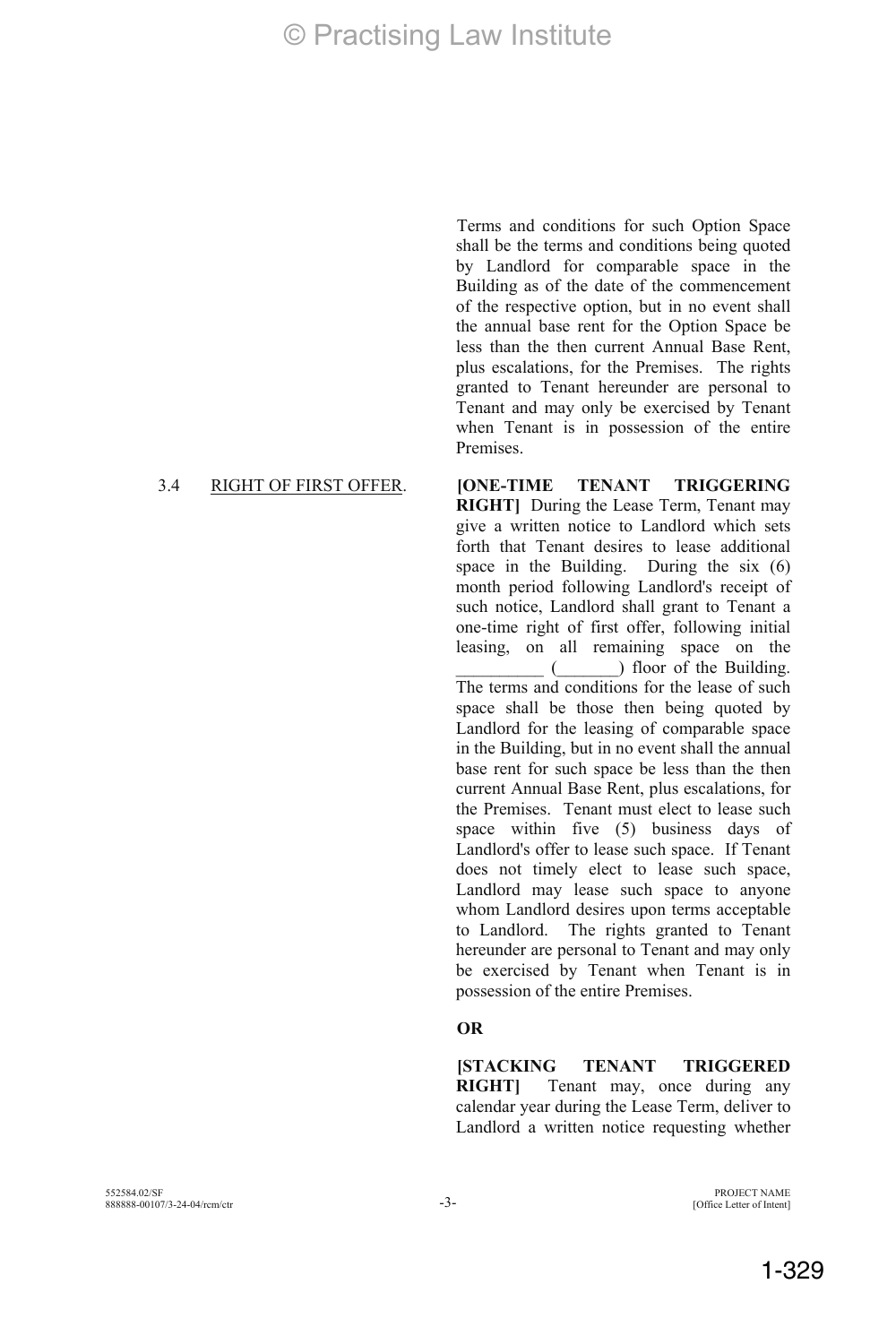#### 3.5 RIGHT OF FIRST NEGOTIATE.

or not any space on the  $($ floor of the Building will, during the following six (6) month period, become available for rental, and whether any tenants with rights superior to those of Tenant have a superior option on such space. Within ten (10) business days of its receipt of such notice, Landlord shall so inform Tenant in writing. In the event any such space does (or will) exist, such notice shall give Tenant a right of first offer on such space. The terms and conditions for the lease of such space shall be those then being quoted by Landlord for the leasing of comparable space in the Building, but in no event shall the annual base rent for such space be less than the then current Annual Base Rent, plus escalations, for the Premises. Tenant must elect to lease such space within five (5) business days of Landlord's offer to lease such space. If Tenant does not timely elect to lease such space, Landlord may lease such space to anyone whom Landlord desires upon terms acceptable to Landlord. The rights granted to Tenant hereunder are personal to Tenant and may only be exercised by Tenant when Tenant is in possession of the entire Premises.

Tenant may, once during any calendar year during the Lease Term, deliver to Landlord a written notice requesting whether or not any space on the  $($ ) floor of the Building will, during the following six (6) month period, become available for rental, and whether any tenants with rights superior to those of Tenant have a superior option on such space. Within ten (10) business days of its receipt of such notice, Landlord shall so inform Tenant in writing. In the event any such space does (or will) exist, Landlord shall notify Tenant of its intent to lease such space and Tenant shall have five (5) business days to commence good faith negotiations with Landlord concerning such space. If Tenant does not timely elect to negotiate with Landlord to lease such space, Landlord may lease such space to anyone whom Landlord desires upon terms acceptable to Landlord.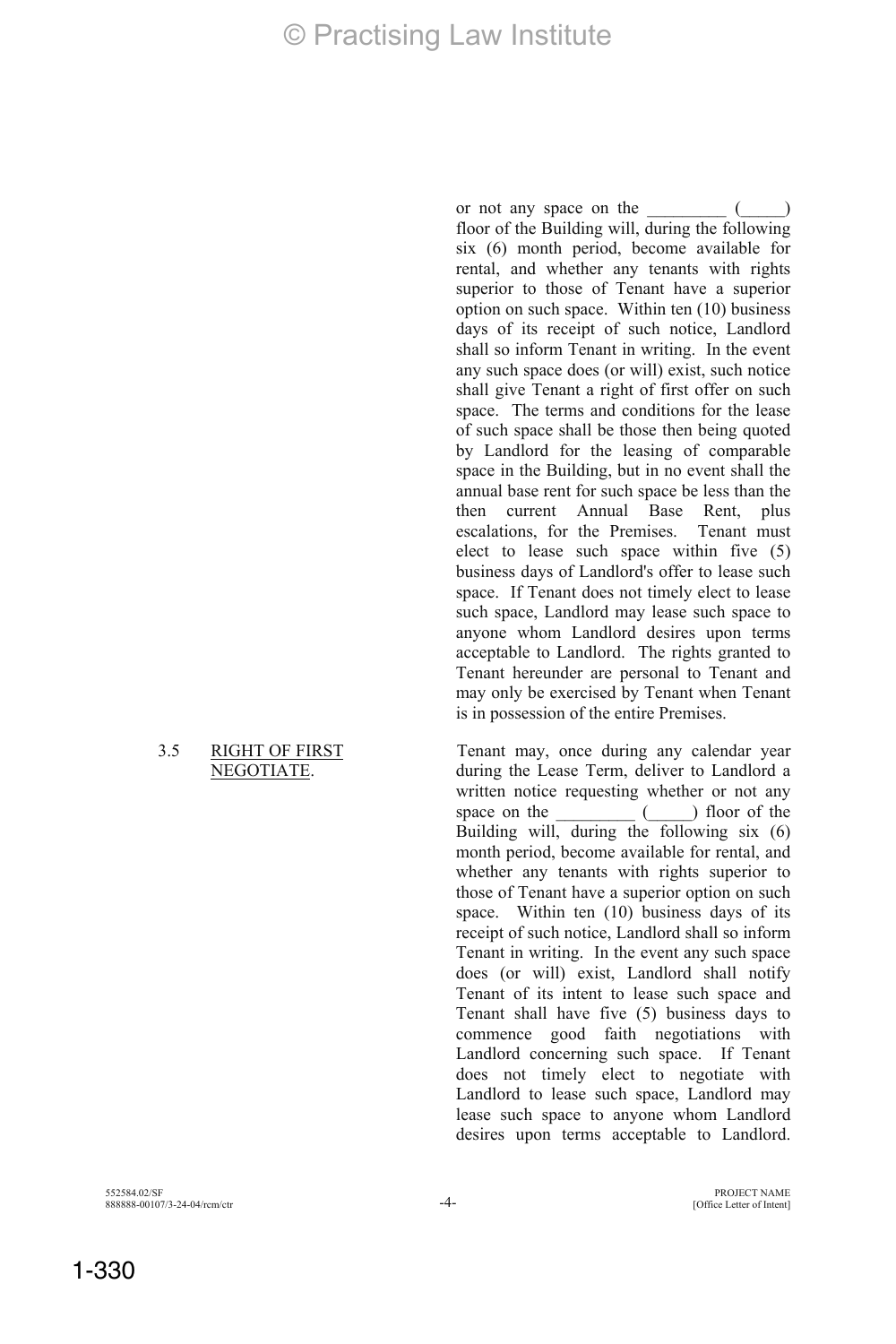#### 4. METHOD OF MEASUREMENT **[SEE OPTIONAL NEGOTIATED PROVISION]**.

The rights granted to Tenant hereunder are personal to Tenant and may only be exercised by Tenant when Tenant is in possession of the entire Premises.

For purposes of this Lease, "**rentable square feet"** and **"usable square feet"** of the Premises shall be deemed as set forth in the Lease and the rentable square feet of the Building shall be deemed as set forth in the Lease.

**[OPTIONAL:** "Rentable square feet" and "usable square feet" shall be calculated pursuant to Standard Method of Measuring Floor Area in Office Building, ANSI Z65.1 - 1996 ("**BOMA**"). Within thirty (30) days after the Lease Commencement Date, Landlord's space planner/architect shall measure the rentable and usable square feet of the Premises. The determination of Landlord's space planner/architect shall be conclusive and binding upon the parties. In the event that Landlord's space planner/architect determines that the amounts thereof shall be different from those set forth in the Lease, all amounts, percentages and figures appearing or referred to in the Lease based upon such incorrect amount shall be modified in accordance with such determination.**]**

5. PURPOSE OF USE**.** The Premises will be used for business and professional offices in keeping with the character of a first class office building.

6. LEASE TERM. The term of the Lease (the "**Lease Term**") shall be **[INSERT TERM]** years.

> The Lease Term shall commence: **[THE FOLLOWING NEEDS TO BE COORDINATED WITH THE BENEFICIAL OCCUPANCY PROVISIONS IN SECTION 8 OF THIS PROPOSAL BELOW]**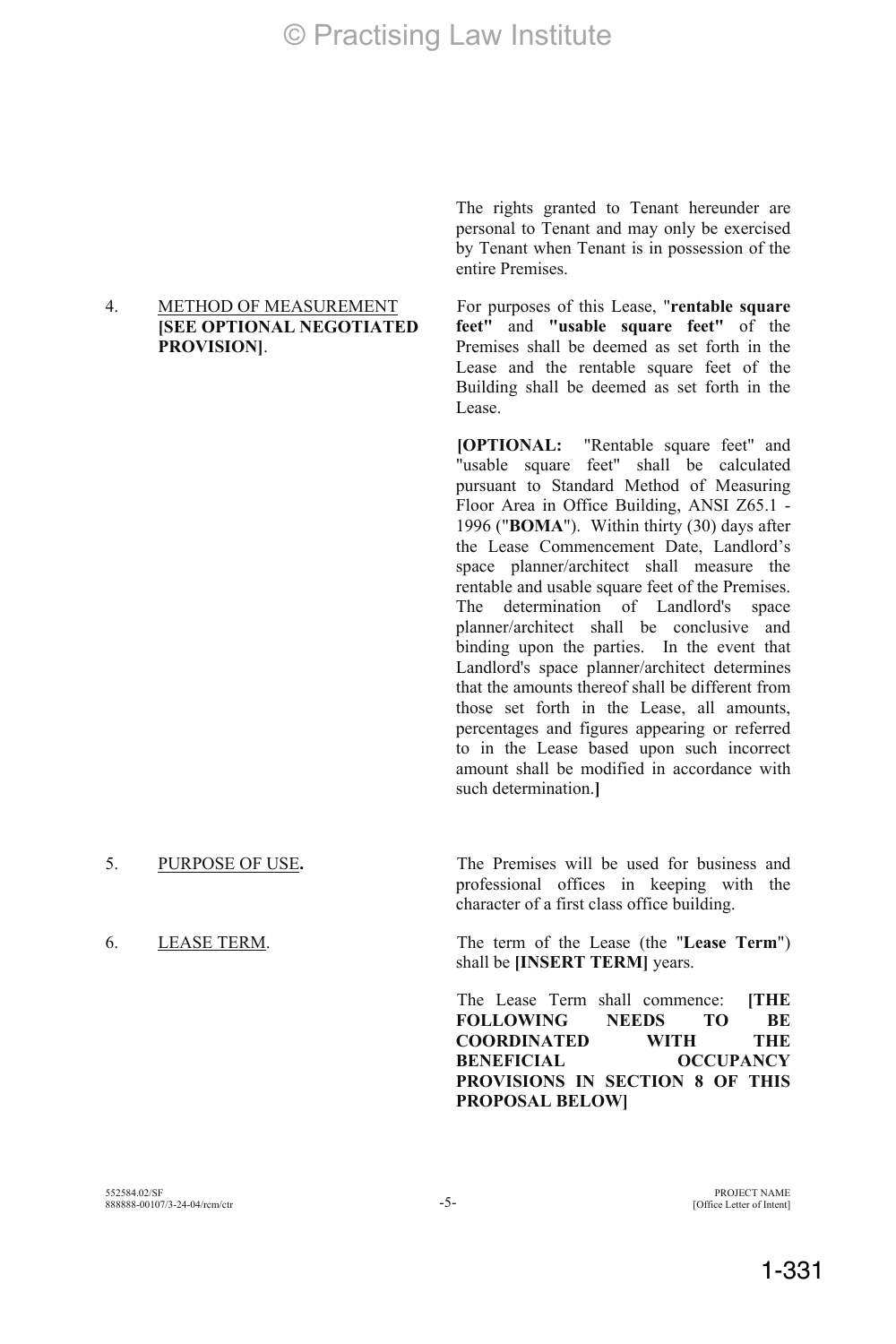#### OPTIONAL PROVISIONS RELATING TO THE EXTENSION OR TERMINATION OF THE LEASE TERM.

"**Lease Commencement Date**" shall be the date which is **[INSERT CUMULATIVE BUILD-OUT PERIOD AND BENEFICIAL OCCUPANCY PERIOD, IF ANY]** \_\_\_\_\_\_\_\_\_\_ (\_\_\_) days after the delivery of the Premises to Tenant for the start of Tenant's construction of the tenant improvements (the "**Delivery Date**"), which Delivery Date is anticipated to be \_\_\_\_\_\_\_\_, 200\_\_.]

[**FOR USE WITH A TENANT BUILD** - The

[**FOR USE WITH A LANDLORD BUILD** - The "Lease Commencement Date" shall be the date which is **[INSERT BENEFICIAL OCCUPANCY PERIOD, IF ANY]** \_\_\_\_\_\_\_\_\_ (\_\_\_) days after the date upon which the Premises are substantially completed ("**Ready for Occupancy**"), which is anticipated to be  $\qquad \qquad .200$  .]

6.1 OPTION TO RENEW. Tenant shall have  $($ five (5) year option(s) to renew all space then under lease by Tenant, upon first providing Landlord with eighteen (18) months' prior written notice. The annual base rent for an option term shall be the "Fair Market Rent," the calculation of which shall be more particularly set forth in the Lease, for comparable space in the Building as of the date of the commencement of such option, but in no event shall the annual base rent be less than the Annual Base Rent, plus escalations, paid by Tenant at the expiration of the then current Lease Term. The rights granted to Tenant hereunder are personal to Tenant and may only be exercised by Tenant when Tenant is in possession of the entire Premises.

6.2 TENANT LEASE CANCELLATION OPTION UPON PAYMENT OF A TERMINATION FEE **[SEE** 

Tenant shall have a one-time right to cancel the lease effective at the end of the \_\_\_\_ month of the initial Lease Term (the "**Termination**  Date"). Tenant must give notice of its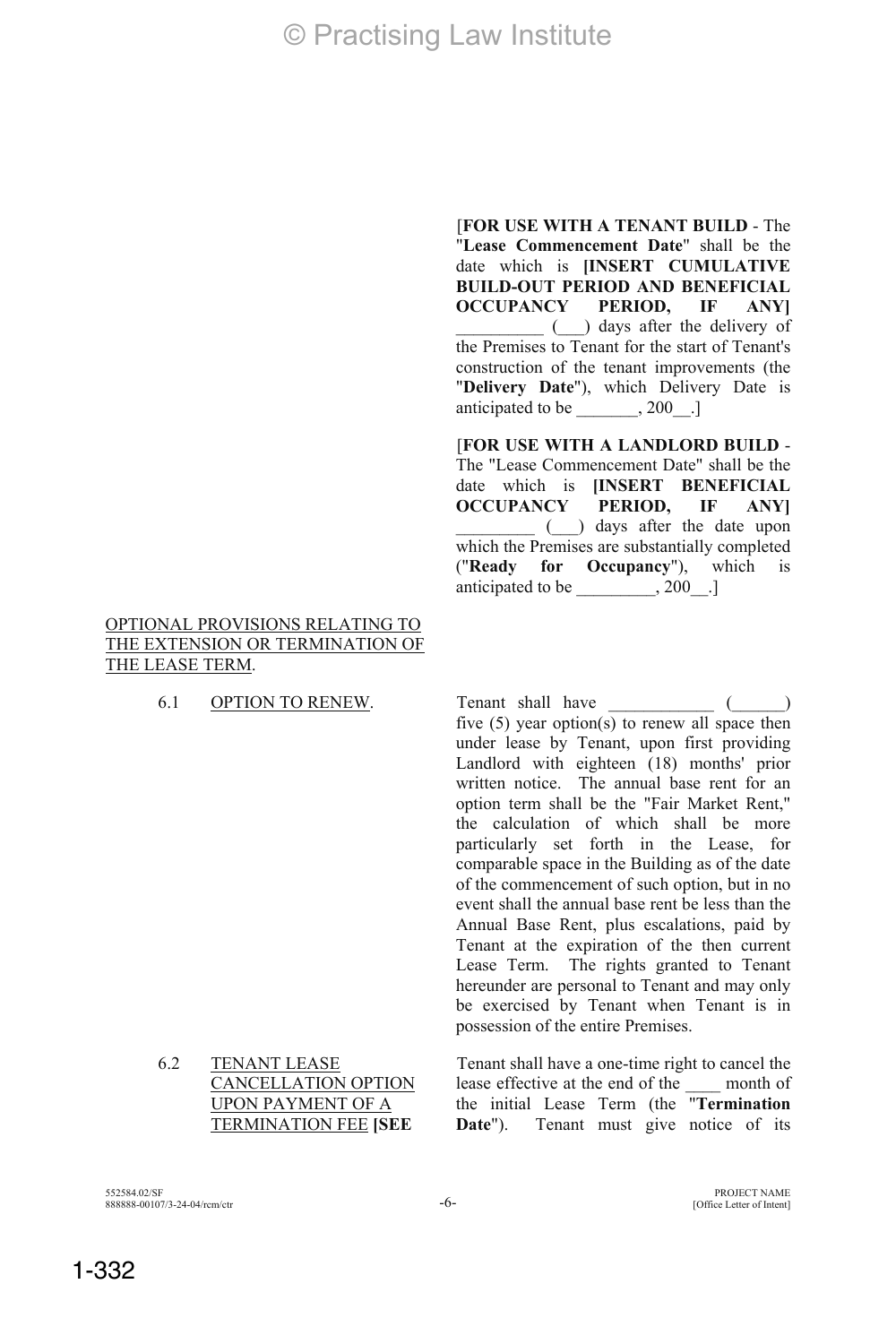#### **CALCULATION OF TERMINATION FEE]**.

6.3 TENANT CANCELLATION OPTION UPON FAILURE OF LANDLORD TO TIMELY COMPLETE THE PREMISES.

intention to cancel the lease not later than oneyear prior to the Termination Date. In the event Tenant exercises its option to cancel, Tenant shall, at the time of such exercise, pay Landlord a cancellation fee equal to **[THE AMOUNT OF THE TERMINATION FEE CAN BE CALCULATED AT THE LEASE PROPOSAL STAGE AS FOLLOWS:** the outstanding principal balance as of the Termination Date of a loan, payable in equal monthly installments, with (i) an original principal balance equal to the sum of the tenant improvement allowance, any free rent, and any brokerage commissions payable by Landlord in connection with the Lease, (ii) assuming a **[FILL IN PROPER INTEREST RATE]** annual interest factor, and (iii) a period of amortization equal to the total number of months of the Lease Term occurring after the expiration of any free rent period. The Cancellation Fee will be increased by the same formula if Tenant leases any expansion, musttake, or right of first offer space. The rights granted to Tenant hereunder are personal to Tenant and may only be exercised by Tenant when Tenant is in possession of the entire Premises.

Landlord shall use diligent efforts to cause the completion of Tenant's space to occur on or before **[INSERT A DATE PREFERABLY ONE YEAR LATER THAN THE ANTICIPATED LEASE COMMENCE-MENT DATE]** (the "**Outside Date**"). In the event the delivery of the Premises is delayed beyond the Outside Date, and such delay is not caused by Tenant or by force majeure, then Tenant's sole right shall be a five  $(5)$  business day right to terminate the lease by written notice to Landlord. Notwithstanding the above, Landlord shall have the one-time right to extend the Outside Date for thirty (30) days by delivering to Tenant a certificate from Landlord that in Landlord's best good faith judgment the substantial completion of Tenant's space will occur within thirty (30) days after the Outside Date. In addition, if, at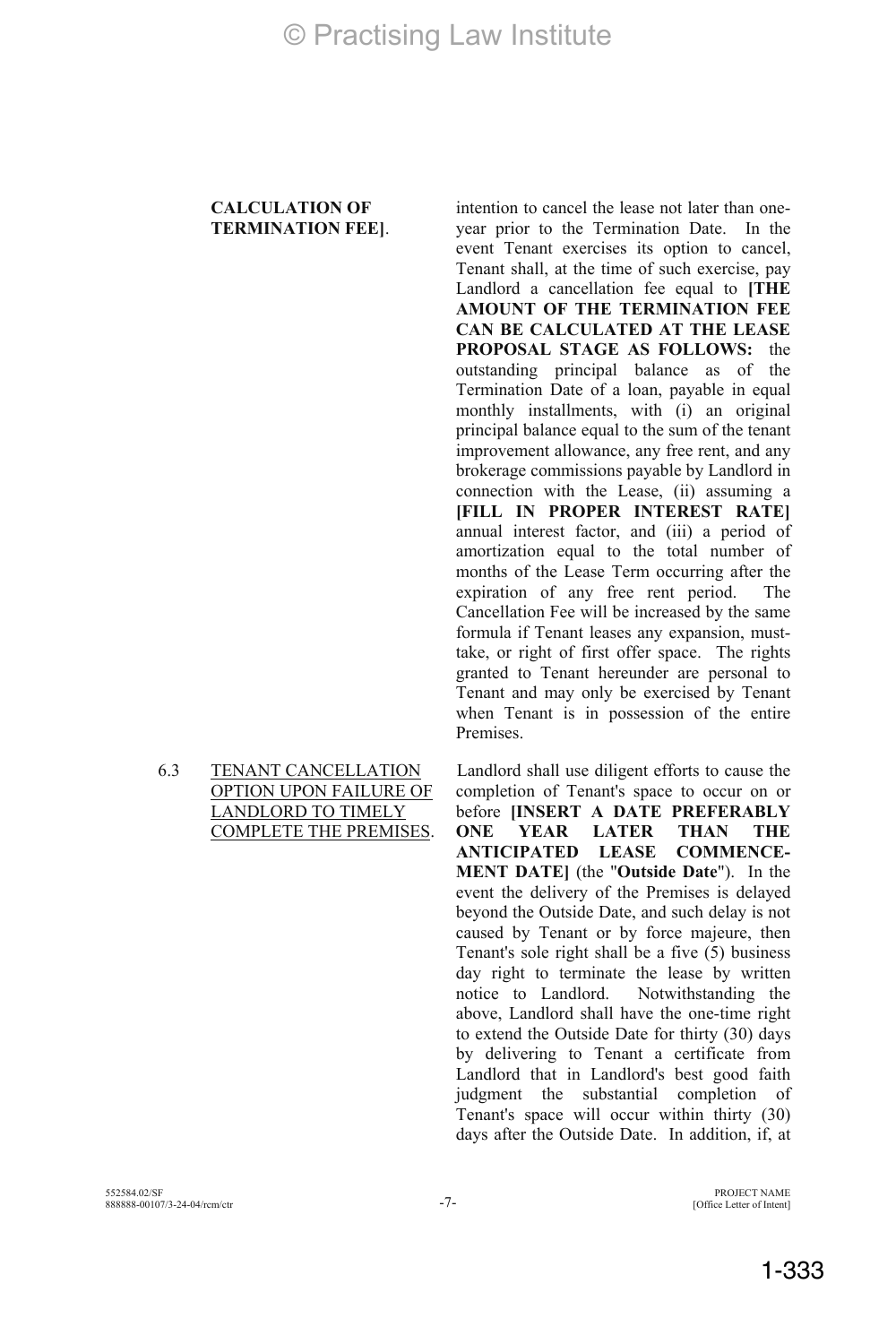any time, Landlord determines that Landlord will be unable to deliver the Premises by the Outside Date, Landlord may notify Tenant of Landlord's good faith opinion, as to when the Premises will be delivered, and within five (5) business days thereafter, Tenant must notify Landlord as to whether Tenant will (i) terminate the Lease or (ii) agree to extend the Outside Date to the date set forth in Landlord's notice.

7. ANNUAL BASE RENT. The annual base rent (the "**Annual Base Rent**") per rentable square foot of the initial Premises during the Lease Term shall be as follows:

#### Year(s) Floor(s) Annual Base Rent

#### **[INSERT APPROPRIATE FIGURES]**

**[USE ONLY IF GRANTING A BENEFICIAL OCCUPANCY PERIOD -**  Concurrently with the execution of the Lease, Landlord and Tenant shall enter into a beneficial occupancy side letter agreement, which letter shall provide for the application of terms of the Lease, excepting only the payment of Base Rent, during such beneficial occupancy period. Tenant shall pay its full share of operating expenses and real property taxes attributable to such period of time.

9. PROPERTY TAX AND OPERATING EXPENSE ADJUSTMENTS **[SEE ALTERNATIVE PROVISIONS OF "EXPENSE STOP" VERSUS "BASE YEAR" SCENARIOS VERSUS RETAIL "N/N/N" SCENARIO]**.

**[EXPENSE STOP** - If, during the Lease Term, Tenant's proportionate share of taxes and operating expenses for the Building exceeds **[INSERT EXPENSE STOP]** per rentable square foot of the Premises, Tenant shall be responsible for such excess. Operating expenses will be calculated on a grossed-up basis reflecting variable operating expenses as if the Building was fully occupied.**]**

#### <u>OR</u>

**[BASE YEAR** - If, during the Lease Term, Tenant's proportionate share of taxes and

## 8. BENEFICIAL OCCUPANCY

PERIOD.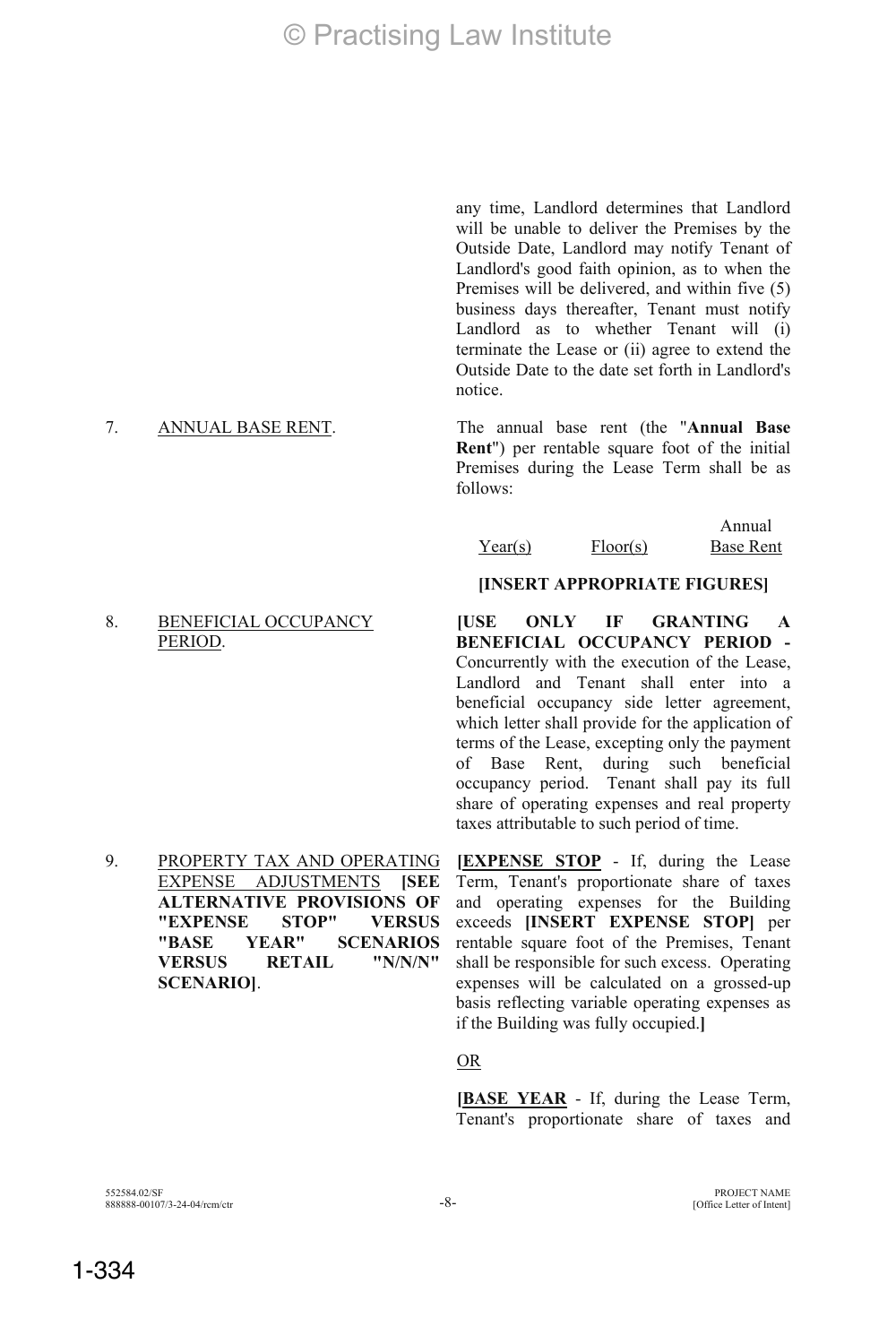operating expenses for the Building exceeds the amount of operating expenses and taxes for **[INSERT BASE YEAR]**, Tenant shall be responsible for such excess. Operating expenses will be calculated on a grossed-up basis reflecting variable operating expenses as if the Building was 95% occupied. Real property taxes will be calculated as if the Building and parking structure were fully completed and fully occupied. Notwithstanding anything to the contrary set forth herein, Landlord may elect, at anytime during the Lease Term, to exclude from such Operation Expenses the cost of electricity to the Premises for which Tenant shall, upon such election, directly pay; provided, however, an appropriate reduction is made to the Base Year Operating Expenses to account for such modification.**]**

#### **OR**

**[N/N/N** - During the Lease Term, Tenant shall pay its proportionate share of taxes and operating expenses for the Building. Operating expenses will be calculated on a grossed-up basis reflecting variable operating expenses as if the Building was fully occupied].

**[OPTIONAL PROVISIONS** - Tenant shall, at its expense, directly meter the Premises for water, gas, and electrical usage, and Tenant shall pay directly for such utilities].

**[PROPOSITION 13 PROTECTION SHOULD ONLY BE INCLUDED FOLLOWING EXTENSIVE INTERNAL (LANDLORD) DISCUSSIONS AND AGREEMENT]** 

If during the **[INSERT NUMBER OF YEARS OF TOTAL PROPOSITION 13 PROTECTION]** years of the Lease Term, a sale or refinancing of the Building is consummated, and as a result thereof, the real property taxes for the Building increase pursuant to a reassessment under the terms of

### OPTIONAL PROPOSITION 13 PROTECTION AND PROPOSITION 13 PROTECTION BUY-OUT PROVISIONS:

#### 9.1 TOTAL PROPOSITION 13 PROTECTION.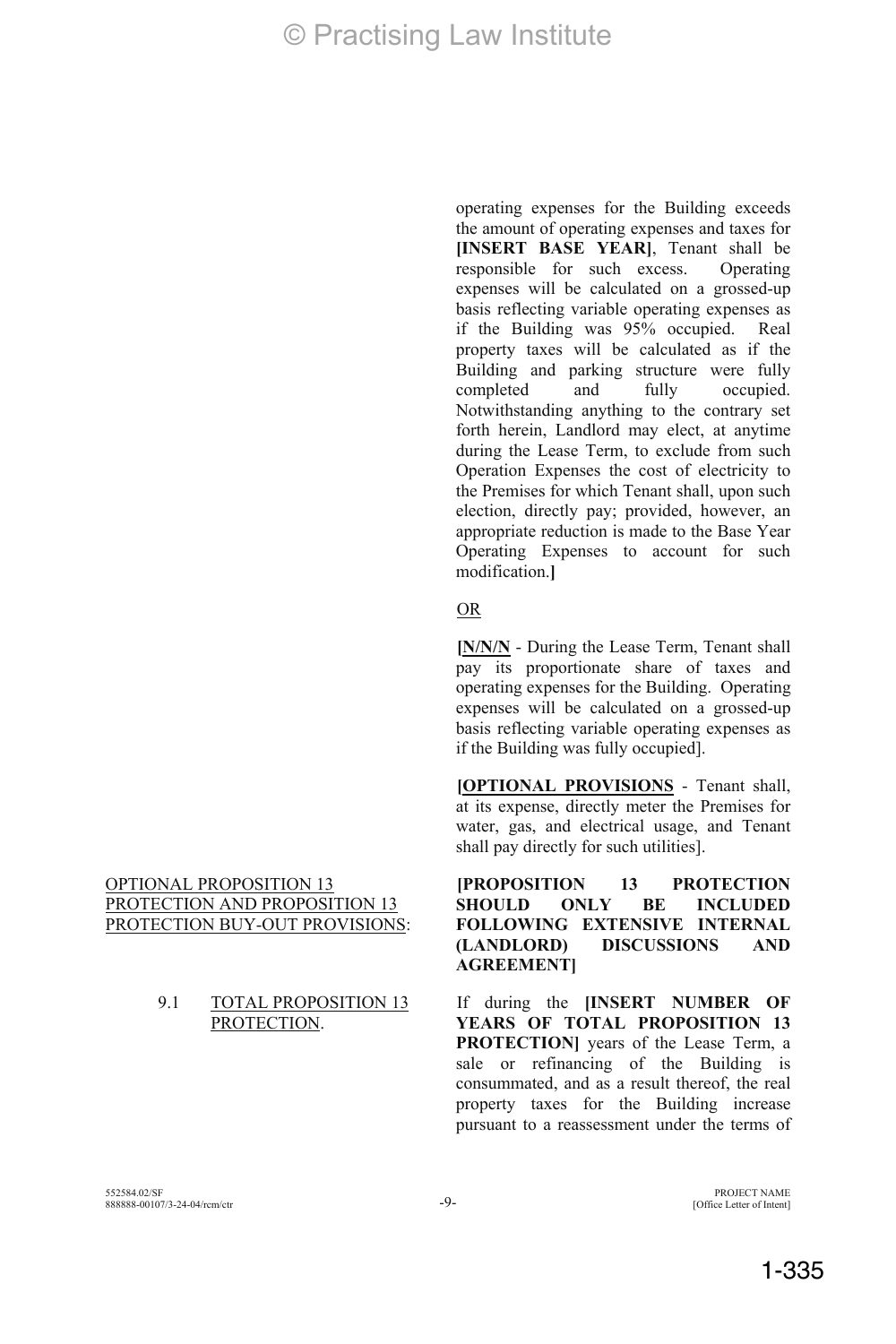#### 9.2 TOTAL AND PARTIAL PROPOSITION 13 PROTECTION.

9.3 EXAMPLE OF APPLICA-TION OF FIVE-YEAR TOTAL PROTECTION AND FIVE-YEAR PARTIAL PROTECTION.

Proposition 13, then Tenant shall not be obligated to pay, during the **[INSERT NUMBER OF YEARS OF TOTAL PROPOSITION 13 PROTECTION]** years of the Lease Term, any portion of such increase.

If during the **[INSERT NUMBER OF YEARS OF TOTAL PROPOSITION 13 PROTECTION]** years of the Lease Term, a sale or refinancing of the Building is consummated, and as a result thereof, the real property taxes for the Building increase pursuant to a reassessment (the "**Reassessment**") under the terms of Proposition 13, then Tenant shall not be obligated to pay, during the **[INSERT NUMBER OF YEARS OF TOTAL PROPOSITION 13 PROTECTION]** years of the Lease Term, any portion of such increase (the "**Tax Increase**"). For each year occurring after the **[INSERT LAST YEAR OF TOTAL PROPOSITION 13 PROTECTION]** year of the Lease Term, Tenant shall pay an annually increasing percentage of its share of the Tax Increase, which percentage is calculated by compounding ten percent (10%), on a cumulative basis, for each year of the Lease Term which has occurred up to and including the year of the Reassessment.

As an illustration of the application of the terms of this provision, assume that the Building is initially fully assessed for real estate tax purposes at an amount equal to \$3.00 per rentable square foot of the Building, and immediately thereafter, on the first day of the second year of the Lease Term, the Building is sold and on such day the Building is reassessed so that the real estate taxes are increased to an amount equal to \$5.00 per rentable square foot of the Building. For the first five years of the Lease Term, Tenant would not pay any portion of the \$2.00 tax increase attributable to such reassessment (\$5.00 - \$3.00). Commencing in the sixth year of the Lease Term and until the end of the Lease Term, Tenant would pay an increasing percentage of such \$2.00 tax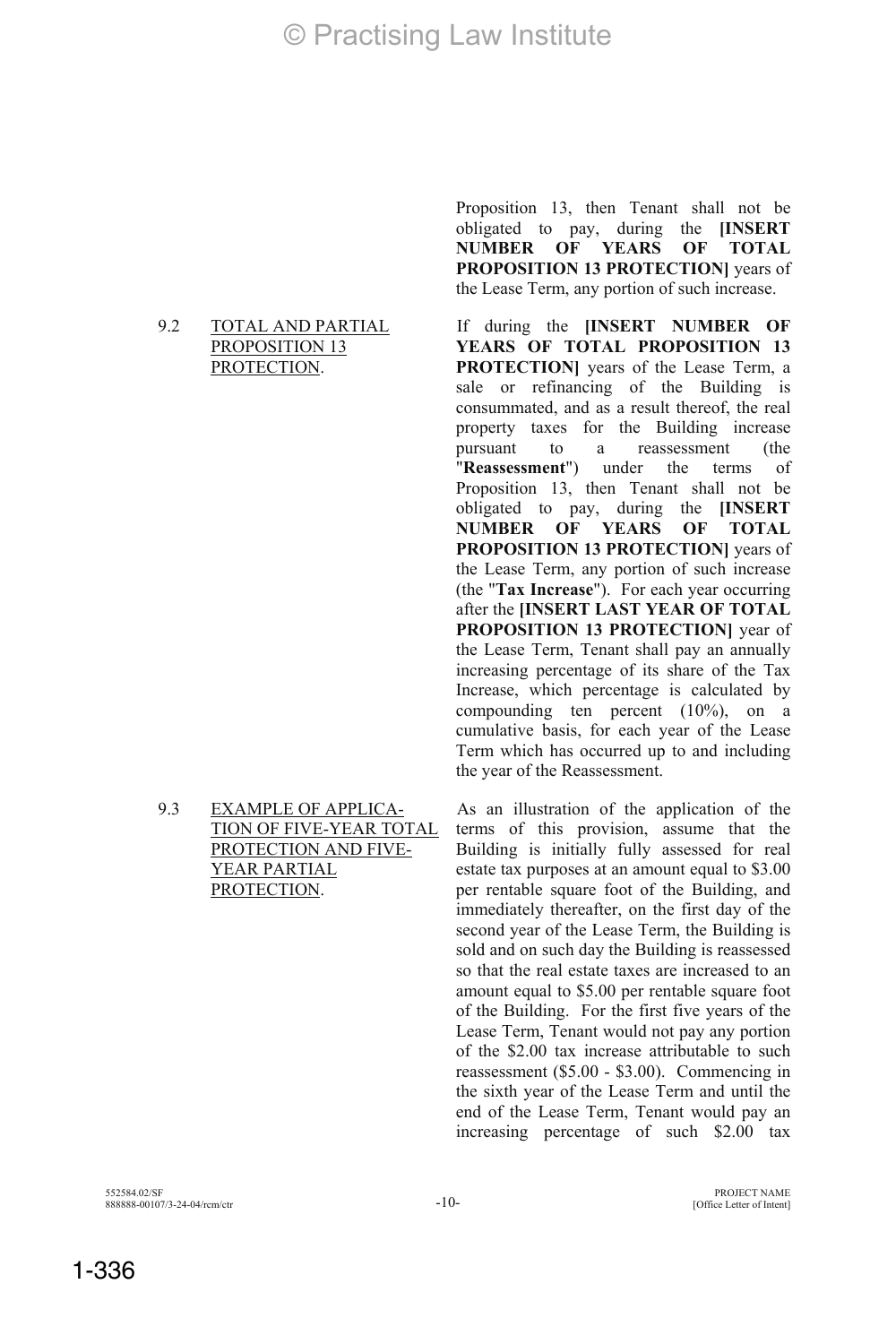9.4 LANDLORD'S PROPOSITION 13 BUY-OUT OPTION

#### 10. ASSIGNMENT AND SUBLEASING **[SEE NEGOTIATED RECAPTURE PROVISION]**.

increase as follows: (i) sixth year - 77.16%, (ii) seventh year - 94.87%, and (iii) eighth through tenth years - 100%.

Notwithstanding anything to the contrary set forth above, Landlord shall have the right to accelerate the foregoing Proposition protection, and thereby eliminate the same, at any given time by paying Tenant the present value of the then-remaining Proposition 13 protection, which present value shall be calculated by using a rate equal to the floating commercial loan rate announced from time to time by Bank of America, a national banking association, or its successor, as its prime rate plus two percent (2.0%) per annum, which prime rates shall be those in effect for the above time periods at such time as Landlord exercises its right to accelerate.

Tenant shall have the right during the Lease Term to sublease or assign all or any portion of the Premises to a related entity or affiliate (as defined in Landlord's lease form) upon notification to Landlord. In addition, Tenant shall have the right to assign or sublease to unrelated entities as provided below. Tenant shall remain liable to Landlord for performance under the Lease regardless of such sublease or assignment.

 In addition, Tenant shall have the right to assign or sublease all or any portion of the Premises subject to Landlord's consent, which consent will not be unreasonably withheld or delayed. Landlord shall retain percent  $($   $\%$ ) of all profits paid in connection with any sublease or assignment in excess of Tenant's rent obligations hereunder.

Upon Tenant's notice to Landlord of an intended sublease or assignment of all or any portion of the Premises, Landlord shall have the right to recapture such sublease or assignment space (except to any related entity or affiliate of Tenant). **[ALTERNATE NEGOTIATED RECAPTURE**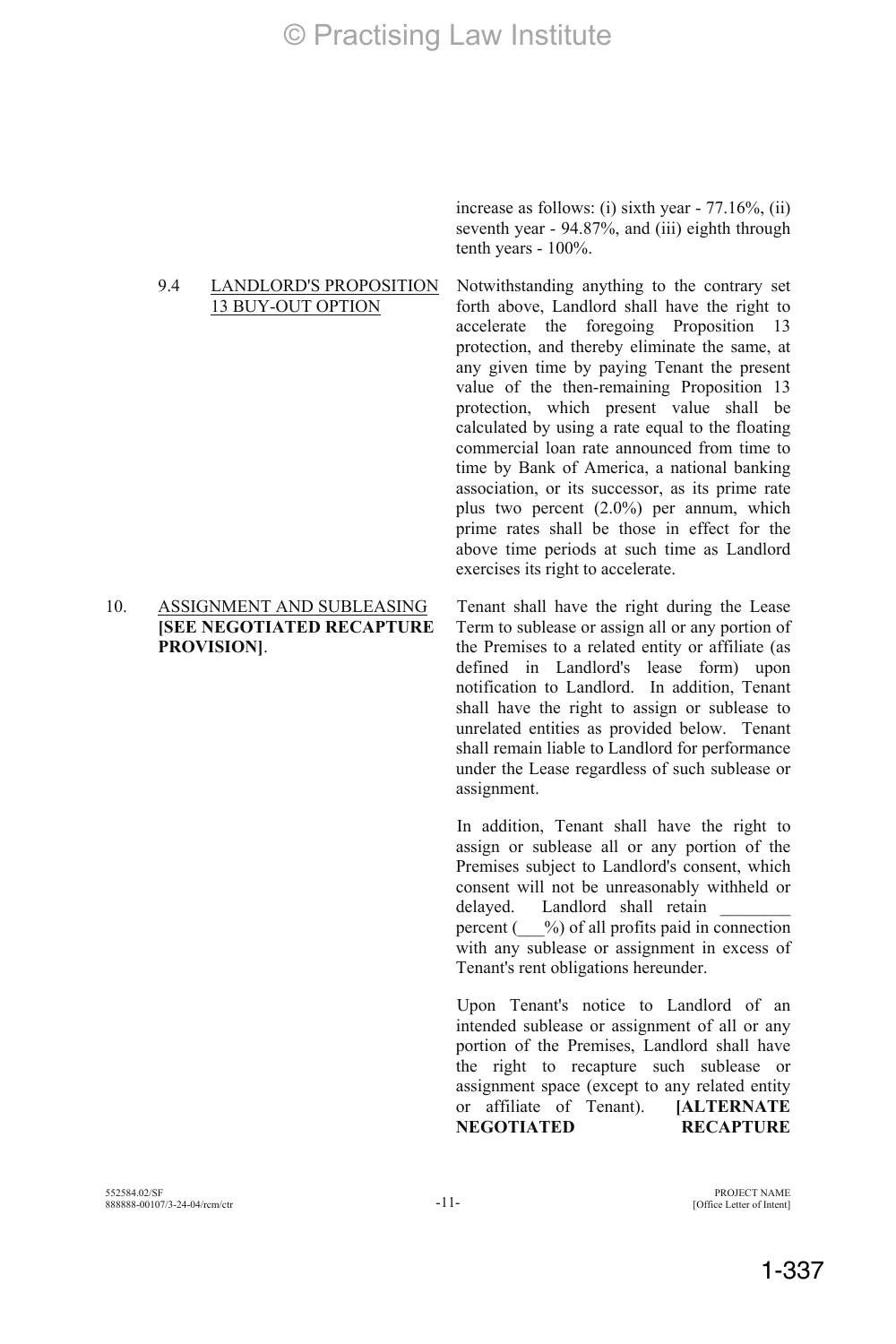11. CONSTRUCTION OF TENANT IMPROVEMENTS **[SEE ALTER-NATIVE PROVISIONS FOR LANDLORD CONTROLLED CONSTRUCTION WITH "ALLOWANCE" VERSUS "TURN-KEY" SCENARIOS AND "TENANT CONTROLLED CONSTRUCTION WITH ALLOWANCE"].**

**PROVISION** - If Tenant intends to sublease or assign all or any portion of the Premises, Tenant shall give Landlord notice of such intention, and Landlord may, within ninety (90) days of such notice, recapture the portion of the Premises pertaining to the intended assignment or sublease for the term of such intended sublease or assignment].

**[LANDLORD CONTROLLED CONSTRUCTION\ ALLOWANCE** Landlord shall provide Tenant an allowance of \$\_\_\_\_\_\_\_\_ per rentable square foot of Premises to be used by Tenant for permanently affixed improvements and the cost of all architecture and engineering fees, licenses and permits for the construction of the Premises].

#### **OR**

**[LANDLORD CONTROLLED CON-STRUCTION\ TURN-KEY** Landlord shall construct the Premises according to **[INSERT PLANS AND SPECIFICATIONS]**, but in no event shall Landlord's contribution to the cost of the construction of the Premises exceed \$\_\_\_\_\_ per usable of the Premises.

 Tenant shall select an interior architect of its choice who shall prepare Final Space Plans for the entire Premises by  $199$ . Tenant shall submit drawings, specifications, quantities and purchase releases for all longlead items and for all structural and internal stairway items and requirements to be used in connection with the construction of the tenant improvements by  $199$ . Tenant shall submit Final Working Drawings to Landlord on or before Landlord shall construct the improvements and shall be paid a construction supervisory fee by Tenant of **[INSERT FEE]** the total cost of such design and construction. **[USE THIS PROVISION WITH BOTH LANDLORD CONTROLLED CONSTRUCTION**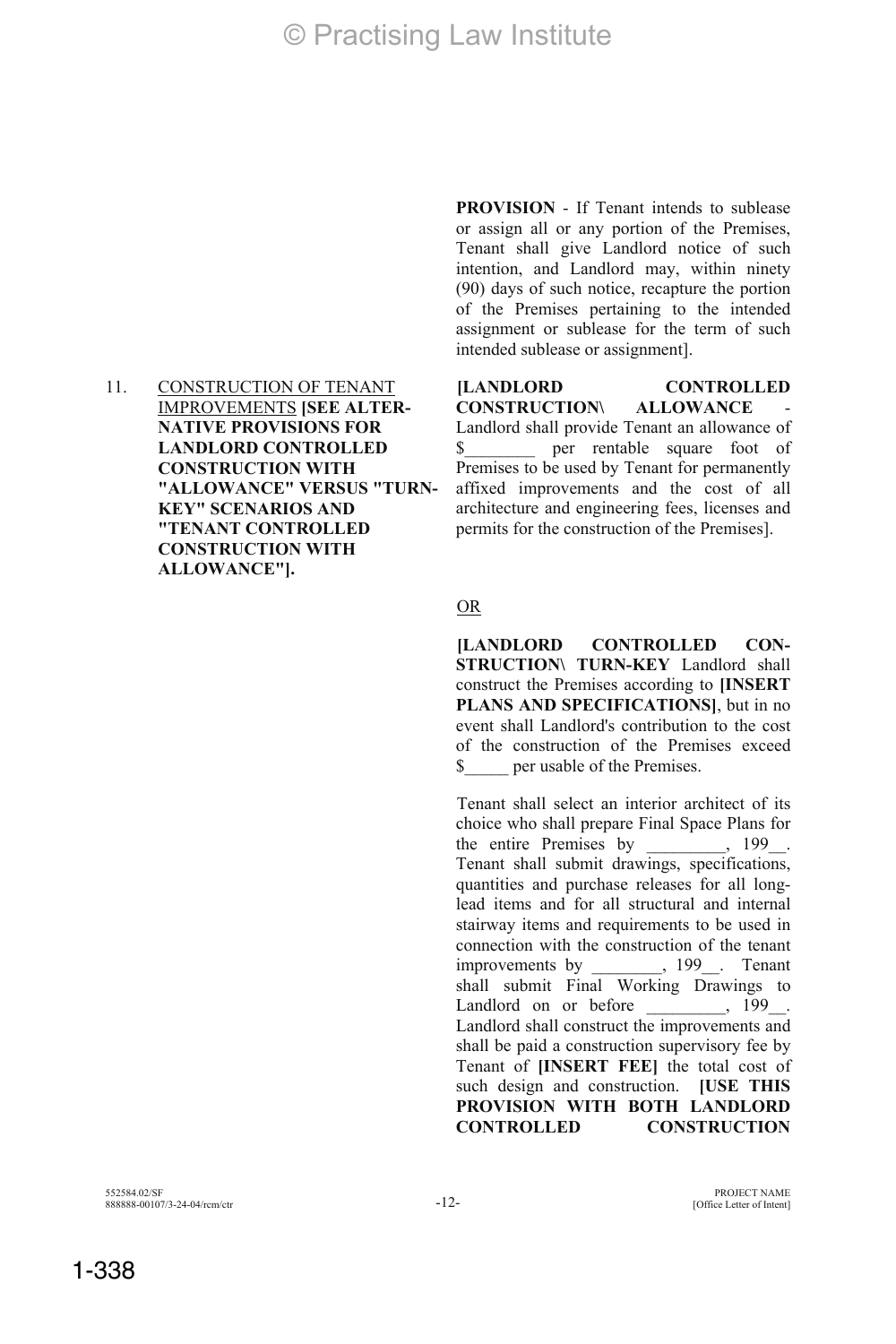#### 13. HEATING, VENTILATION AND AIR-CONDITIONING

**SCENARIOS AND IN ORDER TO EXPEDITE THE DESIGN PROCESS DURING LEASE NEGOTIATIONS]**.

#### <u>OR</u>

**[TENANT CONTROLLED CONSTRUC-TION WITH ALLOWANCE** - Landlord shall provide Tenant an allowance of \$ per usable square foot of the Premises to be used by Tenant to construct the Premises. Tenant shall retain a contractor selected from a list of contractor approved by Landlord to construct the Premises. Tenant shall pay Landlord a construction coordination fee of **[INSERT FEE]** of the total cost of the design and construction of the Premises].

12. PARKING. Tenant shall rent parking passes in the Building parking areas at a ratio of **[INSERT RATIO**  $($  ) parking passes per one thousand  $\overline{(1,000)}$  rentable space square feet of the Premises. Initial parking rates will be **[INSERT PARKING RATE]** per space per month. Thereafter, the parking rates shall be increased (on an annual basis) to the then prevailing rate charged from time to time at the location of such parking passes.

> **[OPTIONAL REQUIREMENT:]** Tenant shall observe, and shall cause its employees and invitees to observe, the terms of the CC&R's which affect the Building.

> **[SEE OPTIONAL PROVISION]**.Landlord, as part of operating expenses, shall furnish heating, ventilation and air-conditioning for normal office usage, Monday through Friday, from \_\_\_\_\_ a.m. to \_\_\_\_\_ p.m., and Saturday, from \_\_\_\_\_\_ a.m. to \_\_\_\_\_\_ p.m., except for recognized national and state holidays. **[OPTIONAL** - Landlord shall provide, upon Tenant's request and at Tenant's expense, afterhours heating, ventilation and air conditioning on an hourly, full-floor basis under terms and conditions to be established by Landlord].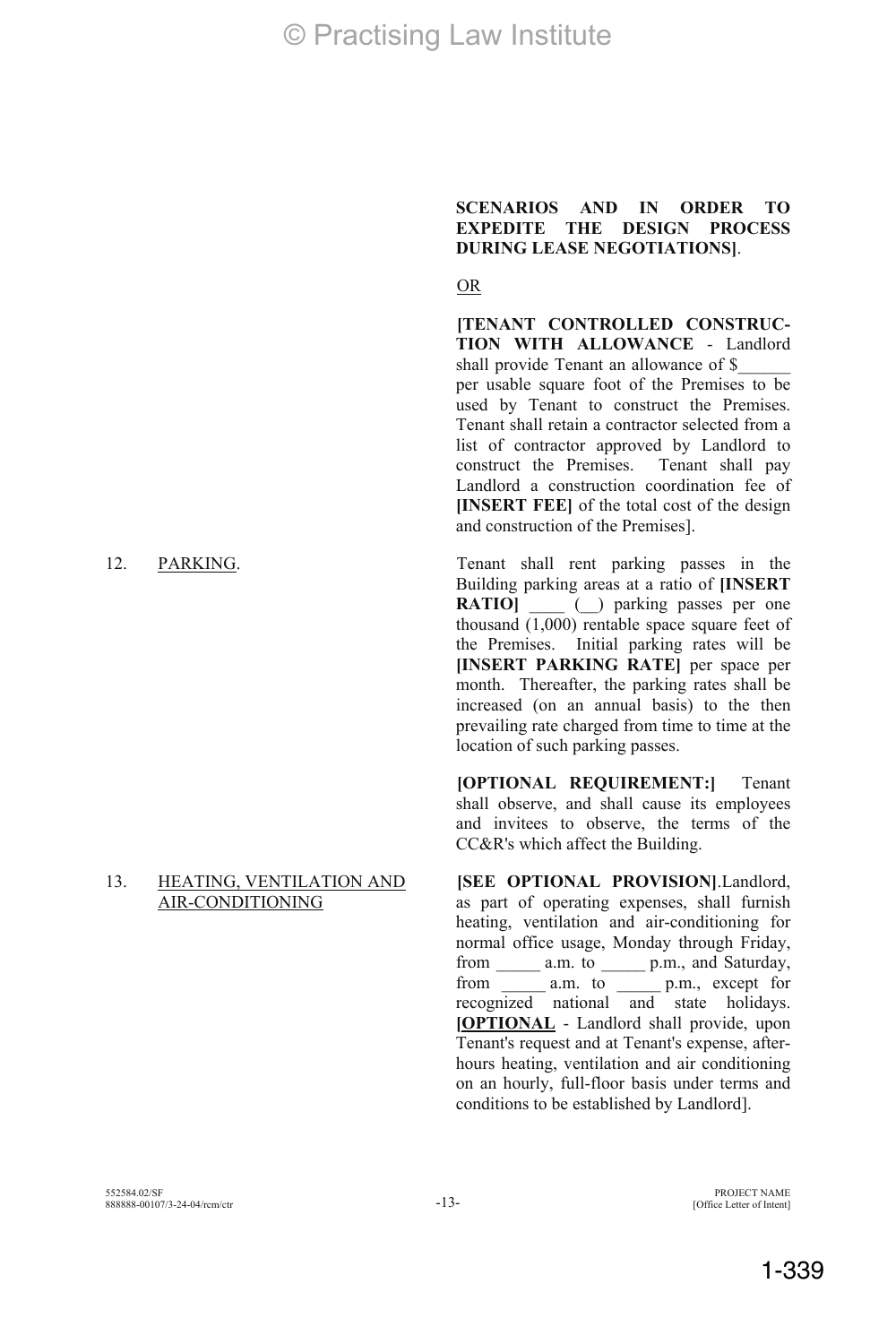14. ELECTRICITY. Landlord, as part of operating expenses, shall provide Tenant with electricity for lighting and normal office equipment to the extent such electrical consumption does not exceed four (4) watts per rentable square foot of the Premises. To the extent such electrical consumption exceeds four (4) watts per rentable square foot of the Premises, Tenant shall directly pay for such excess use, or, at Landlord's option, Landlord may make an equitable determination of the cost of such excess which Tenant shall pay immediately upon such determination by Landlord.

#### 15. CLEANING SPECIFICATIONS. Landlord, as part of operating expenses, will clean Tenant's premises five (5) days per week.

16. IDENTITY. Tenant shall be permitted to install, at its

#### 20. SECURITY REQUIREMENTS **[SEE ALTERNATE PROVISIONS]**.

full floor that it occupies. Signage on multitenant floors will be according to Building standard. 17. DIRECTORY BOARD. Landlord, at Landlord's expense, will furnish Tenant with space on the Building directory for \_\_\_\_ (\_\_\_) designated names per each one

expense and subject to Landlord's consent which will not be unreasonably withheld, signage at the entrance of its premises on any

thousand (1,000) rentable square feet of the **Premises** 

18. BUILDING MANAGEMENT. The managing agent of the Building shall operate the Building in a first class manner.

19. BUILDING SECURITY. Landlord, at Landlord's expense (to be included as an operating expense), shall provide Building access control systems and procedures. Tenant, at its own cost and with Landlord's consent, shall be permitted to install its own security system for the Premises.

> [Tenant shall pay a security deposit equal to \_\_\_\_\_\_\_ (\_\_\_\_) months' Annual Base Rent (calculated as of the \_\_\_\_ month of the Lease Term) upon execution of the Lease.]

### AND\OR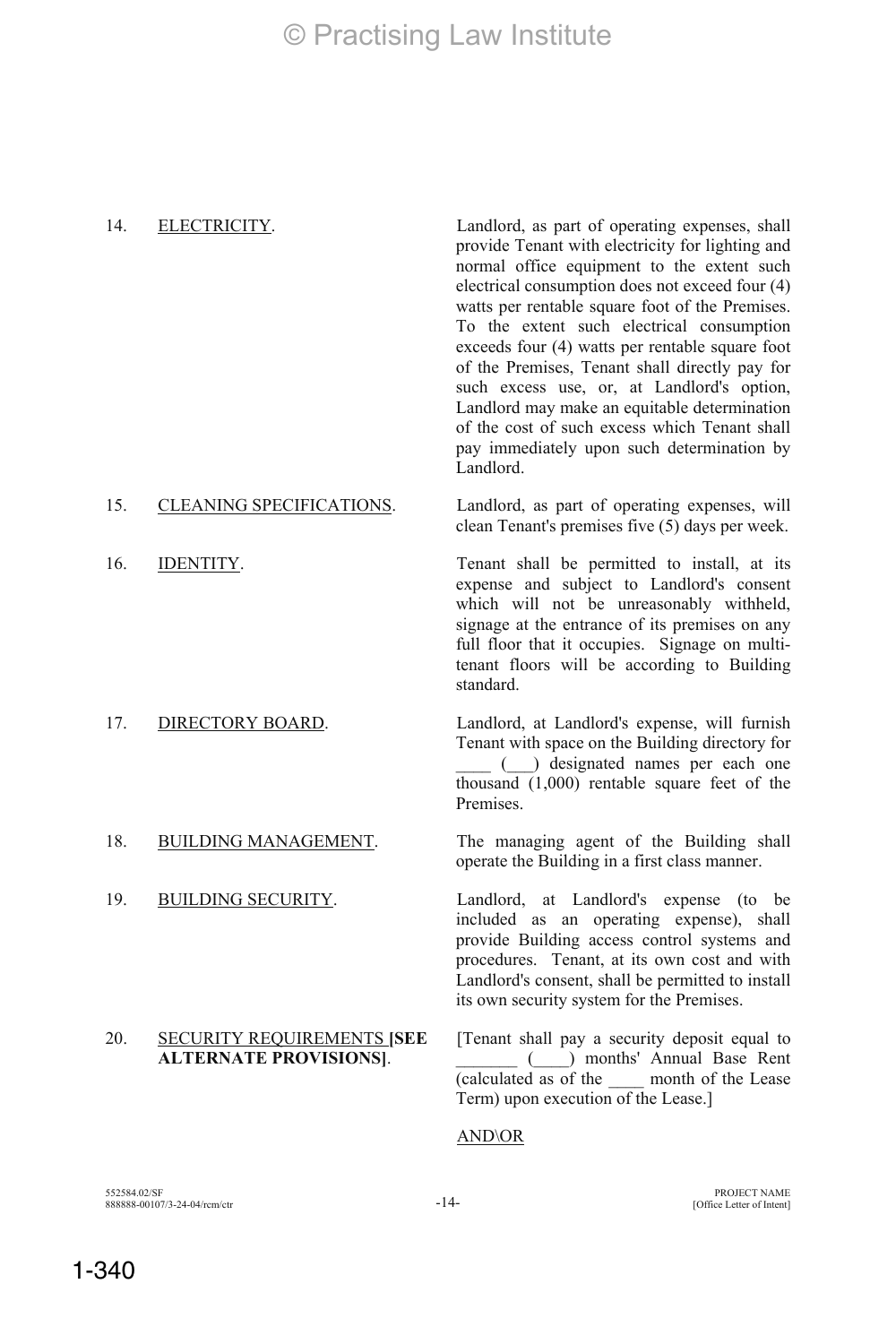[Tenant shall deliver to Landlord an unconditional, clean, irrevocable letter of credit in an [initial] amount equal to \$ upon execution of the Lease. Such letter of credit shall be issued by a money-center bank (a bank which accepts deposits, maintains accounts, has a local [Los Angeles/San Francisco] office which will negotiate a letter of credit, and whose deposits are insured by the FDIC) reasonably acceptable to Landlord, and which letter of credit shall be in the form to be attached to the Lease. Tenant shall pay all expenses, points and/or fees incurred by Tenant in obtaining the letter of intent.] [**A LETTER OF CREDIT BURN DOWN MAY BE FASHIONED WHEREBY, UPON EITHER THE PASSAGE OF TIME OR THE MAINTENANCE OF CERTAIN FINANCIAL BENCHMARKS FOR A PERIOD, THE AMOUNT OF THE LETTER OF CREDIT MAY BE REDUCED AND/OR ELIMINATED**]

#### AND\OR

[Appropriate guarantees shall be determined upon Landlord's review of Tenant's financial information.]

### AND\OR

[The obligations of Tenant under the Lease shall be personally guaranteed by the principals of the firm.]

### AND\OR

[It is understood and agreed that the partners of Tenant shall be personally jointly and severally liable for any claim arising out of or relating to the Lease.]

### OPTIONAL MISCELLANEOUS PROVISIONS:

21. RELOCATION ALLOWANCE. Landlord will provide Tenant up to \$ usable square foot of the Premises for the cost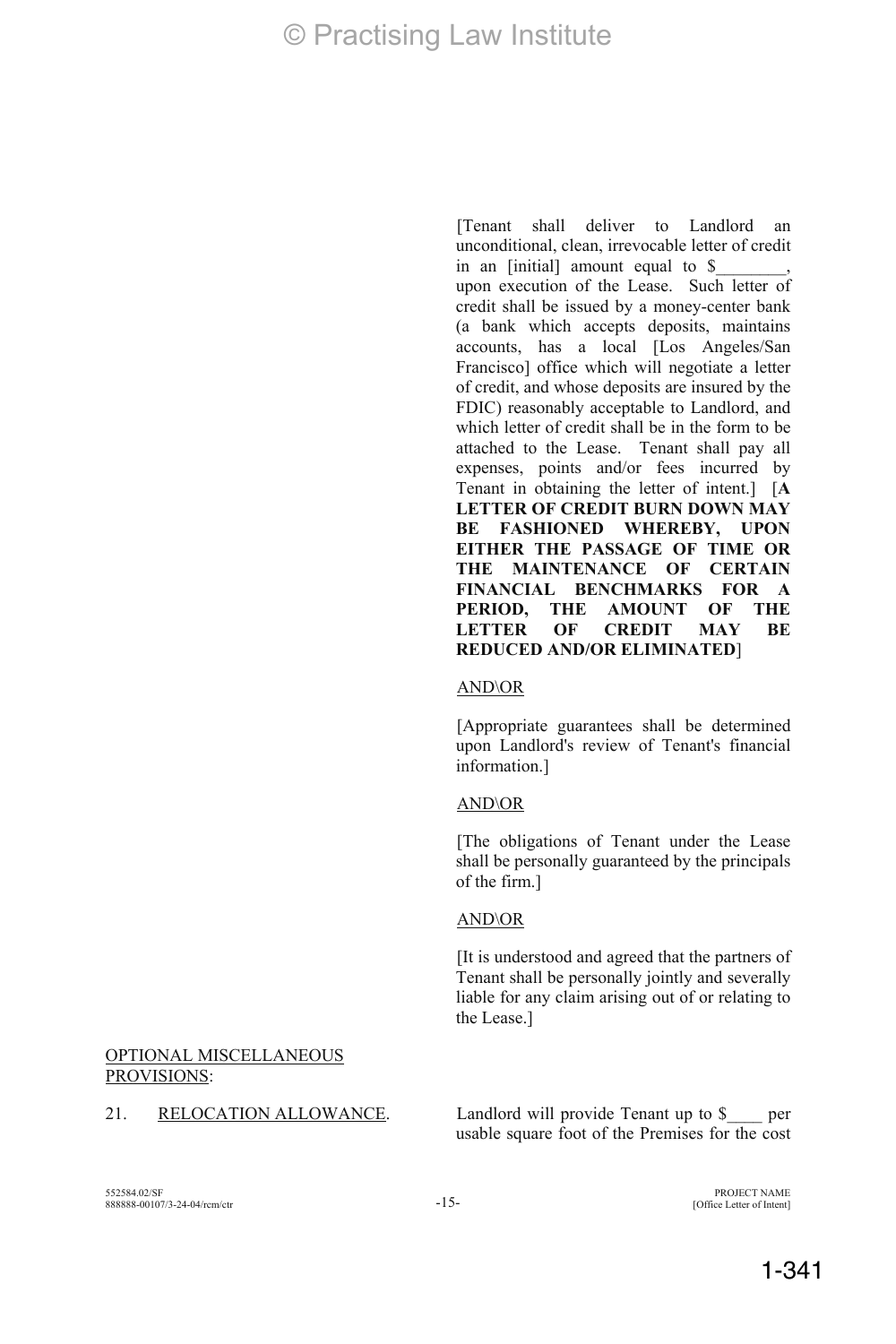22. NON-DISTURBANCE AGREEMENT.

#### 24. **[OPTIONAL PROVISION TO BE USED WHERE BUILDING/PROJECT SUBJECT TO AN REA OR CC&Rs]** CC&Rs

#### 25. RIGHT OF FIRST NEGOTIATION TO PURCHASE THE PREMISES.

of Tenant's relocation to the Premises. Such relocation costs are subject to Landlord's approval, which shall not be unreasonably withheld.

Landlord shall use good faith efforts to secure and deliver to Tenant a non-disturbance agreement executed by the first trust deed holder of the Building.

23. BUILDING PLANNING. Upon notice to Tenant, Landlord may relocate the Premises to other space in the Building.

> **[MODIFY, AS NECESSARY, WITH REGARD TO AN REA]** Tenant shall comply with all recorded covenants, conditions, and restrictions currently affecting the Project and future covenants, conditions, and restrictions (the "**CC&Rs**") which Landlord, in Landlord's discretion, deems reasonably necessary or desirable, and Tenant shall agree that the Lease shall be subject and subordinate to such CC&Rs.

> The Lease shall provide that Landlord shall grants to the Original Tenant a right of first negotiation to purchase the Premises on the terms and conditions set forth in this Paragraph 25.

> (a) Procedure. If, at the time that Landlord determines that it will commence to market the entire Premises for sale to a third-party, not affiliated with Landlord in any manner and not as part of any financing of the Project, Tenant is leasing and directly occupying over fifty percent (50%) of the rentable square footage of the Premises (provided that such occupancy requirement shall not apply prior to the Lease Commencement Date), then, prior to commencing to actively market the Premises for sale (whether prior to, on or after the Lease Commencement Date), Landlord shall notify Tenant of such determination (the "Notice of Sale"). If, within five (5) business days after Landlord's delivery of such notice to Tenant, Tenant notifies Landlord (the "Purchase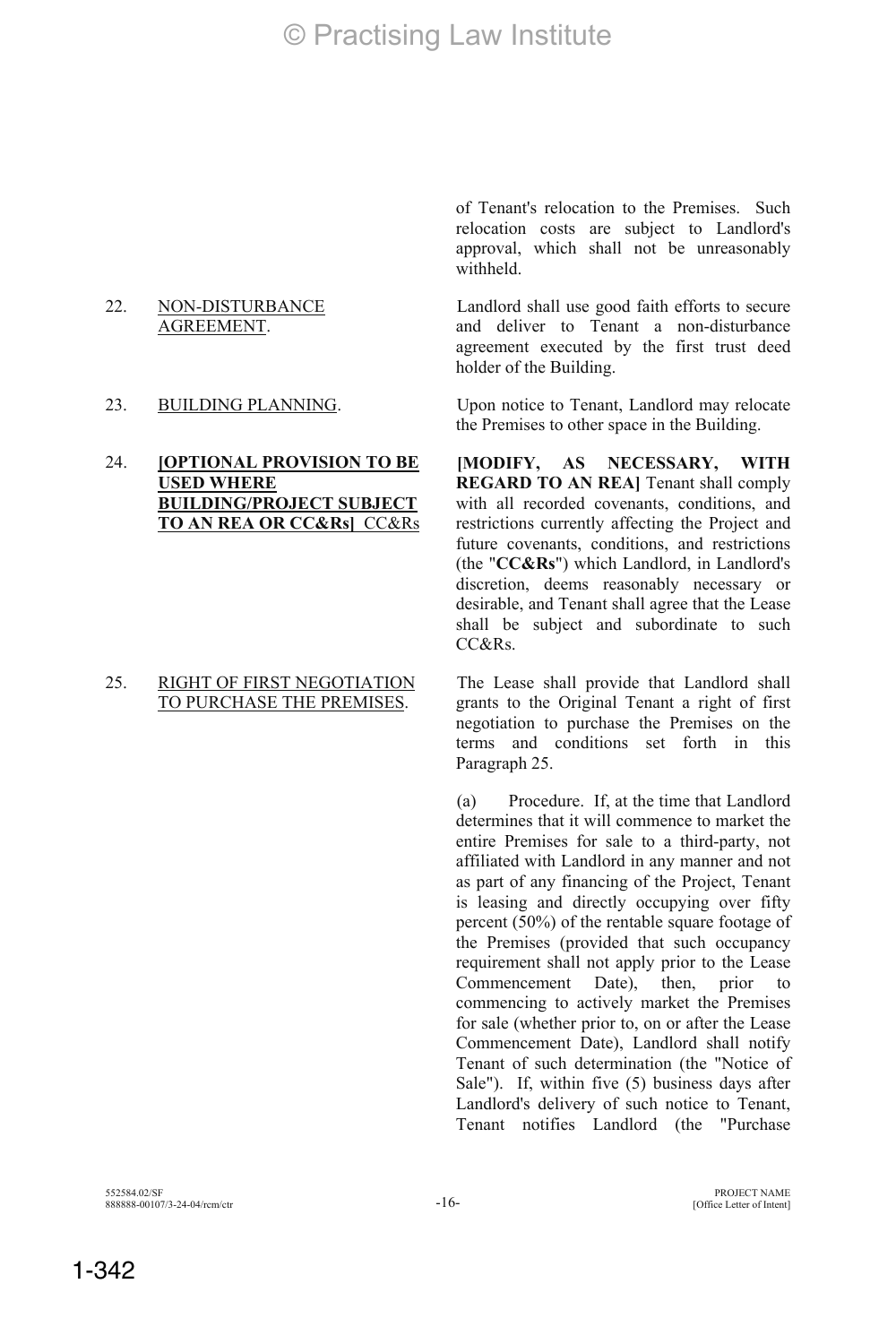Interest Notice") that it is interested in purchasing the Premises, then, prior to Landlord commencing to actively market the Premises for sale, Landlord shall meet exclusively with Tenant and discuss in good faith terms and conditions of a potential sale of<br>the Premises to Tenant If Landlord and the Premises to Tenant Tenant do not reach agreement as to the material economic terms of such a sale of the Premises to Tenant within sixty (60) days, or if Tenant earlier indicates to Landlord that it is not interested in further discussions, then Landlord, in its sole and absolute discretion. shall have the right to terminate its exclusive negotiations with Tenant and to sell the Premises to anyone whom Landlord desires on any terms which Landlord desires, in Landlord's sole discretion.

(b) Termination of Right of First Negotiation. The rights contained in the Lease provisions pertaining to such Right of First Negotiation shall be personal to Original Tenant, and may only be exercised by Original Tenant and its Affiliates, and not by any assignee, sublessee or other "Transferee," as that term shall be defined in the Lease, of Tenant's interest in this Lease. Tenant shall not have the rights provided in this Paragraph 25. if, as of the date of the attempted exercise of such right, Tenant is in Material Default under the Lease.

**[STANDARD OPTION:** This lease proposal is intended as an outline of the major lease provisions only and, whether or not countersigned, is not a binding agreement by either party to lease the Premises. As a result, notwithstanding the execution of this lease proposal by Landlord and Tenant, neither Landlord nor Tenant shall have any legal obligation or liability to the other with respect to the matters set forth in this lease proposal unless and until a mutually agreed upon lease document is fully executed and delivered by both parties. As such, the parties hereby acknowledge and agree that this lease proposal is nonbinding and that any acts or omissions undertaken or any costs or expenses incurred by Landlord or Tenant following the execution of this lease proposal are made or incurred at such party's sole risk and expense. Tenant hereby acknowledges that the execution of this lease proposal by Landlord does not in any way prohibit or limit Landlord's right to market the Premises or a portion thereof or to negotiate and/or consummate a lease transaction with third parties with respect to all or a portion of the Premises. This lease proposal contains all of the agreements of the parties hereto with respect to any matter

[Office Letter of Intent]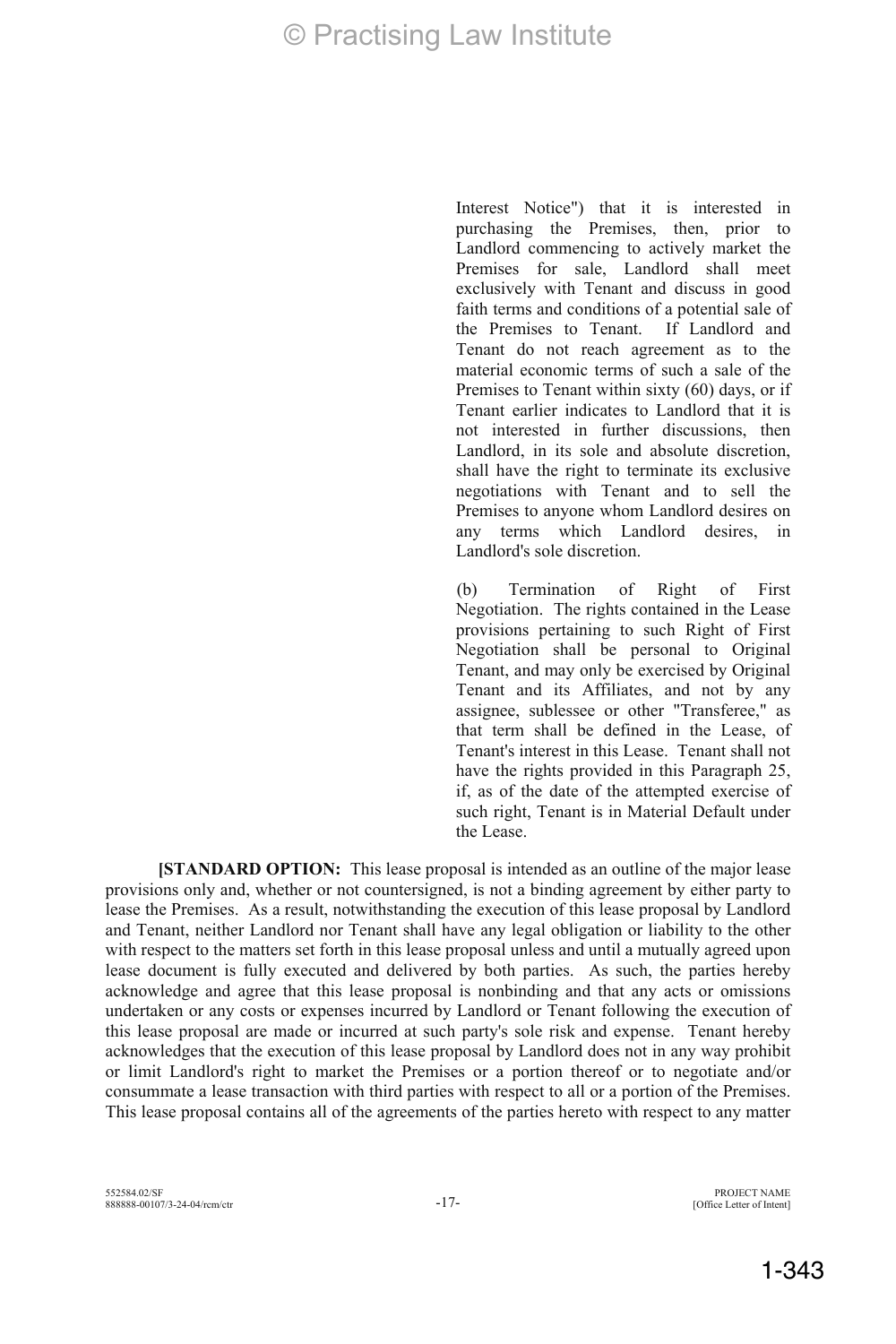covered or mentioned in this lease proposal, and no prior agreements or understanding pertaining to any such matters shall be effective for any purpose.**]**

#### **OR**

**[THE FOLLOWING SHOULD ONLY BE USED UPON EXTENSIVE REVIEW AND AGREEMENT OF INTERNAL LANDLORD PERSONNEL] [**Non-Binding. Tenant and Landlord agree that the terms set forth herein are intended merely as an outline for negotiation of a potential purchase and sale transaction to be documented by formal written agreement, and only reflect our present understanding of the discussions we have had regarding the terms and conditions of the proposed transaction. Tenant and Landlord agree that in no event does this Letter constitute a formal or binding agreement and that the provisions hereof are not binding on either party. Upon Landlord's receipt of a copy of this Letter signed by Tenant, Landlord will arrange for its counsel to prepare an Agreement of Purchase and Sale and Joint Escrow Instructions (the "Purchase Agreement") reflecting the terms and conditions contained herein. The legal rights and obligations of Tenant and Landlord shall be only those which are set forth in such definitive Purchase Agreement when and if executed and delivered by both Tenant and Landlord. Notwithstanding any provision to the contrary contained herein, this Letter shall not constitute an agreement to negotiate and solely constitutes an outline of the terms of negotiation. Tenant and Landlord each acknowledge and agree that each party is proceeding with negotiations related to the proposed transaction at its sole cost and expense (which may involve substantial transaction costs) and that either party may terminate negotiations for any reason, at any time, without any liability or obligation whatsoever.**]**

The undersigned acknowledges that all correspondence (including this lease proposal) and all communication between Landlord, Tenant, and the undersigned concerning information which may ultimately become or becomes part of the Lease is confidential information (collectively, the "**Confidential Information**"). Whether or not the Lease is ultimately consummated, the undersigned and Tenant shall keep the Confidential Information strictly confidential and shall not disclose the Confidential Information to any person or entity other than Tenant's financial, legal, and space planning consultants.

Please return a signed counterpart of this letter by no later than **[DATE]** to confirm your concurrence with the noncontractual terms outlined here.

Sincerely,

### "**[LISTING BROKER COMPANY]**"

By:

Its:

"TENANT"

By:

Its:

552584.02/SF 888888-00107/3-24-04/rcm/ctr -18- PROJECT NAME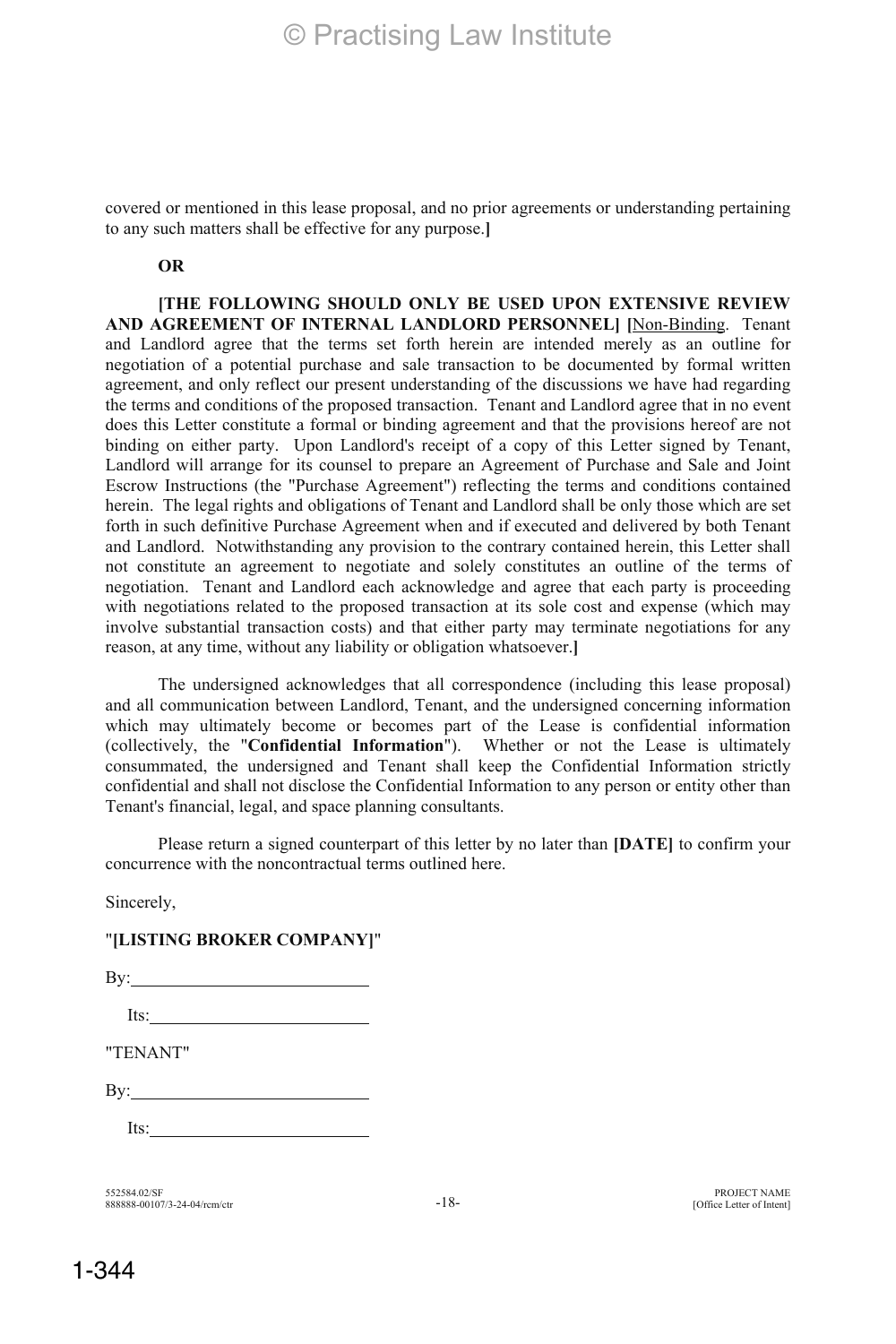#### **Non-Disturbance Agreements for Subtenants;**

#### **Approaching the Master Landlord and Lender**

By Richard C. Mallory Allen Matkins Leck Gamble Mallory & Natsis LLP Three Embarcadero Center, 12th Floor San Francisco, CA 94111-4074 (415) 273-7488 (415) 837-1516 rmallory@allenmatkins.com

**©2001. All Rights Reserved.** 

#### **1. Overview.**

#### **(A) Traditional Non-Disturbance Agreements.**

Whenever a tenant leases space, it runs the risk that it might lose its estate in the event that its landlord defaults under a senior mortgage agreement. The tenant's interest could be extinguished either by reason of the foreclosure of an encumbrance in existence at the time that the parties executed the lease, or even – if the lease includes a subordination clause – by reason of the foreclosure of an encumbrance created after the execution of the lease. A tenant should therefore generally attempt to protect its leasehold interest by entering into a non-disturbance agreement with the mortgagee, concurrently with the execution of the lease. Under such a nondisturbance agreement (often referred to as a recognition agreement), a "mortgagee covenants that, in the event of a foreclosure, the tenant will remain on the leased premises so long as the tenant continues to comply with the terms of the lease and the lease is not in default." (*See* Feinstein & Keyles, *Foreclosure: Subordination, Non-Disturbance and Attornment Agreements* (Aug. 1989) Prob. & Property, 38, 39, cited in *Miscione v. Barton Development Company* (1997) 52 Cal.App.4th 1320, 1327). In fact, "the concept of non-disturbance is frequently intended to refer not only to non-disturbance of the tenant's right of possession, but also to full recognition of all of the tenant's rights under its lease." (*See* Fisher & Goldman, *The Ritual Dance Between Lessee and Lender* (Fall 1995) 30 Real Property, Prob. & Trust J. 355, 357, cited in *Miscione*, 52 Cal.App.4th at 1327).

Traditionally, it has principally been major credit tenants who have been able to obtain such non-disturbance agreements, either in the form of a separate agreement or of a provision in the lease. The non-disturbance agreement assures them that they will be able to retain possession of the leased premises in the event that the landlord-mortgagor's equity of redemption is foreclosed and that their landlord loses title to the mortgaged property. In return for such an agreement, of course, the lender will often insist that the tenant agree to attorn to the lender in the event of the mortgagor's default. Under an attornment clause, a "tenant covenants with the mortgagee that, in the event of foreclosure, the lease will not be extinguished but will continue as a lease between the mortgagee (or any successor to it) and the tenant . . . [; t]he tenant, in other words, agrees to recognize that another party who would not otherwise have privity may enforce the lease agreement as though the third party were originally a beneficiary of the agreement."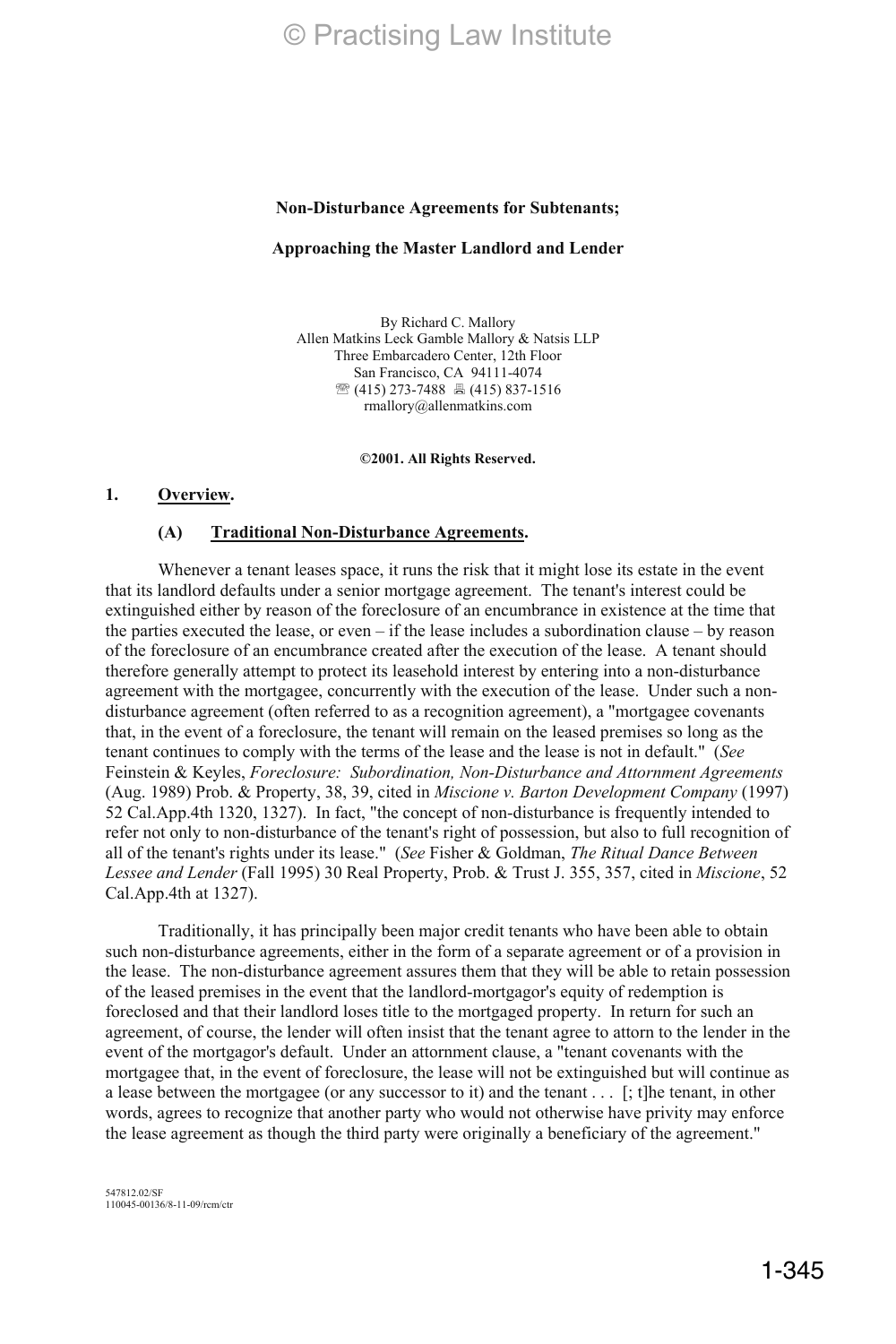(*See* Feinstein & Keyles at 39, cited in *Miscione*, 52 Cal.App.4th at 1327-1328). The parties may also enter into a subordination agreement, whereby "one holding an otherwise senior lien or other real estate interest consents to a reduction in priority *vis-à-vis* another person holding an interest in the same real estate." (*See* Black's Law Dict. (6th ed. 1990) p. 1426, col. 2, cited in *Miscione*, 52 Cal.App.4th at 1327.) Such a subordination clause or agreement will typically provide for the subordination of the tenant's interest to that of any subsequent mortgagee.

A non-disturbance agreement is of particular importance to a tenant, insofar as it will protect the tenant from the considerable expense and inconvenience of being summarily ousted from the leased premises in the event of foreclosure of the landlord-mortgagor's equity of redemption. Of course, such an agreement will be all the more important from the tenant's standpoint if the tenant anticipates that market rental rates may rise over the course of the lease term: in such an event, the non-disturbance agreement not only protects the tenant's continued use and enjoyment of the leased space but protects the tenant's favorable current rental rate. Even if the tenant's negotiated rental rate proves not to be so favorable (as by reason of a collapse in the market rental rates), the non-disturbance agreement is desirable from the tenant's perspective insofar as it leaves him free (in the absence of an attornment agreement) to abandon the premises in the event of a foreclosure if it determines that it can secure a more favorable rate elsewhere.

### **(B) Subtenants' Reasons For Seeking a Non-Disturbance Agreement.**

Tenants therefore have good reason to seek a non-disturbance agreement from their prospective landlords' mortgagees. But prospective subtenants have additional reasons to want such a recognition agreement. A subtenant must of course, for all the reasons discussed above, prepare for the eventuality that a termination of the master landlord's estate (by reason of a default under a mortgage agreement) might effect a termination of its estate. But in addition, any prospective subtenant must confront the possibility that, should it enter into a given sublease, its estate could be extinguished by a termination of the sublandlord's estate as well. The subtenant's estate could of course be terminated as a result of the sublandlord's breach under the master lease. *See Fifth and Broadway Partnership v. Kimny, Inc.* (1980) 102 Cal.App.3d 195, 201. And in the event of the direct tenant's bankruptcy, its rejection of the master lease under § 365 of the Bankruptcy Code would constitute a breach as well. *See, e.g.,* Bankruptcy Code, 11 U.S.C.A., § 365(g); *In re Austin Development Company* (5th Cir. 1994) 19 F.3d 1077, 1082. In the Ninth Circuit, such a breach would effect an actual termination of the rejected lease, permitting the bankruptcy court to compel immediate surrender of the leased premises by the trustee and by any third parties claiming through the debtor. *See, e.g., In re McSheridan* (9<sup>th</sup>) Cir.BAP 1995) 184 B.R. 91, 102; *George v. County of San Luis Obispo* (2000) 78 Cal.App.4th 1048, 1053. Finally, in some jurisdictions, the subtenant runs the risk that its leasehold interest might be jeopardized in the event that the sublandlord *voluntarily* abandoned the Premises; in California, however, a tenant's voluntary surrender of the leased premises to the master lessor will generally not destroy the subtenant's estate: *see Chumash Hill Properties, Inc. v. Peram* (1995) 39 Cal.App.4th 1226, 1233, *citing Buttner v. Kasser* (1912) 19 Cal.App. 755, 760.

In sum, subtenants have particular incentives to seek non-disturbance (recognition) agreements. Not only do they typically want to be able to preserve their estate in the event that the master landlord defaults on its mortgage agreement, but they also want protection in the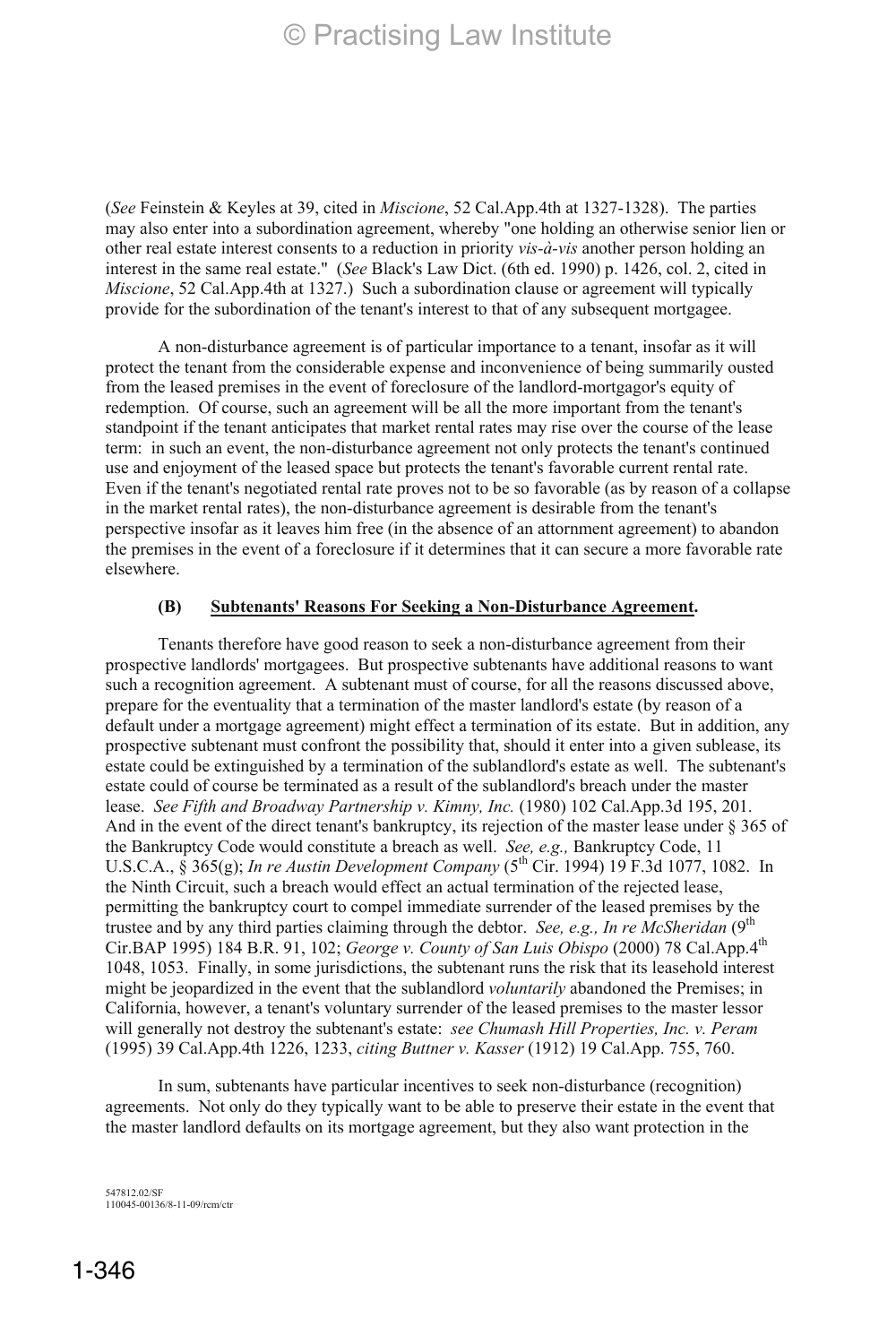event that the sublandlord defaults on the master lease and its estate is involuntarily terminated, and in some states at least, in the event that the sublandlord voluntarily abandons the Premises. In other words, a prospective sublessee has reason to want two separate forms of non-disturbance agreement: (i) a non-disturbance agreement from the master landlord's mortgagee, and (ii) a non-disturbance agreement from the master landlord, preferably one that provides protection even in the event of the sublandlord's voluntary surrender of the premises.

### **2. Landlords' and Lenders' Incentives to Grant Non-Disturbance Agreements to Subtenants.**

The question is whether the subtenant will have sufficient leverage to obtain such concessions from either party. In fact, prospective subtenants have had increasing success in obtaining such concessions from master landlords and their lenders. There are essentially two reasons for this increased willingness to engage in non-disturbance agreements. The first is that, until relatively recently, and in large part because of the decision of *Dover Mobile Estates v. Fiber Form Products* (1990) 220 Cal.App.3d 1494, many lenders suspected that attornment provisions would be unenforceable in the absence of a non-disturbance agreement. The second reason has to do with the fact that periods of economic downturn generate more subleasing activity. In the current economic cycle, landlords and their lenders are under considerable pressure from down-sizing tenants to accommodate their transfer requests and may therefore agree to accord non-disturbance rights to prospective subtenants, in order to retain their direct tenants at favorable rental rates. Both of these developments are discussed below.

### **(A) Enforceability of Attornment Clauses in the Absence of a Non-Disturbance Agreement.**

### **(i) The** *Dover* **Case.**

In the case of *Dover Mobile Estates*, the tenant-defendant had entered into a lease which included an explicit subordination clause, rendering the lease subordinate to any subsequent deeds of trust or mortgages. The lease did not, however, include a non-disturbance provision and does not appear (although the decision does not explicitly so state) to have included an attornment clause. The landlord later encumbered the property with a second deed of trust and ultimately defaulted. Some time after the foreclosure sale, having failed to come to an agreement with the foreclosure purchaser as to a proposed rent adjustment, the tenant surrendered the premises. When the foreclosure purchaser brought an action to recover rent, the former tenant asserted that the foreclosure sale had extinguished the lease by virtue of the subordination provision, and the court ruled for the defendant. In so ruling, the *Dover* court reaffirmed the general rule that a trustee's sale *automatically* terminates a junior lease (rather than giving the foreclosure purchaser the option of so terminating). When the tenant initially held over after the foreclosure sale, in attempting to negotiate a rent reduction with the new landlord, it therefore did so as a "tenant-at-sufferance," under the equivalent of a month-to-month tenancy, terminable by either party on thirty days' notice.

In reaching this conclusion, the court also recited, by way of dictum, that the tenant under such a subordinate lease could have obtained protection against automatic termination by requiring its landlord to obtain from the mortgagee a non-disturbance agreement in the tenant's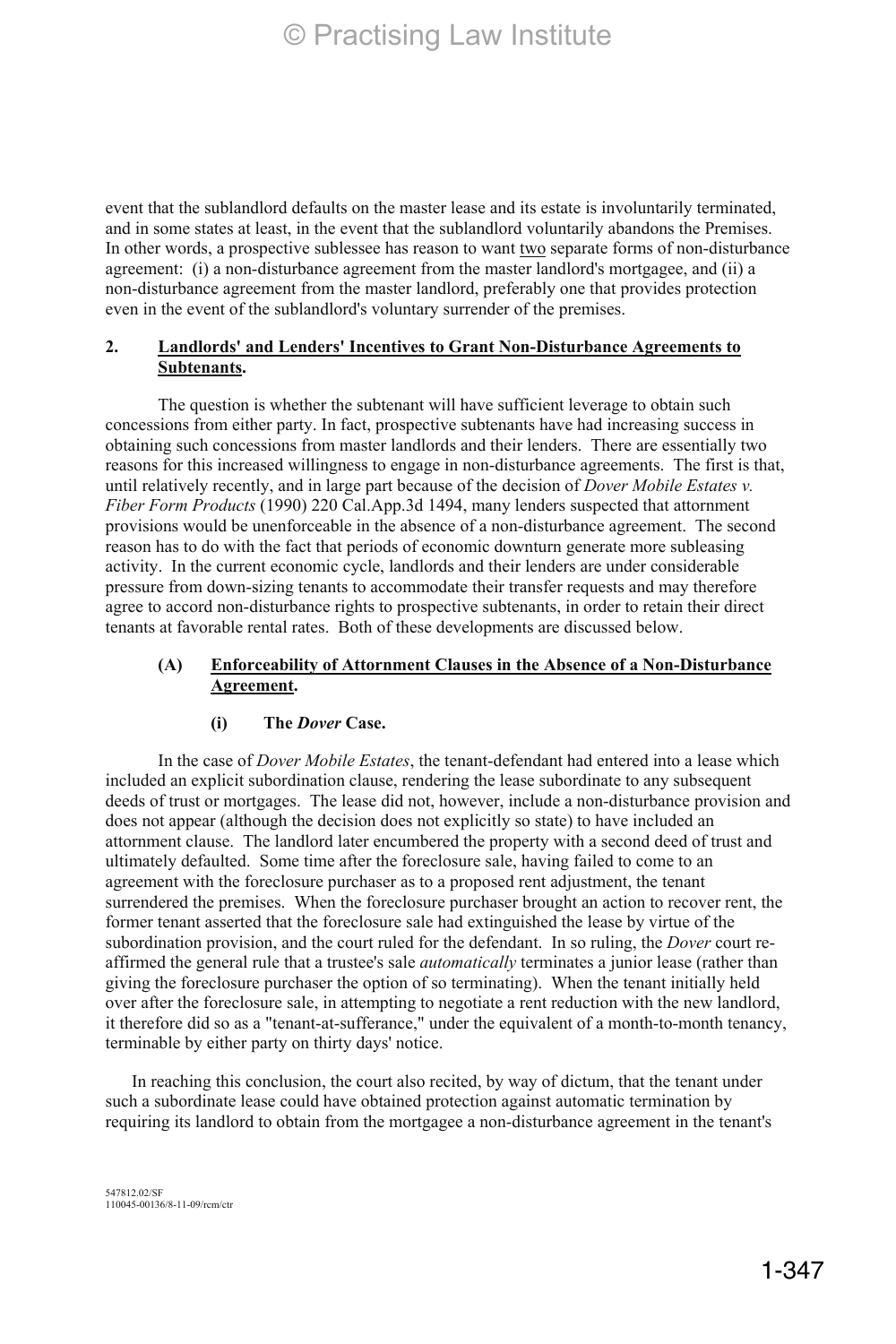favor. In light of this comment, and in light of the repeated emphasis that the court had placed on the fact that a foreclosure sale automatically "extinguishes" a subordinate lease, many commentators interpreted the decision to have suggested that, in the absence of a nondisturbance clause, an attornment provision might not suffice to prevent extinguishment of the subordinate lease upon foreclosure sale. Mortgagees therefore had reason to fear that they might not be able to bind a subordinate tenant to a lease agreement in the event of foreclosure unless they agreed to extend a non-disturbance agreement in return for an attornment clause. This right – to bind the tenant to the lease in the event of foreclosure – would of course be particularly valuable to the lender in a depressed market, insofar as the mortgagee would be able to obtain a higher price at sale, and so would be more likely to recover its investment, with respect to a property that was generating steady income.

#### **(ii) The** *Miscione* **and** *Principal Mutual Life* **Cases.**

Two subsequent decisions have cast doubt on this interpretation, however, and appear to suggest that an attornment provision will be readily enforceable in the absence of a nondisturbance agreement. The *Miscione* case, *see supra*, involved, *inter alia*, an action for breach of an office lease which contained both an attornment clause and a subordination and nondisturbance clause. The case again involved the question whether a subordinate lease (and the tenants' obligations thereunder) would survive a foreclosure sale upon default of a senior encumbrance, and in this instance the court ruled for the successor landlord. The court distinguished *Dover* on the ground that the lease in that case had included no attornment provision and recited that in this case, "in contrast, the attornment clause fixed the rights of the parties after the foreclosure." *See Miscione*, 52 Cal.App.4th at 1329. The decision therefore provided at least some degree of comfort to lenders, insofar as it premised the survival of the lease specifically on the inclusion of the attornment clause, rather than on the combined inclusion of attornment and non-disturbance provisions. However, mortgagees still had some cause for concern insofar as a dissenting judge had contested the majority's differentiation of *Dover*, pointing out, quite rightly, that it was not at all clear from the text of that published opinion whether or not the lease in that case had included an attornment provision. The dissenting justice surmised that "it [was] more likely that there was an attornment clause in the *Dover* lease, but [that] the court did not discuss it because no one thought to give it the undue emphasis and strained construction given the attornment clause here." *See Miscione*, 52 Cal.App.4th at 1339.

Lenders could take comfort, however, in the subsequent decision of *Principal Mutual Life Insurance Company v. Vars, Pave, McCord & Freedman* (1998) 65 Cal.App.4th 1469, in which the Court of Appeal for the Second District reaffirmed the view that an attornment provision would cause a subordinate lease to survive a foreclosure sale, even in the absence of a non-disturbance agreement. In this case, the defendants had entered into a lease which included subordination and attornment clauses but which did *not* include a non-disturbance provision (*see Principal Mutual Life*, 65 Cal.App.4th at 1479), and were again deemed bound to the lease after foreclosure by virtue of the attornment provision. In this case, the facts were in fact somewhat more perilous from the lender's standpoint than those involved in *Miscione*. The attornment clause at issue differed from that involved in *Miscione* in that it did not automatically provide for the continued existence of the subordinated lease upon foreclosure but provided rather that upon request the tenant would enter into a *new* lease, incorporating the terms of the lease extinguished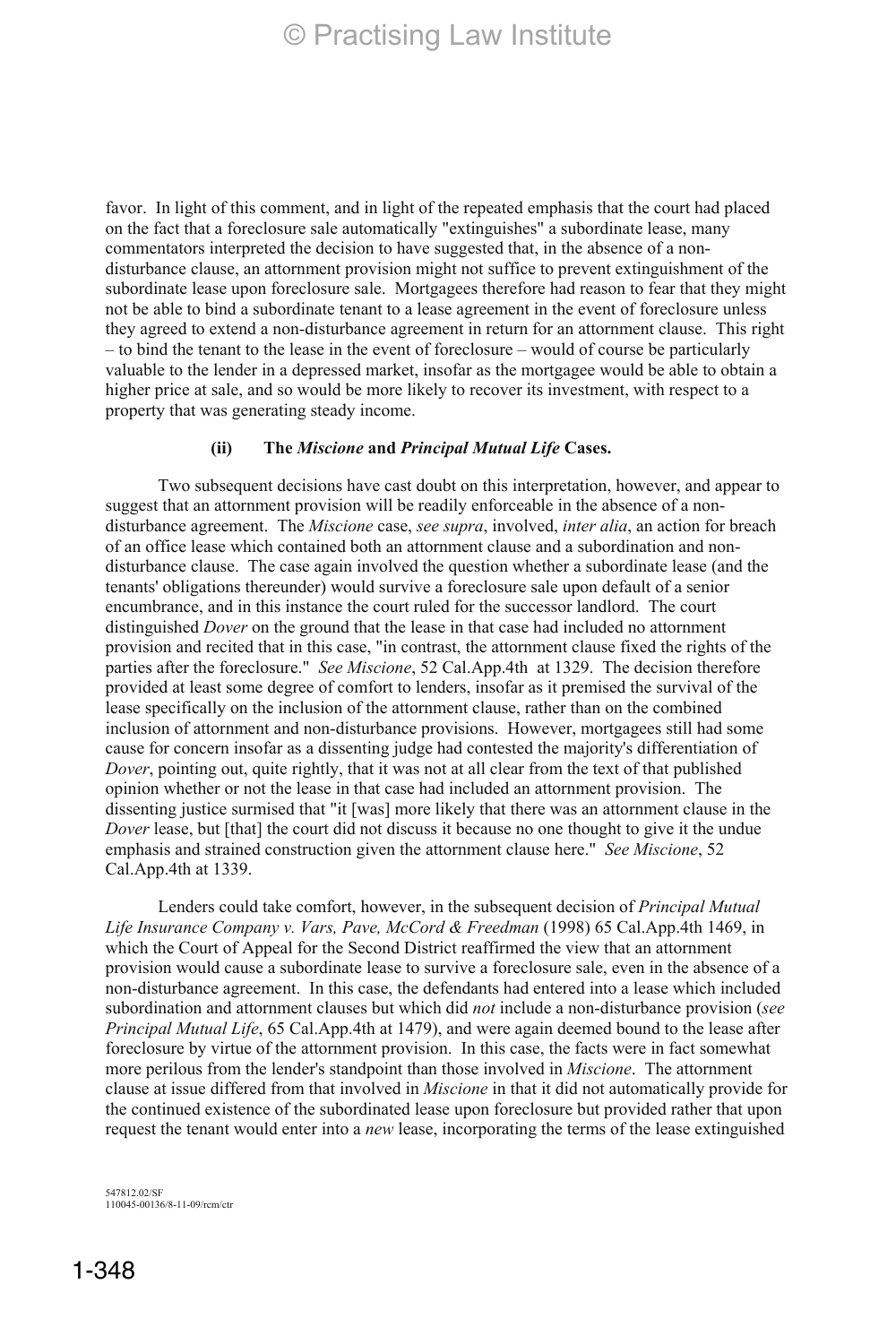by the foreclosure sale. The court nonetheless upheld the attornment clause by reference to the contract law doctrine of third-party beneficiaries, notwithstanding the fact that – in a sense – the clause had itself contemplated that the lease would be extinguished upon foreclosure sale. Most important, however, for our purposes is the fact that the court unequivocally vindicated the traditional view that an attornment clause will be enforceable even in the absence of a nondisturbance agreement. Alluding specifically to *Dover*, the majority stated as follows: "[n]or did *Dover* hold, as appellants suggest, that a non-disturbance clause is essential to the validity of an attornment provision." *See Principal Mutual Life*, 65 Cal.App.4th at 1483.

#### **(iii) Conclusion From the Cases.**

In sum, notwithstanding some initial confusion in the wake of the *Dover* decision, it now appears indisputable that attornment provisions should be readily enforceable in the absence of a non-disturbance agreement; and while all of these cases involved the specific issue of a tenant's attornment to a mortgagee (or to a foreclosure purchaser), there is no reason to doubt that the same result would obtain in the case of a subtenant. In other words, it appears that a subtenant could be readily compelled to attorn either to the master landlord or to the master landlord's mortgagee (or to a third-party foreclosure purchaser), regardless of whether such parties had consented to the execution of a non-disturbance agreement.

This begs the question: why should a master landlord or a mortgagee ever consent to the execution of a non-disturbance agreement, if a subtenant can be compelled to attorn in the absence of such an agreement?

### **(B) Benefits to Landlords and Lenders of Extending Recognition to Subtenants.**

### **(i) Preventing Default by the Direct Tenant.**

The answer is simply that it will often be in their interest to do so. In periods of economic slow-down, tenants tend to downsize and therefore come under pressure to sublease some of their excess space. And with the increase in vacancies and in subleasing activity that typically accompanies such an economic slow-down, tenants may not be able to attract prospective sublessees or to consummate sublease negotiations unless they agree to co-operate in obtaining recognition agreements from their landlords and their landlords' mortgagees. The danger, from the standpoint of landlord and lender, is that if such a down-sizing tenant fails to secure a subtenancy for its unwanted space, it may no longer be able to afford (or may claim that it can no longer afford) to abide by its lease and may abandon the premises. The landlord (and its lender) would then be left with the unpleasant necessity (i) of attempting to re-let the space in a depressed, tenants' market, and/or (ii) of pursuing, at considerable cost and inconvenience, a possibly toothless judgment against the defaulting tenant, in which event the tenant would almost certainly claim that the abandonment had been triggered to some degree by the landlord's/lender's own intransigence in failing to consent to a recognition agreement with a prospective subtenant. In a period of increased subleasing activity, the landlord and its mortgagee therefore often stand to lose very little by agreeing to execute such a non-disturbance agreement on behalf of a prospective subtenant. Such a concession not only increases the landlord's chances of retaining its direct tenant at an above-market rate, but increases its chances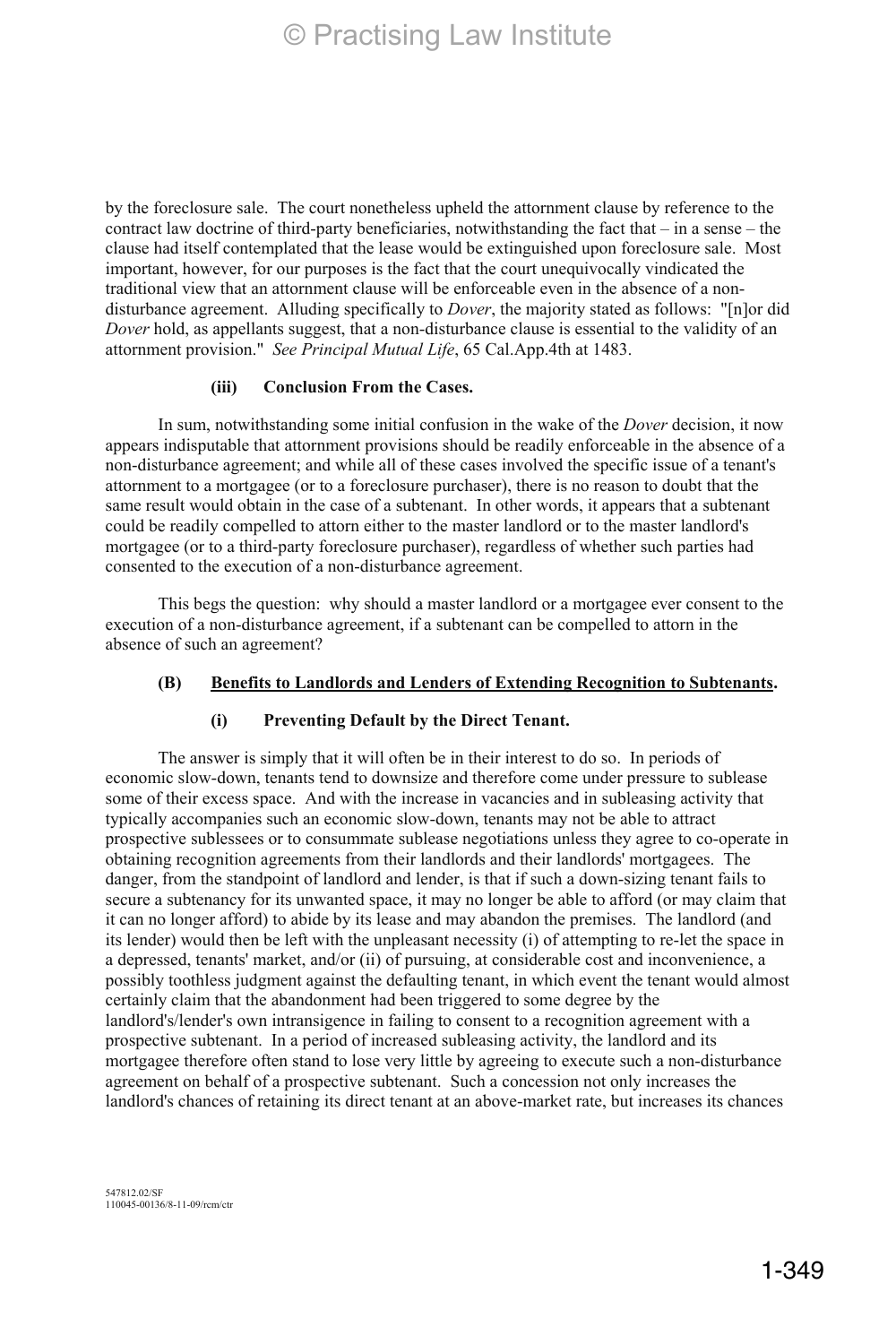of recovering against such a direct tenant in court in the event that the tenant ultimately defaults under the lease agreement.

#### **(ii) Benefits in the Event of Default by the Direct Tenant.**

Granted, then, the conferral of a non-disturbance agreement tends to lessen the risk of default by the direct tenant, by permitting the tenant to salvage some value in its unneeded space. But what if the direct tenant nonetheless ultimately defaults anyway? It might not then appear to be in the landlord's or the lender's interest to be bound to such a subtenancy. For example, imagine that a commercial landlord refuses to execute such a recognition agreement, and that the direct tenant's proposed sublease nonetheless goes through. Imagine then that the direct tenant later defaults under the terms of its lease agreement. The landlord would then be free either to negotiate a direct lease with the prior subtenant (whose subtenancy would have been extinguished by virtue of the termination of the master lease) or to proceed to market the property to any other third party at the then current fair market rental value. But if the landlord had agreed to execute a non-disturbance agreement on behalf of the subtenant, it would be bound by the terms of the subtenancy, notwithstanding any increase in the current market rental rate and notwithstanding the fact that the perpetuation of the subtenancy might impair the marketability of any remaining space to third parties. The lender might have even greater reservations with respect to such an agreement, insofar as it could find itself bound to a below-market subtenancy *not only* in the event that the master lessor defaulted under the mortgage agreement *but also* in the event that the sub-lessor defaulted under the master lease.

And yet the fact remains that, at least in the current economic climate, it may be to the advantage of landlord and lender to agree to such a concession, even taking into account the possibility that the direct tenant might ultimately default. From the standpoint of the landlord, even in the event that the tenant/sublessor defaulted under the master lease, and that the sublessee was therefore entitled, by virtue of a recognition agreement, to remain in possession at a below market rental, the lower rental would nonetheless be likely to provide a rate of return substantially similar to that which the landlord could obtain from a new third-party tenant, after taking into account down time, commissions, landlord-financed alterations and other rental concessions, which expenses would be likely to be substantial in a tenants' market. And of course, in a down cycle, the landlord would in no way be assured that the market rental rate would exceed the subtenant's negotiated rent at the time of the tenant's default. In other words, the subtenant's "below market" rental rate might prove to be equivalent to or slightly in excess of any market rate prevailing at the time of termination of the master lease. By the same token, it may be to the lender's advantage in a depressed market for the subtenancy to survive the foreclosure of the mortgage or the termination of the master lease: in such a case, it is at least assured of a steady income stream which can be applied toward the mortgagor's loan payments (in the event of the termination of the master lease) or which would render the property more readily marketable in the event of foreclosure sale (in the event of the mortgagor's default under the mortgage agreement).

Of course, the master landlord's and the lender's primary incentive in granting such a recognition agreement to a prospective subtenant will generally have been to accommodate a tenant under a lucrative direct lease. This incentive will be particularly acute when the direct tenant is perceived to be in financial difficulty and when there is therefore perceived to be a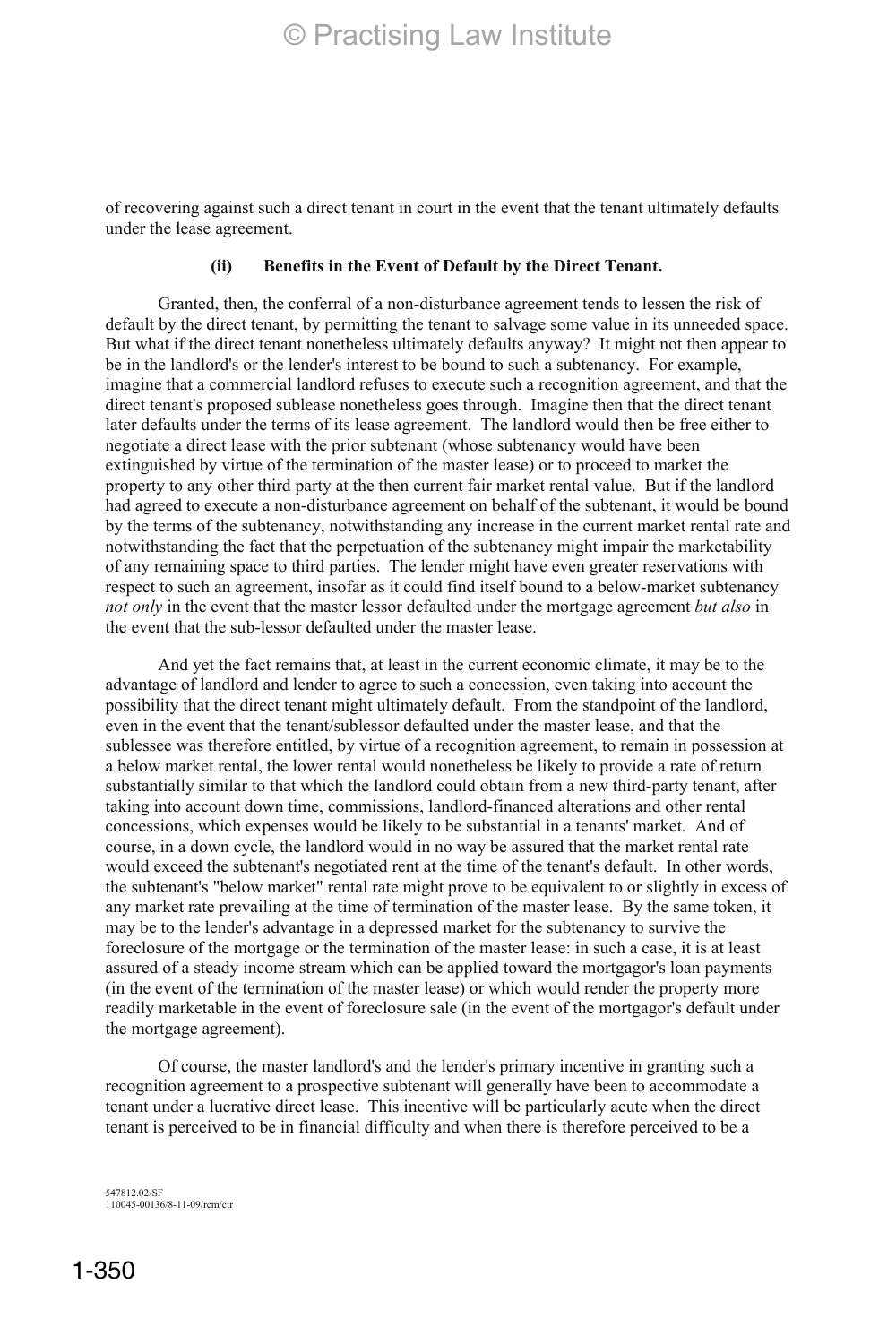particularly great risk that it might default under the lease. To the extent, then, that the master landlord's and lender's main justification in granting such a recognition agreement to the subtenant is to help alleviate a perceived financial difficulty on the part of the direct tenant (and to help prevent its default under the direct lease), they should also anticipate the possibility of the direct tenant's future bankruptcy. They should, in other words, draft the non-disturbance agreement in such a way as to specifically address the parties' respective rights and obligations in the event that the bankrupt sublessor rejects the master lease under § 365 of the Bankruptcy Code. And again, the parties' interest may tend to converge: it may benefit both parties to have the non-disturbance agreement specifically extend not only to instances of involuntary termination of the master lease by reason of the direct tenant's default, but *also* to the direct tenant's rejection of the master lease in the course of a bankruptcy proceeding. In the event of the direct tenant's bankruptcy, the master lessor and lender might indeed prefer to automatically retain some level of guaranteed return on at least a portion of the leased space.

#### **(iii) Additional Considerations.**

Both the landlord and the mortgagee will be in a strong position to negotiate, in return for their execution of a recognition agreement, some form of automatic increase in the subtenant's rental obligations in the event that the recognition agreement is triggered by some event of default. The landlord would of course seek to have the increase go into effect upon termination of the master lease, while the lender would typically be concerned to have the increase go into effect either upon termination of the master lease or upon foreclosure of the mortgage. The lender and landlord might agree, for example, that the "non-disturbed" subtenant's rent should be increased to the then prevailing market rental rate, if such exceeds the subtenant's rental obligations as of the date of termination of the senior interest. The subtenant, for its part, would want to restrict any provision for automatic rent increase and might attempt to negotiate some form of adjustment whereby, in the event of termination of the master lease or of foreclosure of the mortgage, its Base Rent obligations would be set at the lower of the then prevailing market rental rate and the sublessor's "per square foot" rental rate, but (as an obvious concession by the subtenant) in no event lower than the subtenant's face sublease rate.

In addition, of course, the landlord and lender should confirm, before conceding to any form of recognition, that the subtenant's rights and obligations under the proposed sublease are reasonably similar to those accorded the direct tenant under the master lease. Likewise, insofar as any recognition agreement might ultimately entitle the proposed subtenant to retain possession as a direct tenant, the sublease agreement should generally not impose any burdens or obligations on the master landlord or its successors not contemplated under the master lease.

Finally, the master landlord and its mortgagee may want the proposed sublease (and/or the non-disturbance agreement) to specifically address the question of the parties' respective rights and obligations in the event of the direct tenant's bankruptcy. Indeed, for the reasons discussed above, it will often make sense for the parties to provide for recognition not only in the event of involuntary termination of the master lease by reason of the direct tenant's default but also in the event of the direct tenant's rejection of the master lease under § 365 of the Bankruptcy Code. The parties should also determine whether, under applicable state law, the subtenancy would automatically survive the direct tenant's abandonment or voluntary surrender of the leased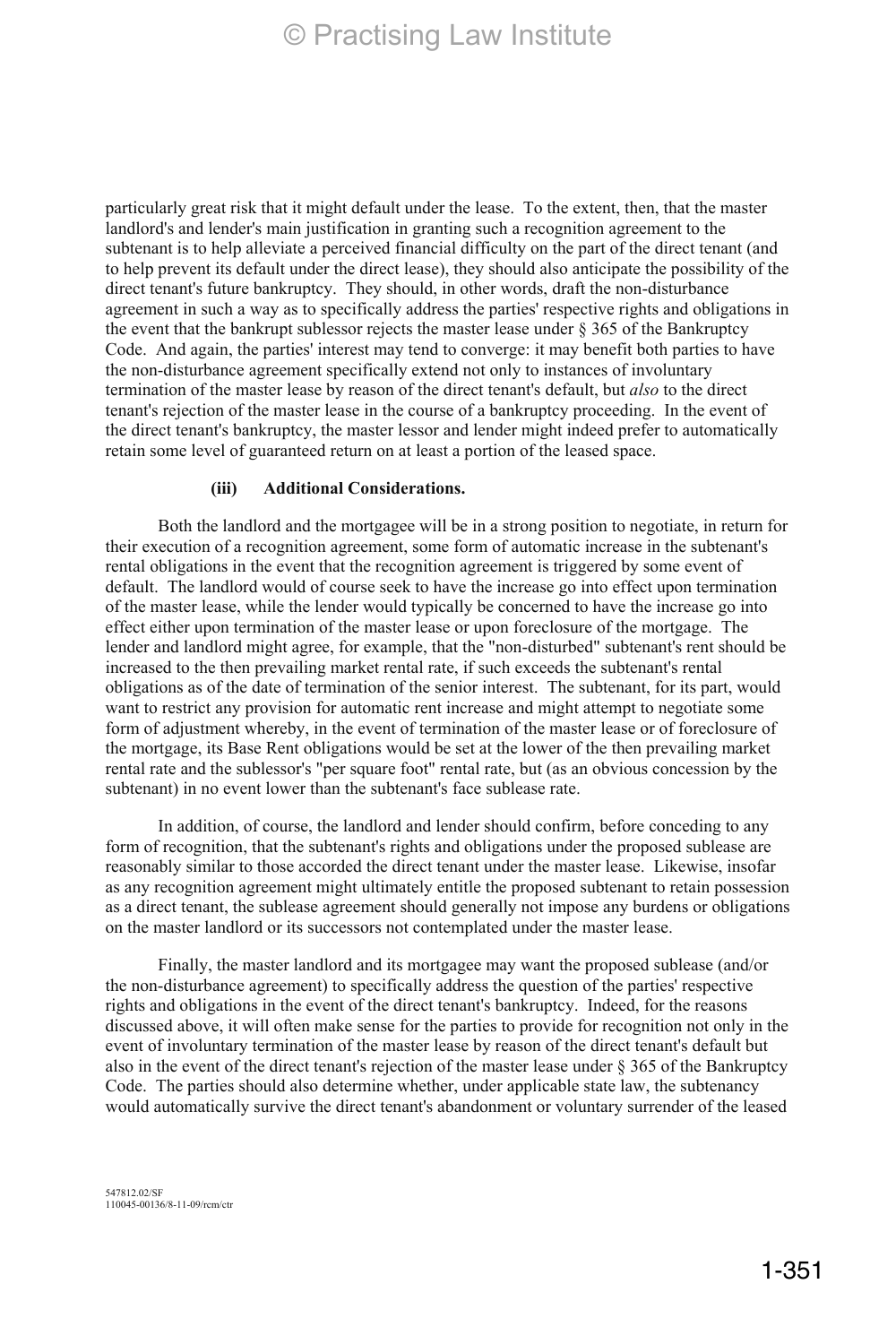premises and should determine, in the event that it does not, whether they want the recognition agreement to govern such instances of voluntary surrender as well.

#### **3. Failure by Sublessee to Obtain a Recognition Agreement.**

It should be kept in mind, however, that all is not lost from the standpoint of a prospective sublessor if it fails to obtain some form of recognition agreement from the master landlord and/or the mortgagee. A landlord's or a lender's refusal to enter into such an agreement should not necessarily kill the deal. If a prospective sublessee believed that the commercial real estate market had not yet bottomed out, it might welcome the landlord's or lender's refusal as an excuse to reject a proposed attornment provision, thereby entitling it, without liability, to quit the premises upon termination of a senior interest and to seek less expensive accommodation elsewhere. But even if a prospective subtenant sought some of the security of a recognition agreement, it might not have to rely entirely on a formal concession from the master landlord or its lender. It might, for example, already be protected from termination in the event of mortgage foreclosure under the terms of a master lease's non-disturbance clause. And it could obtain some level of protection with respect to the eventuality of the sublessor's default by negotiating some restriction in the sublessor's freedom to voluntarily terminate the master lease. In some states, such as California, such is not really a matter for concern insofar as a subtenancy generally survives the sublessor's voluntary surrender of the premises. But in other jurisdictions, if the subtenant had failed to obtain a non-disturbance agreement, it might nonetheless attempt to restrict the sublandlord's ability to voluntarily terminate the direct lease without the subtenant's consent, for example by limiting such rights to situations involving casualty or condemnation. *See* Herz & Wohl, *Subleases: The Same Thing as Leases, Only Different* (Fall 2000) Real Property, Prob. & Trust J. 667, 684. Of course, the subtenant should also resist any provision in the sublease limiting the sublandlord's liability to its interest in the building (*i.e.*, to the direct lease), see Herz & Wohl at 688, insofar as such a provision would in effect deprive the sublessee of any remedy *vis-à-vis* the sublessor in the event either of the sublessor's default under the master lease or of the sublessor's voluntary surrender of the premises.

#### **4. Conclusion.**

Nonetheless, the fact remains that, at least in the current economic climate, subtenants should have a reasonable degree of success in obtaining such recognition agreements. On the one hand, as a result of some of the market forces discussed above, letters of intent are increasingly likely to contemplate that direct tenants may someday need to sublease, and may therefore require landlords to agree in advance to accord recognition agreements to future subtenants of some reasonable size and layout (such as full floor units at the extreme ends of multi-floor premises). And for their part, landlords and lenders often have good reason to accommodate such requests. Depending on the circumstances, it may be in the master landlord's best interest to accommodate the prospective subtenant with some form of recognition agreement, if only in order to help retain its current tenant (the sublessor) at an above-market rental rate in a period of economic slow-down. The lender might do well to accede to such requests as well, and for largely the same reasons: it wants to ensure that the property continues to be profitably occupied, both in order to ensure that the mortgagor will continue to be able to meet its mortgage payments and in order to ensure that, in the event of the mortgagor's default, the property will be able to garner a sufficient price at foreclosure sale in order for it to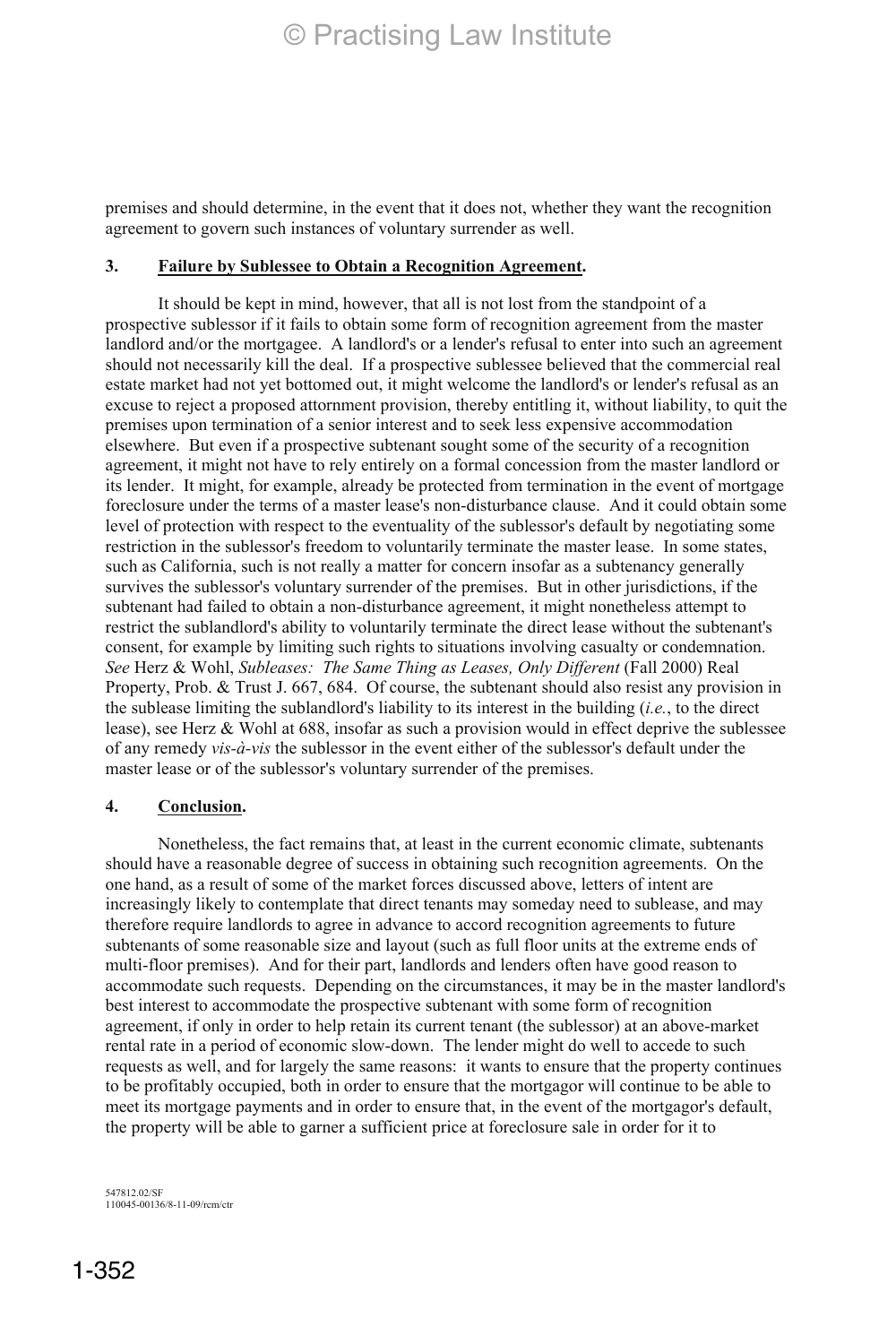comfortably recoup its investment. While the principal argument for such a concession may be that it helps landlords and lenders maximize their chances of retaining a direct tenant at abovemarket rent, we have seen that a recognition agreement can be negotiated in such a way as to be economically painless, from a then current market rate standpoint, even in the event that the direct tenant ultimately defaults.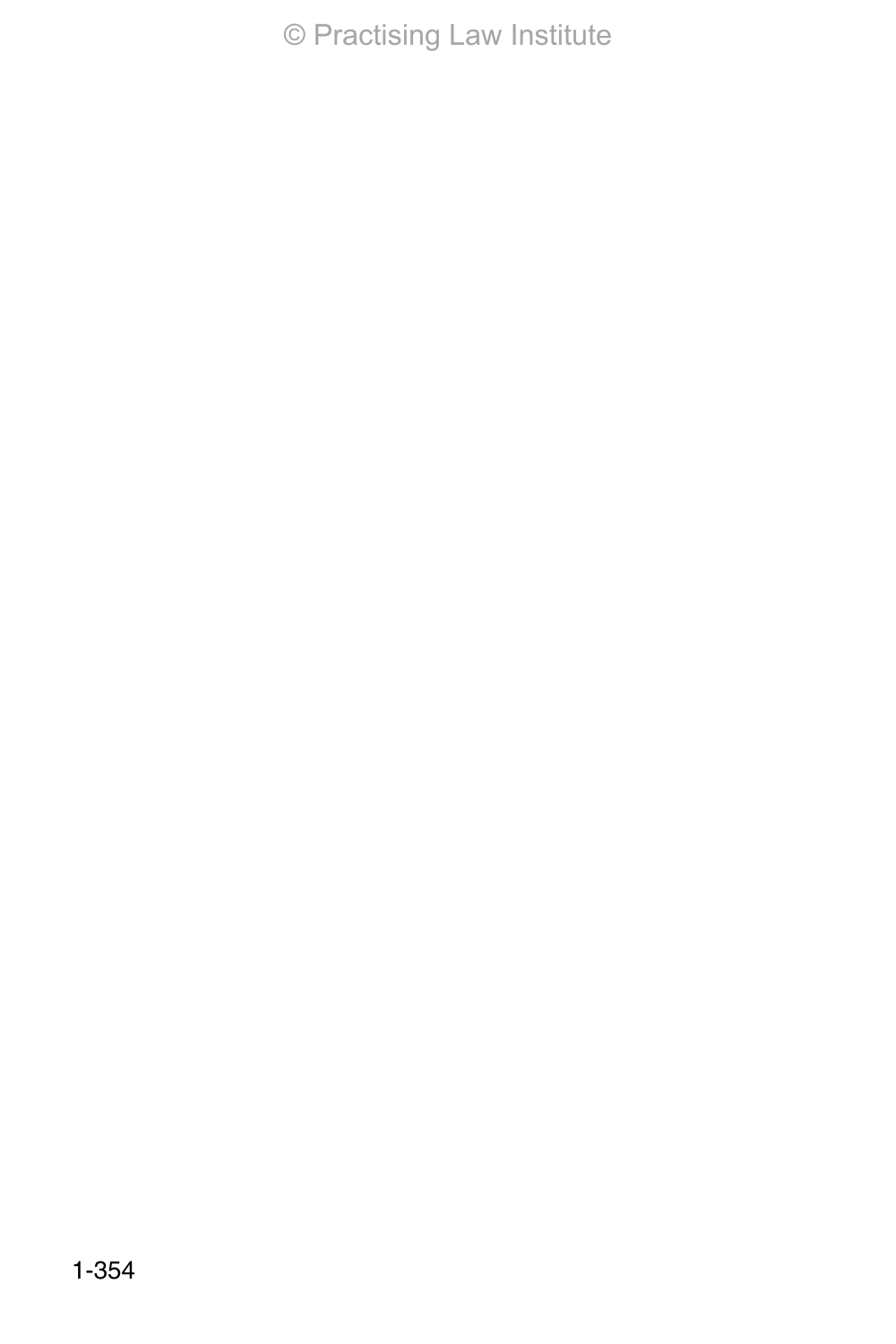# Controlling the Construction of Tenant Improvements in Office Leases: A Tenant's Perspective

**By Richard C. Mallory\* ©1998. All Rights Reserved.** 

#### **I. BACKGROUND**

The tenant work letter is an agreement that is entered into concurrently with the execution of a lease and sets forth the terms upon which the initial tenant improvements are to be built. The work letter is unique in that it is the only portion of a real property office lease that is consistently studied in detail by several service professionals following the full execution and delivery of the lease. Following the completion of negotiations between the representatives of the landlord and tenant, the work letter will be reviewed by the construction manager, the architect/design team, the contractors, and the lenders.

Because it is reviewed by so many professionals and has such an important impact on both the amount of money that will be expended by the respective parties on the tenant improvements, as well as the timing of the cash flow to the landlord following the commencement date of the lease, this part of the office lease merits a large proportion of the legal time and attention devoted to the lease negotiation process. Despite its importance, this part of the lease is often largely overlooked by both the tenant and its counsel in favor of what may appear to be more pressing legal and economic issues in the body of the lease. This is unfortunate because the work letter itself presents several very important issues.

What drives the decision as to which party is to be responsible for the construction of the tenant improvements? Who will control the schedule, the cost, the quality of design, and the quality of construction? It all comes down to time and money, since the cost of the tenant improvements is paid for by the tenant, either directly, during the course of construction and immediately following completion, or indirectly, throughout the lease term, as a portion of the rent.

This article will analyze the factors and strategies that should be weighed by the tenant and its representatives when negotiating whether the landlord or the tenant is to control the construction of the tenant improvements.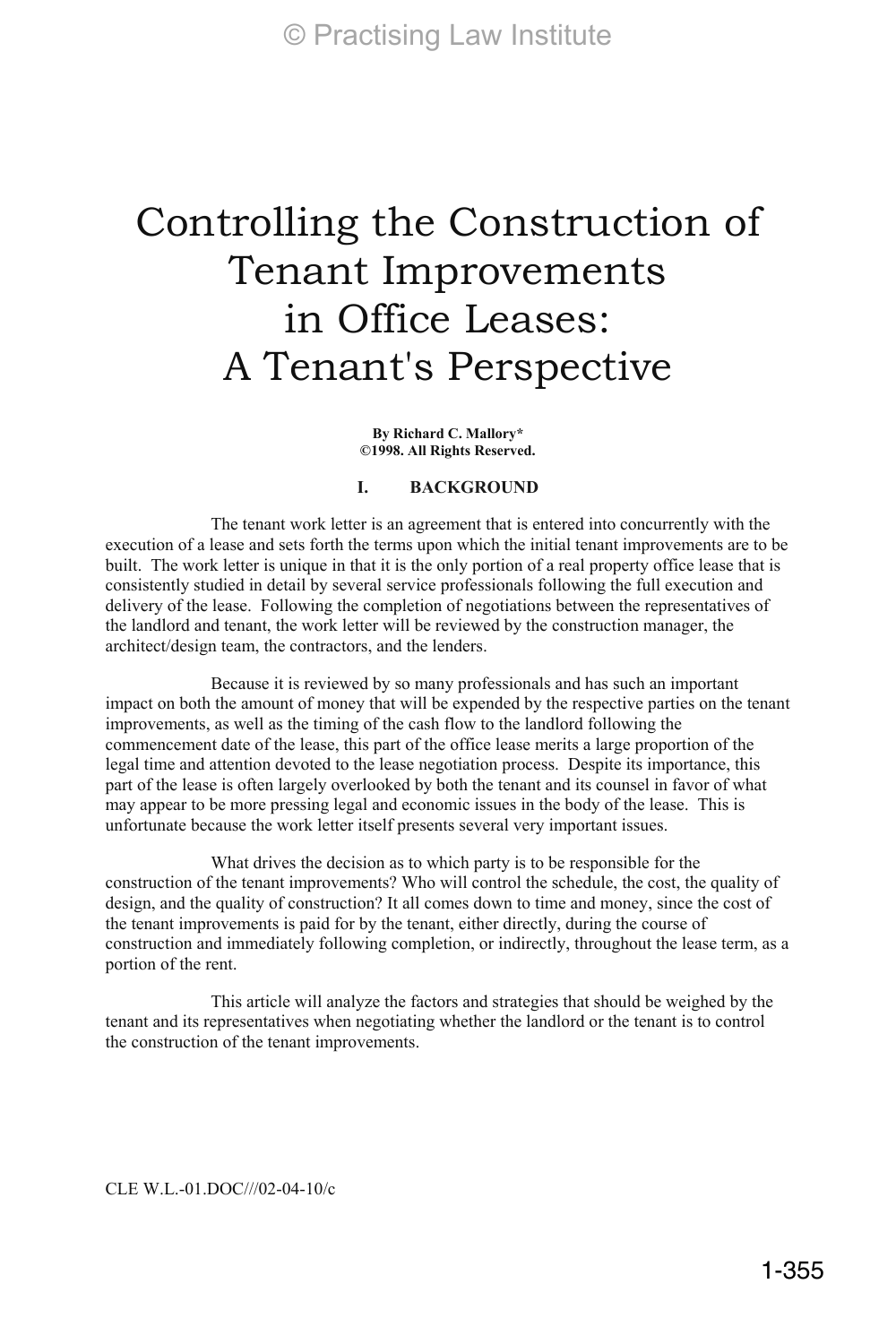### **II. EVOLUTION OF WORK LETTER ALTERNATIVES**

#### A. Expansion

The level of detail and number of issues addressed by the work letter agreement has evolved over the last approximately thirty years as tenant improvement allowance dollars and rental dollars have steadily increased. In the 1960s, a one-page outline, which simply listed the landlord's construction obligations, would constitute the entire work letter agreement. Today's work letter may be upwards of twenty pages, treating in great depth the basics, such as the commencement date, and the incidentals, such as the responsibility for clean-up expenses. Over the last several years, sophisticated tenants have weighed the relative benefits of selecting a "tenant build with a tenant allowance" work letter option, pursuant to which the tenant constructs the initial tenant improvements, over the traditional landlord build, such as a "turn-key" or "landlord build with a tenant allowance" work agreement, all of which are discussed below.

#### B. Distinctions

#### 1. Tenant Build (With or Without Allowance)

In a tenant build work letter, the tenant selects the general contractor and enters into a construction contract, typically requiring the landlord to deliver the base, shell, and core of the premises in a condition that reflects the market for "base building delivery," for example, with demolition of any previous tenant improvements completed, drywall installed around the columns and under the windows and bathroom sprinklers, and main loop air conditioning ductwork in place. The tenant manages the construction of the improvements to the premises after the landlord delivers the space in the agreed-upon delivery condition. The landlord provides a tenant improvement allowance toward the cost of the improvements, and the tenant bears all costs in excess of that allowance. The commencement date of the lease term is typically fixed but is subject to extension for delays caused by the landlord or events outside of the reasonable control of the tenant. A tenant build work letter permits the tenant to tightly control the costs, quality, and pace of construction. This may come, however, at an unacceptable price if the tenant cannot act with the speed necessary to meet the tenant's business goals. If, for example, the tenant faces an expensive holdover situation in its current space or if the tenant has potentially profitable contractual obligations that will require total focus or necessitate the tenant's immediate occupancy of its new space, a landlord-build arrangement, though perhaps more expensive, may be the best economic decision for the tenant.

2. Turn-key

In a turn-key version of the landlord build work letter, the parties approve the plans for the tenant improvements prior to lease execution, and the landlord agrees to pay for the completion of the work in accordance with those plans, regardless of the cost. The term "turnkey" derives from the idea that after the landlord completes the improvements, the tenant need only "turn the key" and begin business. Before signing this agreement, the landlord usually has already determined the cost of completing the work in accordance with the plans. The landlord enters into a construction contract with the general contractor and the architect, and the term commences upon substantial completion of the work described in the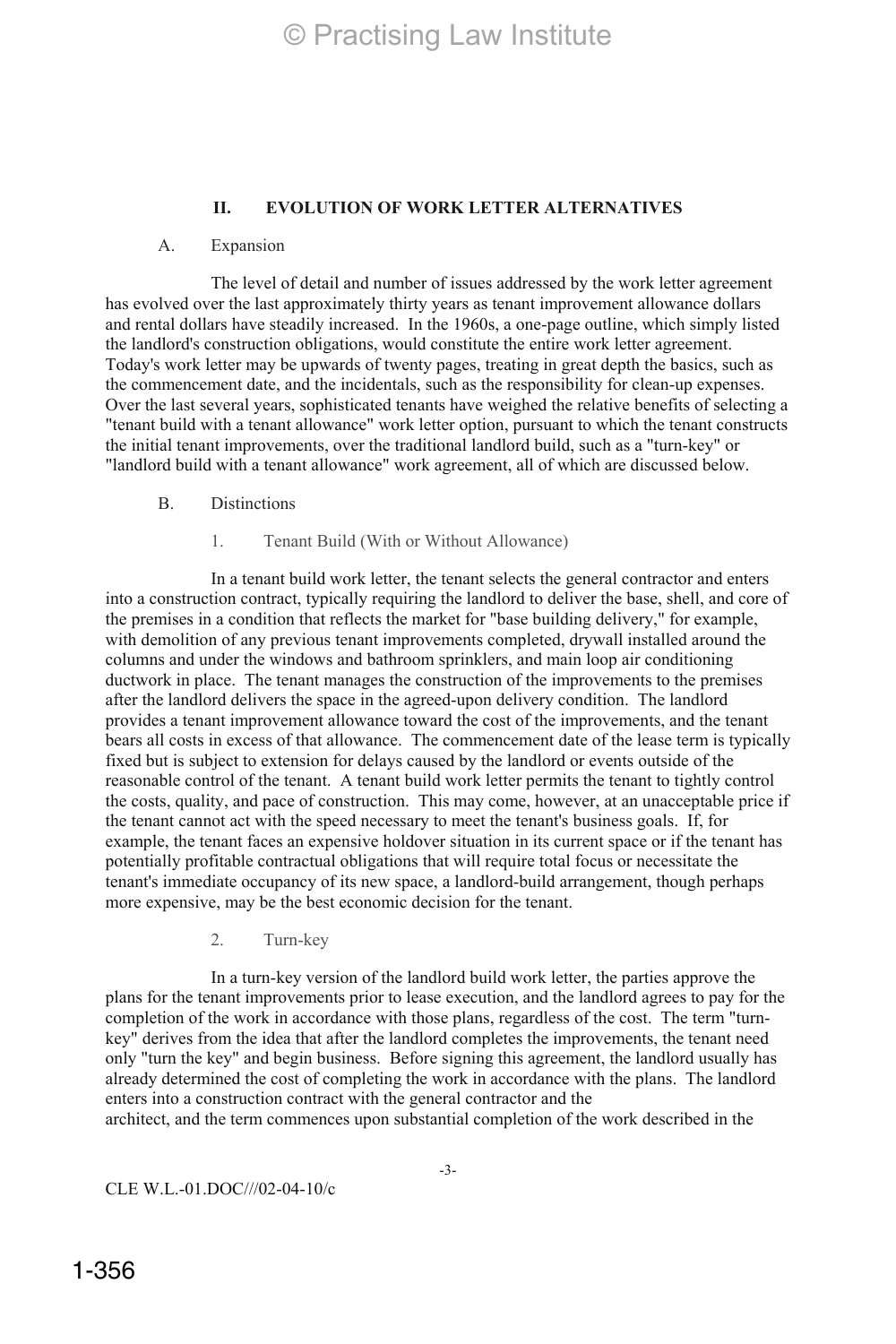approved plans. If the tenant requests change orders that increase the cost of the work, then the tenant pays such additional costs. Delays in completion caused by the tenant will typically accelerate the commencement date, and thus the payment of rent, on a day-for-day basis. Because early completion is all-important to the landlord, many tenants fear quality will suffer in a turn-key arrangement.

#### 3. Landlord Build with Allowance

In a landlord build with a tenant allowance version of a work letter, the lease is executed prior to the completion of the plans for the tenant improvements, and the landlord's cost for the work is limited to a set dollar amount per rentable or usable square foot of the premises. The landlord enters into the construction contract with the general contractor, and the commencement date is determined in the same manner as with a turn-key work letter. The tenant's concern with compromise of quality for the sake of early completion remains, and to it is added another concern regarding cost control, since the tenant pays all excess costs, yet doesn't control the construction. The tenant's concerns in this situation are addressed to a great extent in Section VI below and can also be addressed by insisting that the tenant have the right to approve any change orders to the approved plans and specifications. If quality of the construction is a primary concern, then, in addition to the items described in Section VI below, the tenant should insist upon a set of specifications for all materials and items to be used or installed and, if possible, should require the landlord to commit that the construction will match the quality level of a specific suite within the building that the tenant has inspected and approved.

### **III. FUNDAMENTAL CONSIDERATIONS**

#### A. Landlord's Motives

Typically, both the tenant and the landlord will seek to control the expenditure of the tenant improvement dollars. The landlord's primary concerns are economic, including receiving rent at the earliest possible date and maximizing the return on the landlord's leasehold improvement investment. The landlord also argues that as the owner of the building, it has a superior interest in controlling the construction of improvements, such as the construction of financeable and reusable improvements (*i.e.*, improvements usable by a wide variety of office users as opposed to those specially designed for a tenant's business, such as exotic computer connections or specialty signage). The landlord also has an interest in minimizing the landlord's leasehold improvement expenditures, mitigating the landlord's liability for design and construction defects, achieving uniformity in construction, taking advantage of the economies of scale that result from multiple construction projects within the building, controlling scheduling to avoid conflicts with other construction in the building, and protecting other tenants from interference with quiet enjoyment.<sup>1</sup>

#### B. Tenant's Motives

The tenant's basic objectives are conforming the leasehold improvements to the tenant's specifications and particular business needs, completing the leasehold improvements by the date necessary to meet the tenant's business objectives, minimizing disruption of the tenant's operations, minimizing the tenant's cost for leasehold improvements, and avoiding responsibility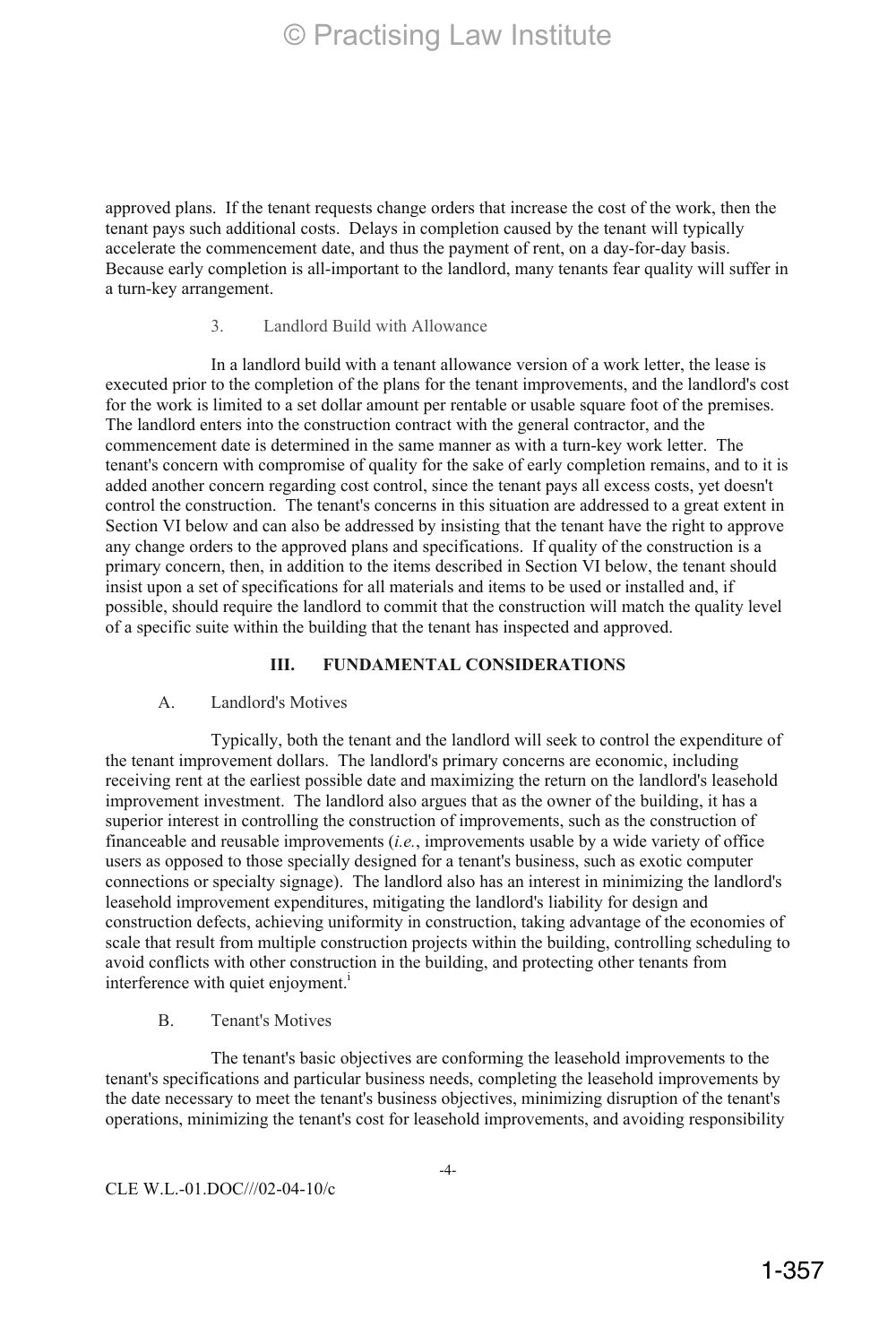for base building improvements. From a project management point of view, the issue revolves around control, summarized as follows:

At issue is control—control of the costs, schedule, and qualitative elements of a design and construction project. Based upon a clear understanding that tenant improvement funds are ultimately paid by the tenant, its objective is to take control of the expenditure of those funds, to gain every advantage that buying power provides, and to ensure that value judgments, compromises, and related decisions impacting time, money, aesthetics, or function are made by or in the interests of the tenant. Fundamental to this understanding is the recognition that the money will be spent, and charged to the tenant, whether work is completed as a "turn-key" or under tenant control. By acceding control to the landlord, the tenant may perceive that it has reduced its "liability," but in fact it has yielded control of a major financial investment in the operations of its own organization.<sup>ii</sup>

### C. Factors Influencing Success

Before deciding whether to seek control of the dollars through a tenant build work letter, a smart tenant will objectively consider the factors that influence whether the tenant will be successful.

### 1. The Tenant's Leverage in the Lease Negotiations

The first consideration is the tenant's leverage in the lease negotiations. How badly does the landlord want or need this tenant? Does this tenant add cachet to the building? Is it taking a large space? Is the market soft? If the premises will be located in a multi-tenant office building and the tenant is a non-national, multi-locational tenant leasing an insignificant number of square feet in an up market, it is a virtual certainty that the landlord will control the construction, no matter how strongly the tenant desires a tenant build work letter. As the tenant's square footage requirement increases or the market softens, the tenant will have a higher probability of successfully negotiating to control construction.

#### 2. The Sophistication of the Tenant Construction Manager

Another factor is the tenant's level of construction expertise. Does the tenant have an internal department specializing in design and construction of tenant improvements? Has the tenant retained a project manager with an outstanding reputation for managing build-outs efficiently and with a minimal disruption of the landlord's business affairs? An affirmative response to these questions significantly increases the tenant's likelihood of successfully negotiating the control of the improvement process.

### 3. External Pressures

If the tenant is under significant pressures due to an expiring lease, or must timely deliver on a contract for its goods or services, or is otherwise reacting to extreme pressure to bring the tenant improvement project in on time or under budget, the tenant may have to use all of its influence or give in on other lease points to attain control of construction.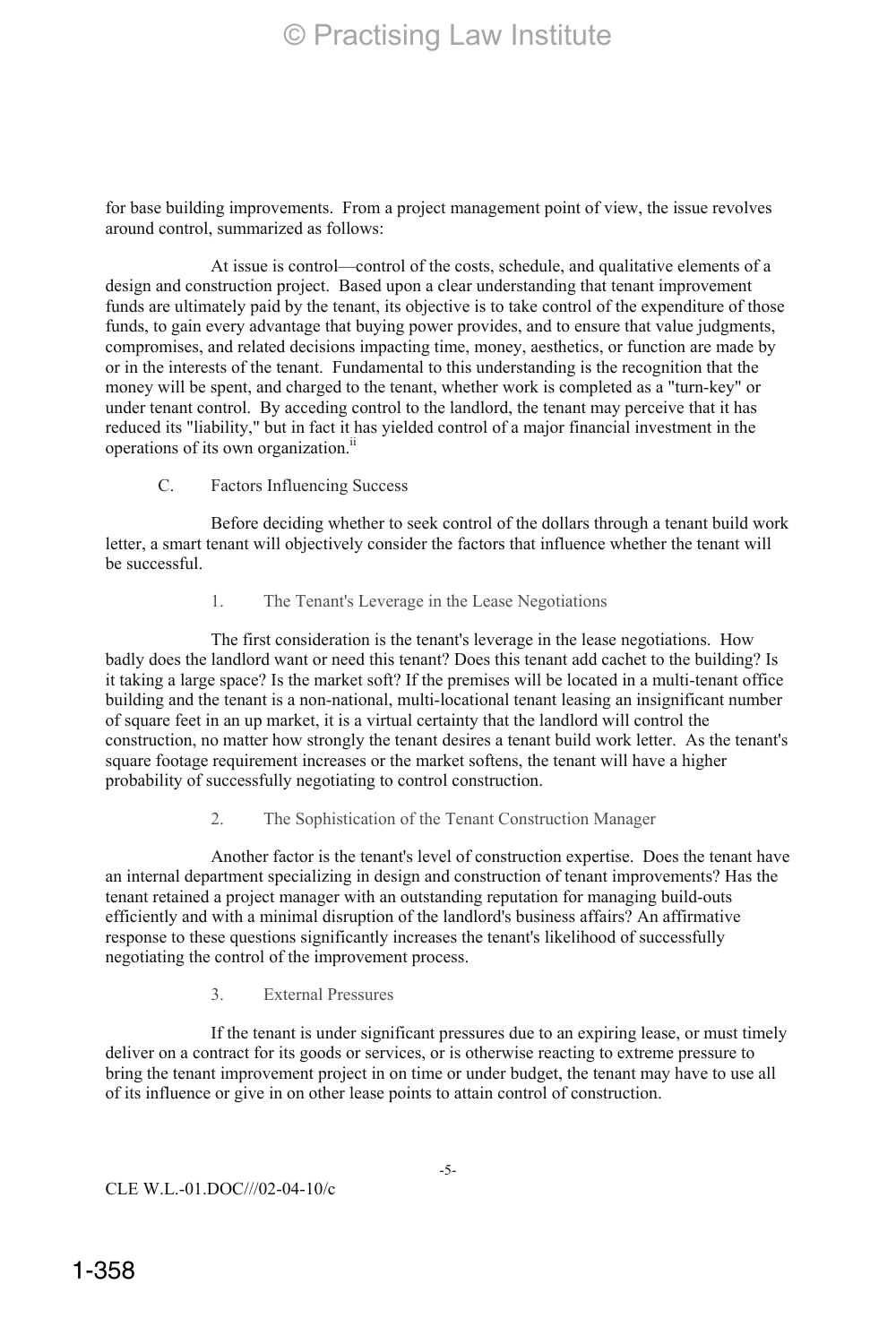#### 4. Landlord's Inability to Timely Cause or Pay for the Completion of Construction

The landlord's inability to complete construction in a timely manner is another factor to consider. If the landlord is unable to obtain construction financing or to timely complete construction due, for example, to a downturn in rents or a reversal in its credit rating, the tenant may be in a better position to insist on a tenant build work letter or the right to convert to a tenant-controlled build if the landlord fails to meet certain threshold tests.

#### 5. The Existence of Hazardous Materials or Failure to Comply with the Americans with Disabilities Act

If the building contains asbestos-containing materials or other hazardous substances that may be disturbed during construction, or if the building common areas are not in compliance with the requirements of the Americans with Disabilities Act ("ADA"),<sup>iii</sup> the tenant may choose to place the entire construction obligation on the landlord. Indeed, in most markets, the landlord would be required to take care of remediation of the hazardous materials and, as to the base building and the common areas (other than restrooms in a full-floor lease), compliance with the ADA, at its own cost. Landlords typically want to control this work to ensure that it is done correctly, as the landlord has an interest in the building that will outlive the tenant's occupancy.

#### 6. The Amount of Money to Be Contributed by Each Party

What portion of the entire build-out cost does the tenant improvement allowance represent? If the tenant bears the greater cost burden up front, it will have more interest in—and more likelihood of controlling—construction costs. If the landlord is paying for most or all of the construction costs through the allowance, then the landlord will be more adamant about its right to control the expenditure of its money.

#### 7. Relationships with Construction Industry Professionals

Construction experience nearly always favors the landlord, who should, therefore, be in a better position to obtain the most reliable contractors and architects and better economic terms, particularly when future business opportunities are likely for that group of service providers. This landlord advantage can be neutralized by the tenant's retention of a reliable and experienced project manager, or by the tenant's retention of the landlord's architect and contractor.

It all comes down to time and money: If the tenant believes it can save money by controlling the construction process and has sufficient leverage in that particular submarket and economy to insist on controlling construction, and if the tenant is not pressed for time in a manner that will weigh in favor of a landlord build, the construction of the leasehold improvements should be accomplished through a tenant build work letter.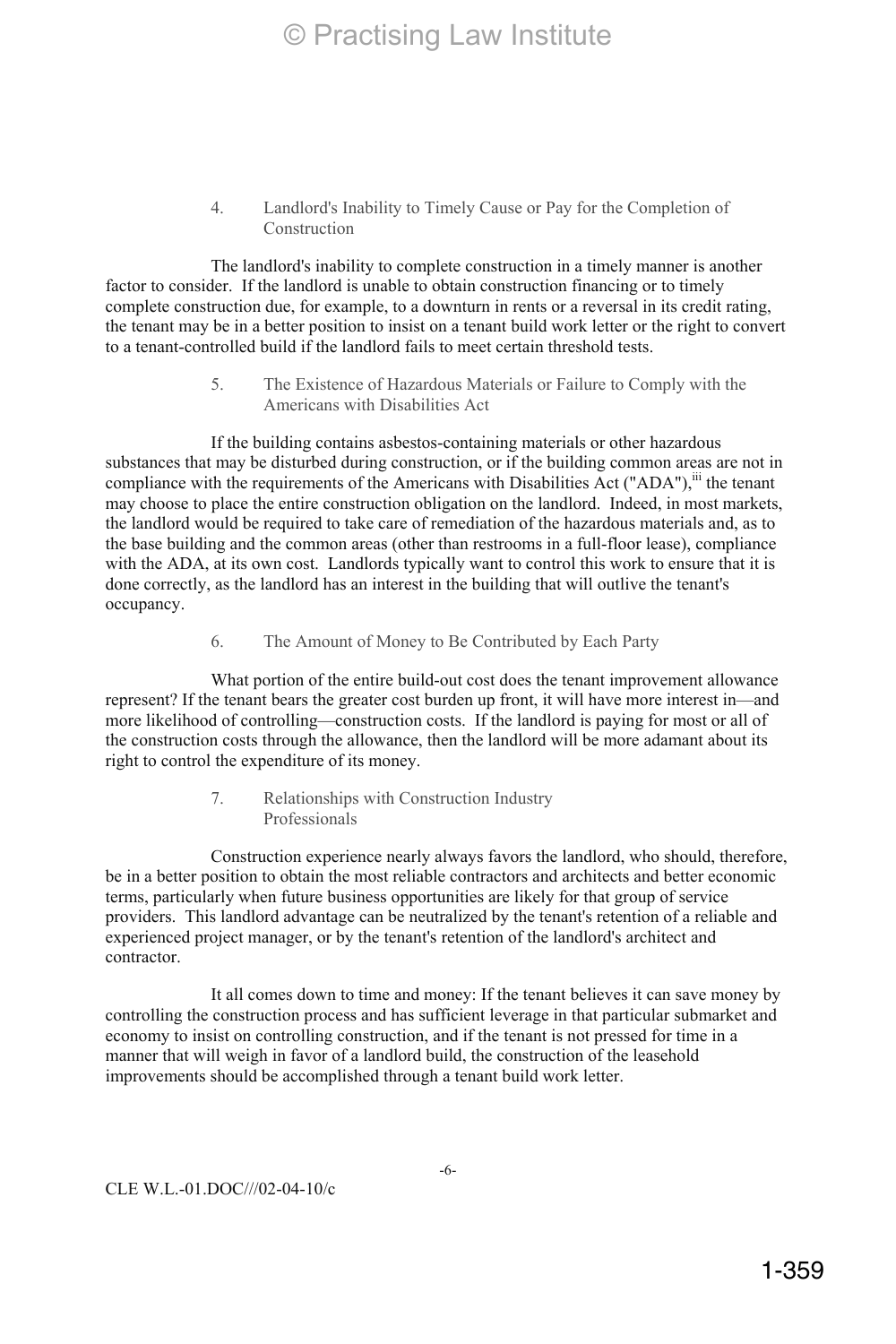### **IV. ESSENTIAL NEGOTIATION CONSIDERATIONS IN A TENANT BUILD WORK LETTER**

Assuming that it is in the best interest of the tenant to control construction, and that the landlord has agreed to a tenant build, the tenant now has several key concerns in negotiating the actual terms of the work letter. These include accurately estimating the time to design and build the tenant improvements and preserving the negotiated construction period by providing for *force majeure* and landlord delays.

A. Adequacy of Time to Design and Build the Tenant Improvements

The classic battle in a tenant build work letter is over the fixed commencement date, which generally may only be extended for *force majeure* or landlord delays. From a tenant's perspective, the fixed commencement date should be determined by adding the number of days necessary for design, permitting, and construction to the date of full execution and delivery of the lease. This number should be approved by the project manager, designer, and contractor to the extent this professional team is in place by the time the parties must commit to this date. The input of the tenant's project manager in this regard is critical, as there is no date in the lease that is more critical than the rent commencement date. A tenant needs a project manager with depth of experience in order to convince the landlord that the date proposed by the tenant is appropriate. Regardless of the care taken by the tenant to propose a fair and comfortable fixed commencement date, the landlord will typically find it too long, too comfortable, and, therefore, too expensive. Once again,

the respective leverage of each party, including such factors as the size of the premises, the financial health of the tenant, the percentage of the building leased by the tenant, and the state of the market, will determine the outcome of this negotiation. Because down-time is of primary concern to landlords, a signed deal may well be more important to the landlord than the two-to six-week difference between each party's perception of the proper time frame for design, permitting, and construction. Of course, the tighter the market, the less this consideration will help a tenant.

### B. *Force Majeure* and Landlord Delay Provisions

The next major negotiation issue involves *force majeure* and landlord-caused delays. These provisions need to be carefully negotiated in order to protect the benefit of the tenant's bargain as to the fixed commencement date.

1. *Force Majeure* Delay

A *force majeure* delay is a delay in the substantial completion of the leasehold improvements that is beyond the reasonable control of either the landlord or the tenant. The work letter should provide that the fixed commencement date be extended by the number of days of *force majeure* delays, as reasonably defined. To weigh fairly the parties' respective interests, three critical components need to be included in the definition of *force majeure* delays:

(a) *Industry-Wide.* The *force majeure* delay should be restricted to "industry-wide" *force majeure* delays such as strikes, acts of God (*e.g.*, earthquakes, fire, and floods) and other events that could not reasonably be foreseen by the parties, such as riot,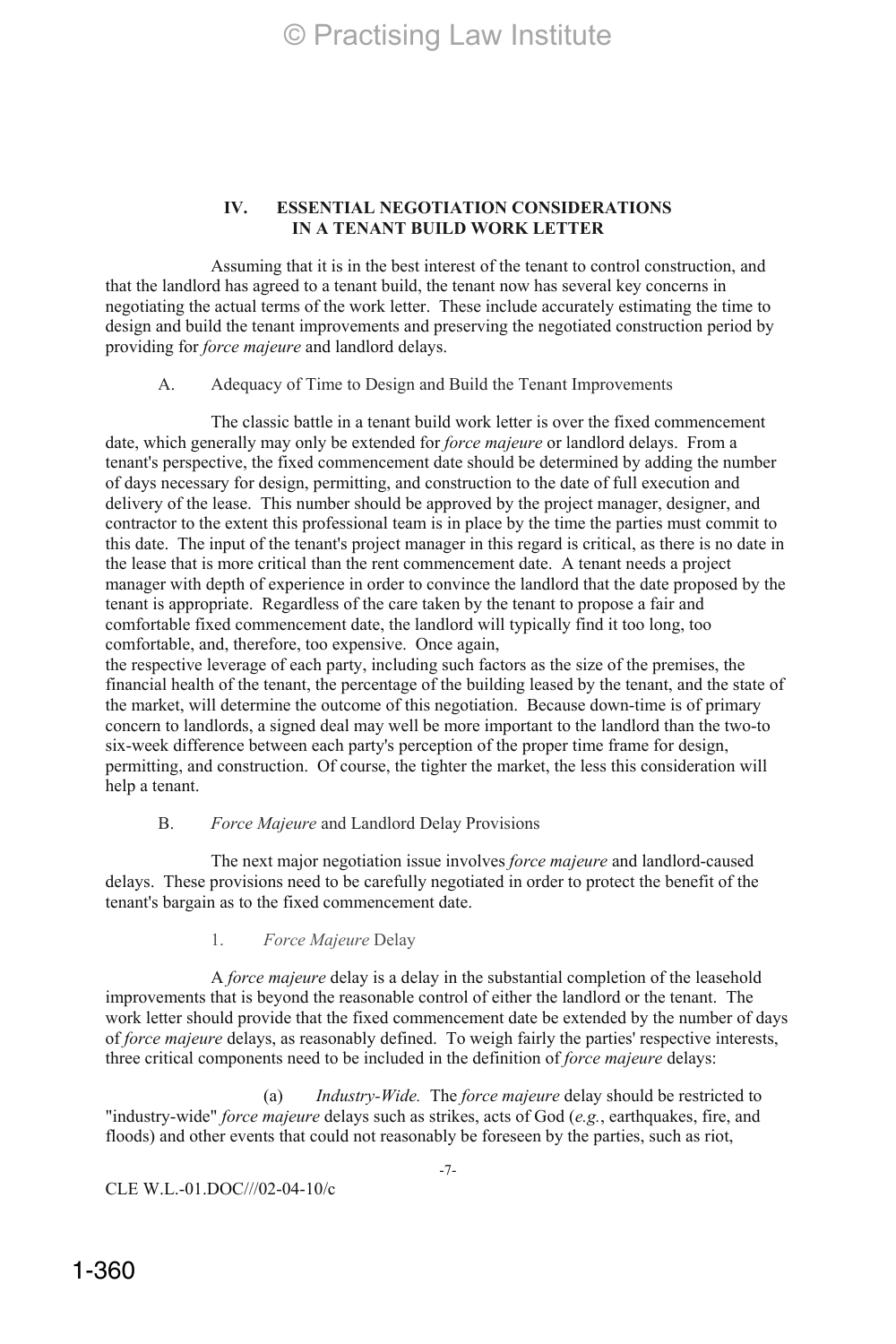insurrection, unusually inclement weather, and the inability of the parties to obtain necessary materials. *Force majeure* delays should not include delays that are attributable to mistakes or miscalculations of the tenant or its representatives during the course of design or construction of the tenant improvements. One gray area is where the tenant is delayed in obtaining permits that would preclude construction of tenant improvements by any person. For example, if the tenant's plans would require parking in excess of that provided in the building, or movable partitions that are against then current code, the tenant may claim a *force majeure* delay, because construction cannot commence due to the failure of the city to issue the necessary permits. The landlord would argue, however, that such conditions are functions of the tenant plans rather than *force majeure* delays caused by governmental inaction, and the necessity of waivers should have been anticipated by the tenant's design team and is completely within the control of the tenant. The test is generally whether the *force majeure* delay would have arisen (or would have been as long in duration as claimed by the tenant), regardless of whether the design and construction of the tenant improvements had been under the landlord's control or the tenant's control. If the answer is "yes," then the *force majeure* delay is appropriate.

(b) *Notice.* The landlord needs to receive notice of the claimed *force majeure* delay from the tenant prior to the delay becoming effective. It may appear to be an onerous burden for the tenant to have to identify, document, and notify the landlord of a *force majeure* delay. The fact is, however, that the landlord is often able to abbreviate the number of days of the *force majeure* delay if it has notice of the claimed delay and can apply its resources to mitigate it. For example, if supplies are held up due to weather or strikes, the landlord may have access to alternative sources. If certain trades are on strike, the landlord may have suggestions about where the tenant might find a supply of labor to continue with the work.

(c) *Outside Date.* If *force majeure* delays stall the completion of the tenant improvements for an extended period of time, the tenant may need either to redesign the tenant improvements to eliminate the elements causing the delay or have the ability to cut its losses and relocate to alternative space. Because of this possibility, an outside date for *force majeure* delays is appropriate to allow the tenant to move forward with its business and to protect the landlord from having to adhere to a completion date that may never occur. The outside date would naturally vary with the parties' respective leverage, but it typically is a date between three and twelve months from the original fixed rent commencement date.

2. Landlord Delay

Many landlords have difficulty envisioning a landlord delay, primarily because the lease commencement date is so critically important to the landlord. Nonetheless, there are circumstances in which a landlord might take actions that delay the construction of the tenant improvements. For example, the landlord might elect to block a tenant's access to the building's loading dock in order to accommodate a major multi-floor move-in by a major tenant for the building. The landlord might also be unable to approve plans and specifications submitted by the tenant, due to illness or excessive workload. These delays are not within the tenant's control but are reasonably within the landlord's control. Landlord delay provisions should contain "cut-off" or "outside date" features similar to those suggested above with respect to *force majeure* delays to ensure that at some point the parties can move on with their business. As with *force majeure* delays, no landlord delays should be deemed to have occurred without the landlord having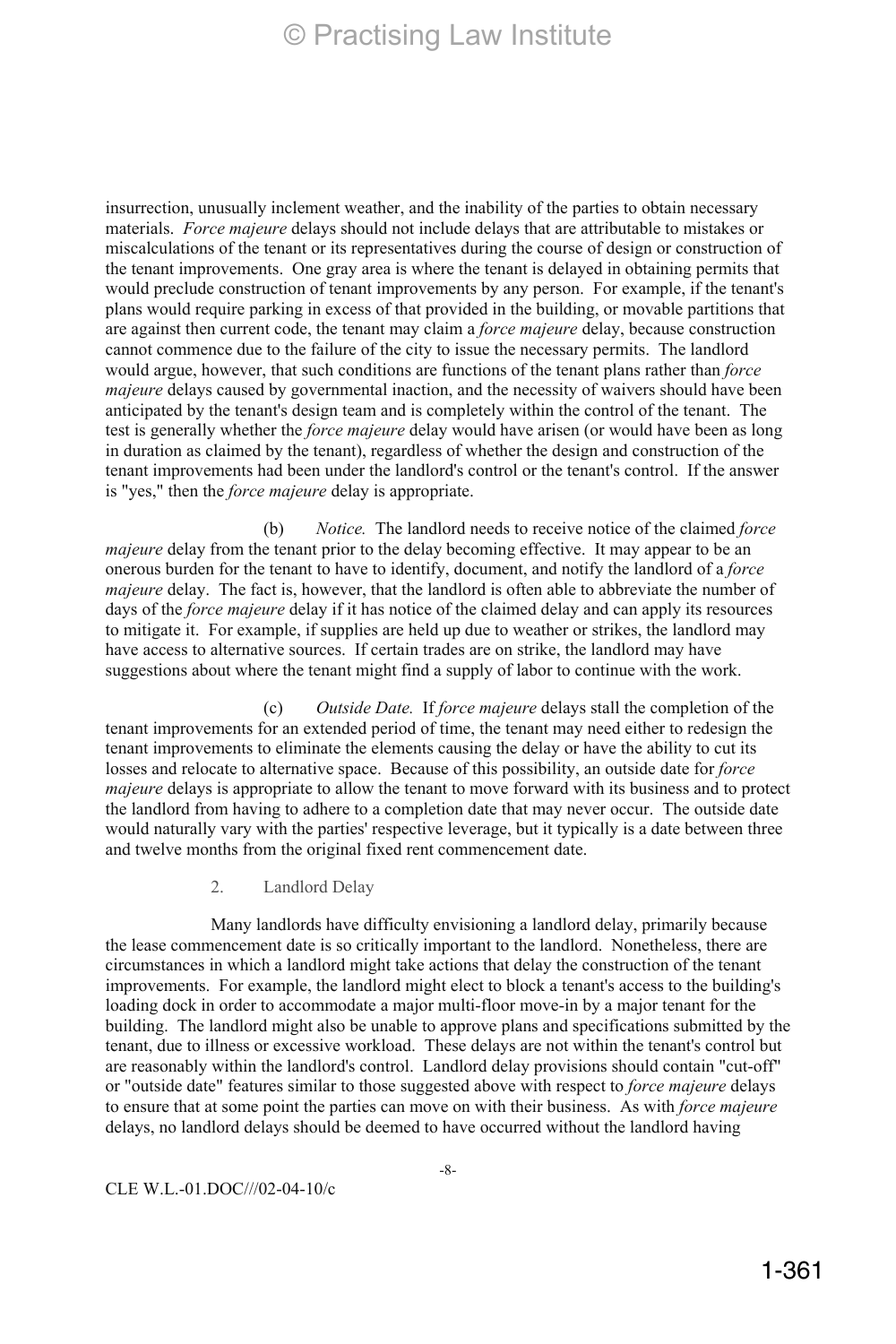received written notice of the tenant's claim for such delay. This will protect the landlord from being "blind-sided" with a claim for a large number of landlord delay days. Accordingly, the lease should provide that no landlord delay will occur without the landlord having received a written notice of the claimed delay and having had a one-business-day period to attempt to cure it. The one-business-day grace period can be limited to a total, for example, of six days, so that the one-day notice and reaction process will not be abused.

### **V. OTHER CONSIDERATIONS IN A TENANT BUILD WORK LETTER**

In a tenant-controlled construction project, it is critical that the cash flow to the tenant's contractors not be impeded by the process in the work letter relating to the funding of invoices. In addition, the timing of the tenant's contribution and the permitted uses for the allowance may have a significant impact on the tenant's finances. The negotiation of the work letter should also focus on these concerns, as well as insurance and casualty issues.

#### A. Payment Schedule

The payment schedule for the contractor's invoices, from a tenant build perspective, should mirror the contractor's expectations generally in the marketplace. Payment is typically expected thirty days from submission of invoices. As with most service providers, the landlord may attempt to insert a requirement for third-party invoice approval by the landlord's lender or architect, which may result in late payments to the contractor. The landlord may insist on language for the benefit of its lender, but this may fail to take into account the fact that the tenant's credit has already been approved by the landlord and, indirectly, by the lender. Presumably, the tenant was accepted by the landlord and lender because it is financially capable of paying the rent, and the rent already includes the amortized cost of the tenant improvements. Delayed payment procedures will be inconsistent with the tenant's goals of fostering a positive relationship with those responsible for constructing the tenant improvements. Nonetheless, a landlord may be unable to change onerous payment procedures if its loan documents contain such requirements.

#### B. Timing of Tenant's Contribution

The tenant improvement allowance is a source of funds that should be exhausted before the tenant is forced to draw on working capital, bank financing, or other sources of funds to pay for the balance of the cost of the tenant improvements. The tenant's funds can be put to much better use in the tenant's own business, rather than prepaying for construction at a time when the landlord's allowance has not yet been spent, or even invoiced. The landlord may argue that the tenant should pay for costs estimated to be in excess of the tenant improvement allowance prior to or on a proportionate basis with the use of the allowance to assure the landlord that the tenant has the funds to complete the project. A tenant should resist this approach on the grounds that the landlord has already made a decision to rely on the tenant's financial integrity for the payment of the rental obligations under the lease, and that the landlord's requirement of such an "impound" is inconsistent with that assumption of business risk.

The tenant should also ensure early in the negotiation process that the allowance is sufficient for the tenant's needs. This is another reason to hire an experienced and reputable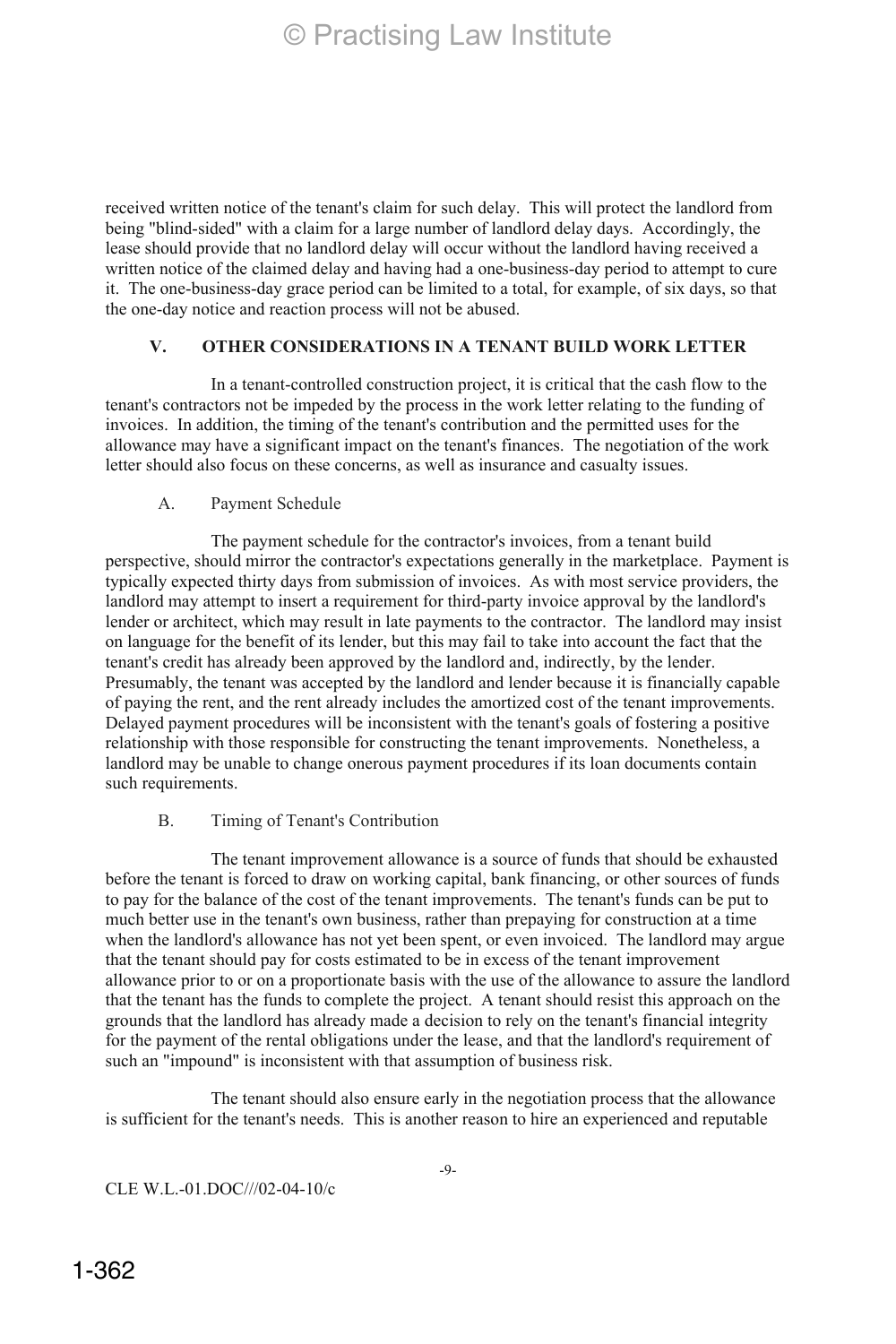project manager early in the work letter negotiation process. The project manager can help the tenant negotiate for a tenant improvement allowance that will realistically cover those costs that the tenant reasonably anticipates will be required. If a greater allowance is necessary to meet the tenant's objectives, the time for this discussion and negotiation is at the letter of intent stage.

#### C. Exhaustion of Tenant Improvement Allowance

Landlords typically recover the cost of the allowance over time through increased rental payments. Because the tenant will be amortizing 100 percent of the tenant improvement allowance through the scheduled rental payments, it is critical that the tenant know that it will be able to utilize all of the tenant improvement allowance. On the other hand, landlords tend to view tenant improvement allowances as a concession to the tenant and may insist on negotiating limits on the use of the tenant improvement allowance. For example, the landlord may attempt to limit the use of the allowance to the payment of improvements that will remain in the premises or have some residual asset value at the end of the term. If the landlord takes this position, the tenant should then request a rental reduction formula based on the amount of the unused allowance or should request application of the allowance to the moving costs and the cost of furniture and telecommunications installations. Such a concession generally assures the tenant that it will utilize all of its allowance, because the tenant improvement allowance is typically less than half of the total cost of the move to the premises, after taking into account moving costs and costs of installation of furniture and equipment.

### D. Insurance

A tenant-controlled work letter may require specific insurance coverage during the course of construction or may reference the general insurance obligations of the tenant contained in the lease. An insurance requirement in the work letter may be unnecessary in the case of a landlord build, simply because the landlord has already assured itself of compliance with its internal insurance requirements or its lender's or partners' insurance requirements through its own coverage combined with its contractor's insurance. Any special insurance requirements related to the construction of the leasehold improvements will need to be specifically addressed in the work letter agreement. Fundamental insurance issues include the acquisition, by the general contractor, of workers' compensation insurance as required by law and builder's risk insurance covering the existing tenant improvements and the improvements to be constructed, all pursuant to standard industry custom and practice. Since the lease should always address indemnity issues, the work letter should incorporate them by reference. The representatives of both the landlord and the tenant should also ensure that the language of the work letter includes liability insurance coverage, either by specific provision for it or by incorporating by reference the insurance provisions in the lease.

## E. Casualty During Course of Construction

The allocation of risk of loss during the course of construction should be designed to address the same issues that are addressed in the damage and destruction provisions of the lease, including the following: (1) extending the scheduled completion date and adjusting the allowance as a consequence of the casualty; (2) placing insurance proceeds in a trust account for disbursement as restoration work proceeds; and (3) specifying the parties' respective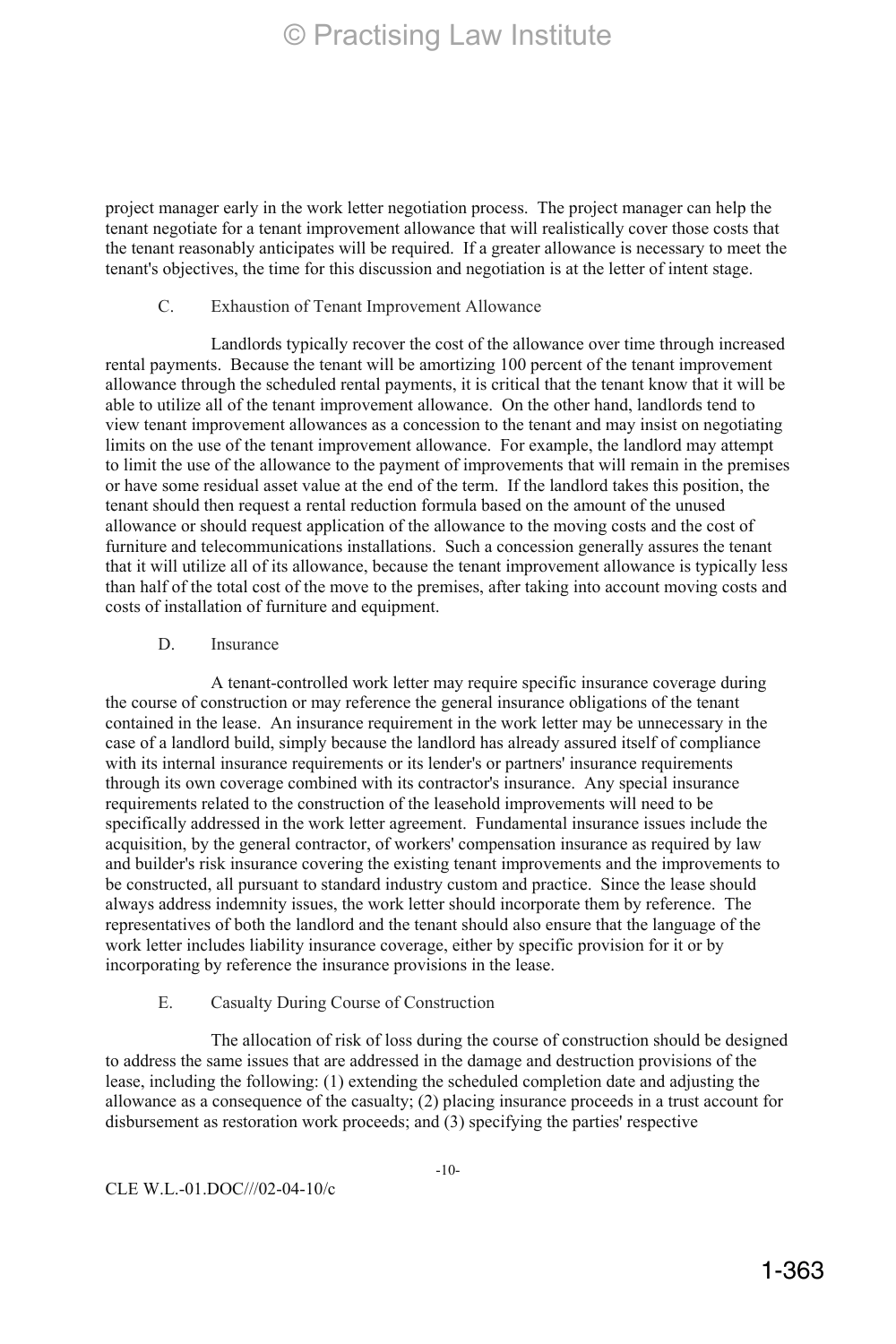responsibilities for deductibles and other uninsured costs.<sup>iv</sup> The tenant should be entitled to terminate the lease after a casualty if the contractor in charge of construction is unable to certify to the parties that the leasehold improvements will be able to be substantially completed within an agreed-upon time period. The time period should reflect the time it would take for the tenant to initiate a search for new space, negotiate a new lease, design and obtain permits for the construction of tenant improvements, and complete the construction. This time period is appropriate because the landlord, given its investment in the lease as of the date of the casualty, should be at least on an equal footing with third-party landlords in attracting the tenant to build out improvements and lease space in its building. This could only be accomplished by allowing an adequate time period for the landlord to demolish the existing damaged improvements and complete construction of the leasehold improvements pursuant to the approved plans and specifications. Because the lease has already been negotiated and the plans and specifications have already been completed, the landlord suffering the casualty should be at a competitive advantage in retaining the tenant based on this timeline.

#### **VI. NEGOTIATION CONSIDERATIONS IN A LANDLORD BUILD WORK LETTER**

If a tenant is unable to negotiate a tenant-controlled work letter, the tenant's attorney must protect his or her client from the pitfalls of the landlord build work letter. The tenant's primary concerns are discussed in this section.

#### A. A Broadly Defined Definition of Substantial Completion

In a landlord build work letter, the tenant's rent obligations will begin on a date that is tied to the definition of substantial completion. Substantial completion of the tenant improvements should be defined to mean the date as of which (i) the general contractor in charge of construction certifies to both parties that the work of improvement has been completed pursuant to the approved plans, subject to a reasonable punch list and to any fixtures or equipment to be installed by the tenant and (ii) the tenant can legally occupy and commence to operate its business within the premises. The second element requires that there be no impediments to the use of the critical common area facilities such as parking, lobby, and elevator and that a temporary certificate of occupancy has been issued. If the tenant will be taking possession of the new premises while continuing to occupy its existing premises, the tenant should negotiate for the right to "phase-in" the rent based on the proportion of the space being utilized for the tenant's business, with a fair outside date for full term commencement.

B. The Definition of Tenant Delay

A tenant delay can be any event that is reasonably within the control of only the tenant. The tenant delay feature of a landlord build work letter should be fine tuned to require notice to the tenant and a one-business-day cure period, with a total of up to six to ten "free days" of tenant delay without penalty over the course of the build-out. The basis of the notice requirement is to give the tenant the opportunity to limit the accumulation of tenant delay days, because proactive and creative cooperation with the landlord can mitigate or eliminate most of these delays. Some long lead time items can be readily available if the parties focus in advance upon solutions. To the extent that long lead time items are fundamental to the tenant's business

-11-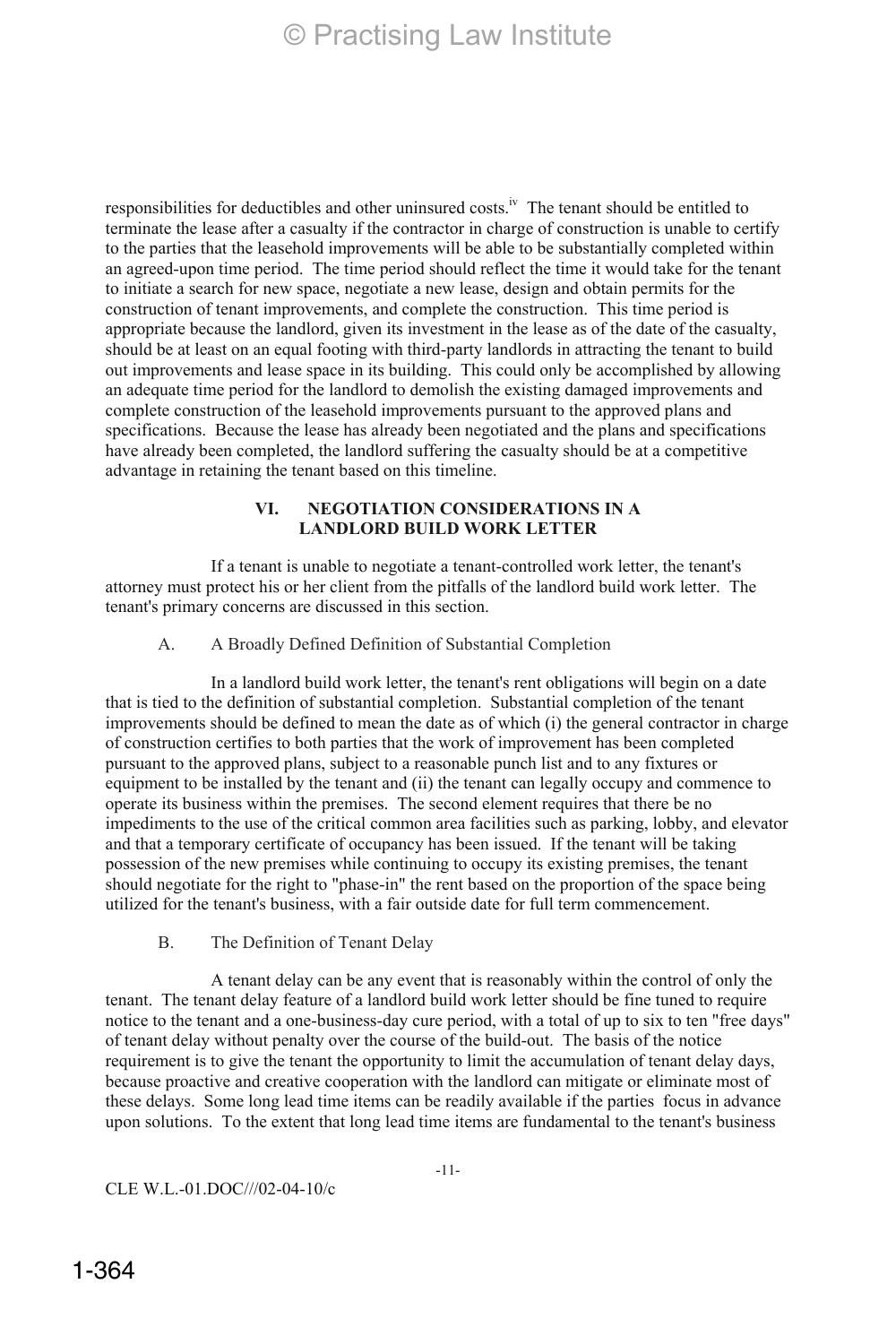and the landlord has been made aware that the tenant will require them the commencement date should be designed to accommodate the time for such items and they should not be treated as causing a tenant delay. All tenant delays should be calculated on a net critical path basis, meaning that they are days of actual delays in the substantial completion of the tenant improvements, after adjusting for all delays caused by or contributed to by the landlord.

C. The Condition of the Premises Prior to Application of the Tenant Improvement Allowance

One of the most important features of a fairly and fully negotiated work letter agreement is a detailed description of what the landlord will be providing toward the improvement of the premises prior to the application of the tenant improvement allowance. This should include full treatment of the issue of demolition of existing improvements, so that the tenant can make an accurate comparison of alternative locations. If, for example, a landlord is requiring that a tenant install the entire main duct and branch distribution for the heating, ventilating, and air conditioning system, and the landlord's competitors have preinstalled the main ducts and are only charging the tenant for the cost of the branch distribution, the respective rents and other factors affecting rent can be adjusted and weighed to assure that the correct net rents have been assigned to the competing locations.

#### **VII. CONCLUSION**

With a coordinated team of expert consultants on board, and with a little leverage, a tenant should be able to convince a landlord to agree to a tenant build work letter. This should allow the tenant to maximize its potential savings in the construction of the improvements. If the tenant must accept a landlord build, it should negotiate carefully the terms of the work letter to ensure timely completion of the expected quality of tenant improvements. At issue is control, and it all comes down to time and money*.*

*\*Richard C. Mallory received his B.S. from the University of Southern California and his J.D. from Stanford University. Mr. Mallory is a partner in the San Francisco office of the law firm Allen, Matkins, Leck, Gamble & Mallory LLP.* 

<sup>&</sup>lt;sup>i</sup> See D. Summers, D. Morrow & J. Tipton, *Leasehold Improvement Agreement Exhibit* in CEB Office Leasing: Drafting and Negotiating the Lease, § 40.3, at 838 (1996) [hereinafter *Leasehold Improvement*].

ii Jeffrey R. Gingold, *Coordinating a Team of Experts*, CLE International Tenant Improvement Agreement Conference, Los Angeles, California, § I, at 1 (1997).

iii 42 U.S.C. § 1201 *et seq.*

iv *Leasehold Improvement, supra* note 1, at 877.